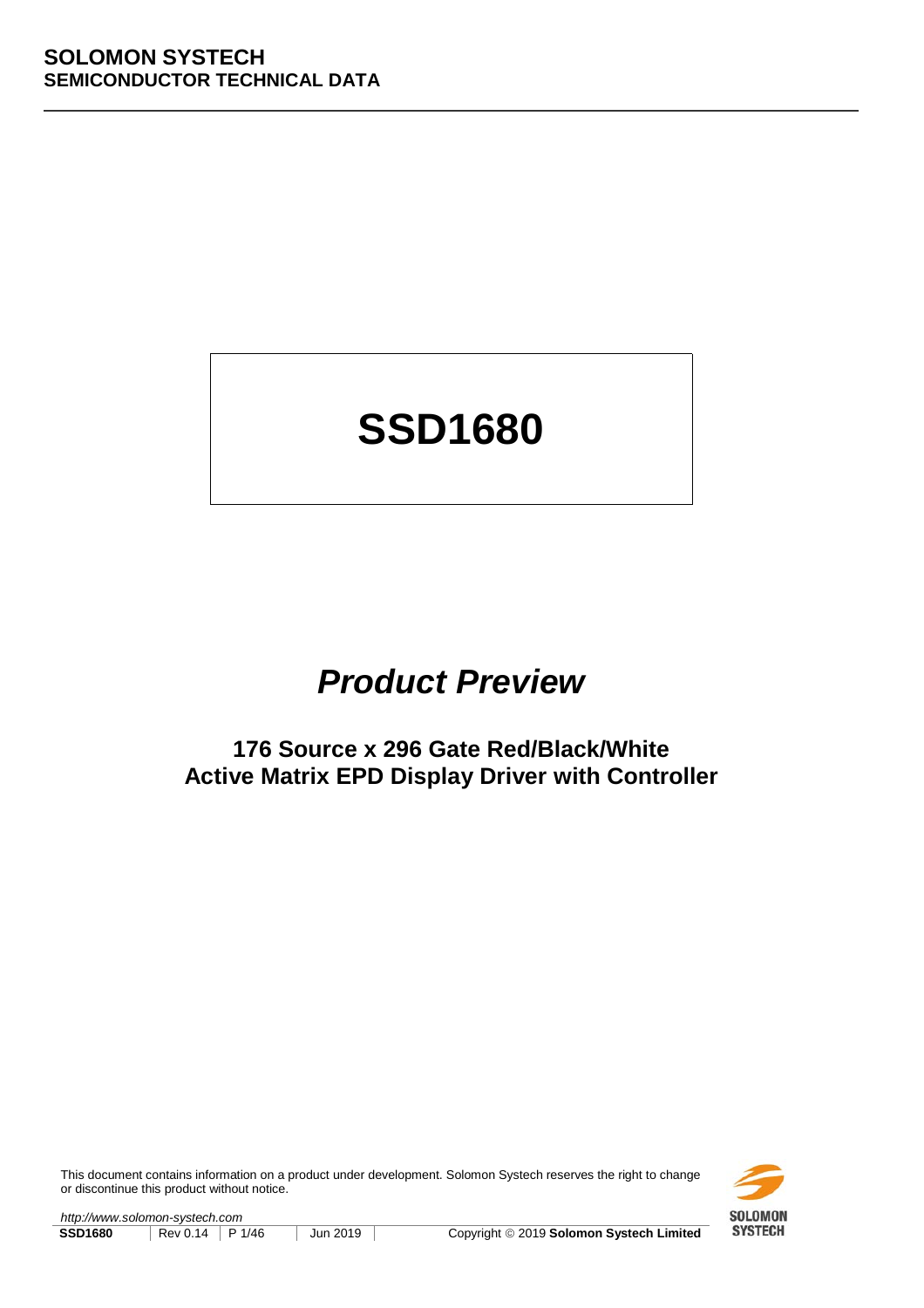## **Appendix: IC Revision history of SSD1680 Specification**

| <b>Version</b> | <b>Change Items</b>                                      | <b>Effective Date</b> |
|----------------|----------------------------------------------------------|-----------------------|
| 0.10           | Initial Release                                          | 28-Feb-19             |
| 0.11           | <b>Updated Feature list</b>                              | 02-Apr-19             |
| 0.12           | <b>Updated AC Characteristics</b>                        | 21-May-19             |
|                | <b>Updated Component list</b>                            |                       |
| 0.13           | <b>Updated Component list</b>                            | 24-May-19             |
| 0.14           | Updated Component list, removed case size for C0 and C1. | 5-Jun-19              |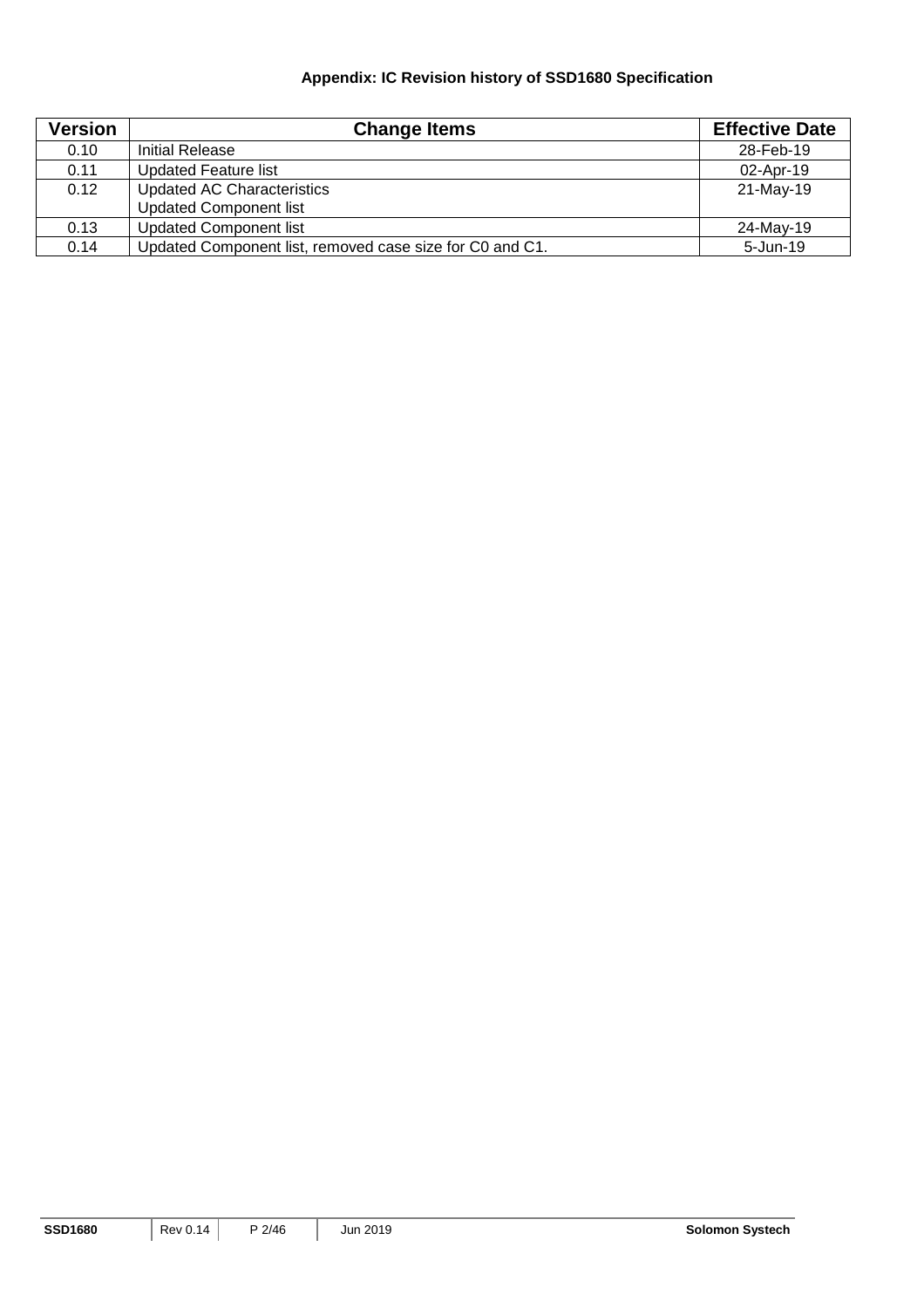## **CONTENTS**

| 1              |             |  |
|----------------|-------------|--|
| $\mathbf{2}$   |             |  |
| 3              |             |  |
| 4              |             |  |
| 5              |             |  |
| 6              |             |  |
|                | 6.1         |  |
|                | 6.1.1       |  |
|                | 6.1.2       |  |
|                | 6.1.3       |  |
|                | 6.2         |  |
|                | 6.3<br>6.4  |  |
|                | 6.5         |  |
|                | 6.6         |  |
|                | 6.7         |  |
|                | 6.8         |  |
|                | 6.8.1       |  |
|                | 6.8.2       |  |
|                | 6.8.3       |  |
|                | 6.9<br>6.10 |  |
|                | 6.11        |  |
|                | 6.12        |  |
|                | 6.13        |  |
|                | 6.14        |  |
| $\overline{7}$ |             |  |
| 8              |             |  |
|                | 8.1         |  |
|                | 8.2         |  |
|                | 8.3         |  |
|                | 8.4         |  |
|                | 8.5         |  |
|                | 8.6         |  |
| 9              |             |  |
|                | 9.1         |  |
| 10             |             |  |
| 11             |             |  |
|                |             |  |
|                | 12.1        |  |
|                |             |  |
|                |             |  |
|                | 14.1        |  |
|                | 14.2        |  |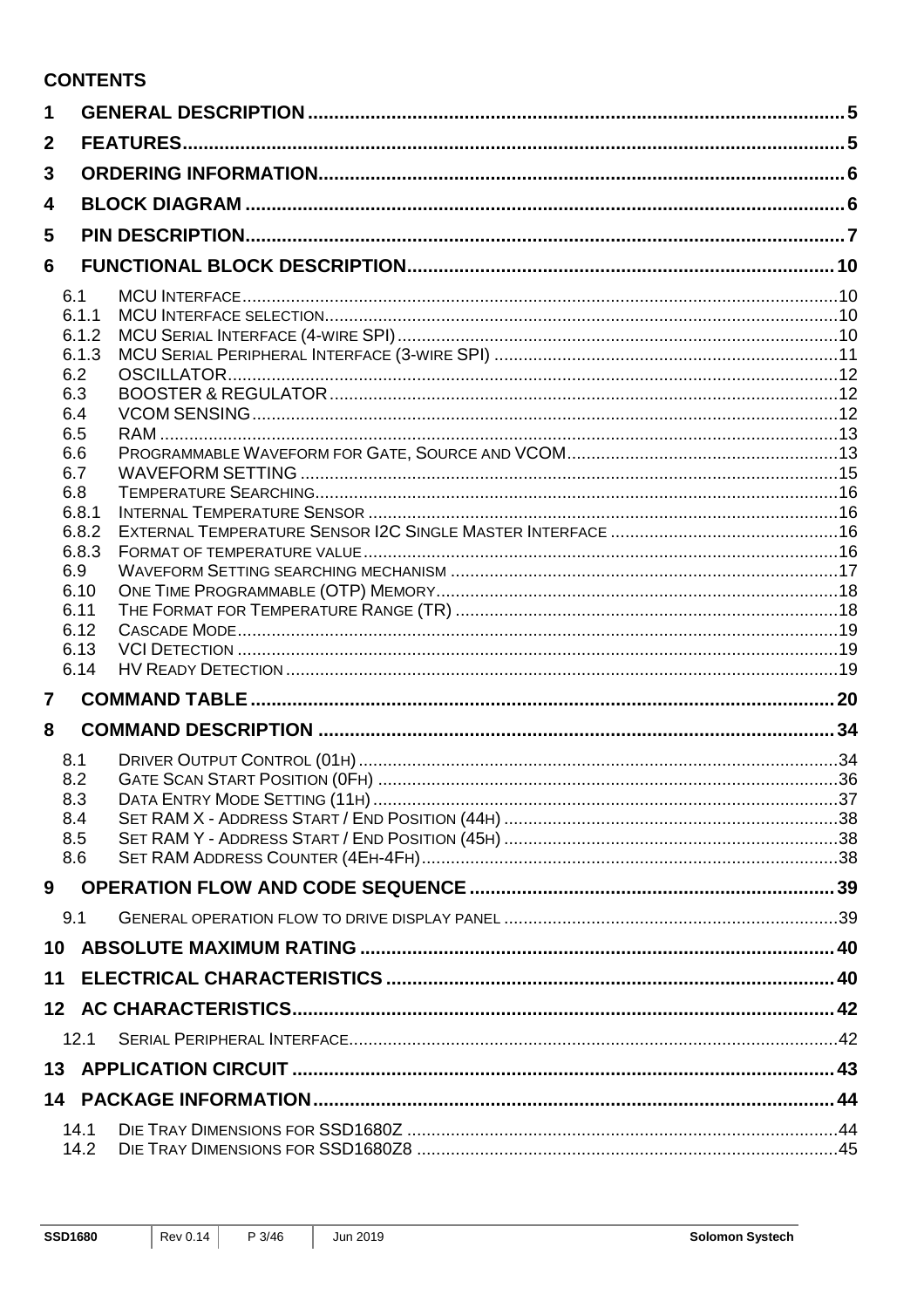## **TABLES**

| TABLE 6-7: EXAMPLE OF 12-BIT BINARY TEMPERATURE SETTINGS FOR TEMPERATURE RANGES 16 |  |
|------------------------------------------------------------------------------------|--|
| TABLE 6-8 : EXAMPLE OF WAVEFORM SETTINGS SELECTION BASED ON TEMPERATURE RANGES. 17 |  |
|                                                                                    |  |
|                                                                                    |  |
|                                                                                    |  |
|                                                                                    |  |
|                                                                                    |  |
|                                                                                    |  |

## **FIGURES**

| FIGURE 6-5: GATE WAVEFORM AND PROGRAMMABLE SOURCE AND VCOM WAVEFORM ILLUSTRATION13             |  |
|------------------------------------------------------------------------------------------------|--|
|                                                                                                |  |
| 18. FIGURE 6-7: THE WAVEFORM SETTING MAPPING IN OTP FOR WAVEFORM SETTING AND TEMPERATURE RANGE |  |
|                                                                                                |  |
|                                                                                                |  |
|                                                                                                |  |
|                                                                                                |  |
|                                                                                                |  |
|                                                                                                |  |
|                                                                                                |  |
|                                                                                                |  |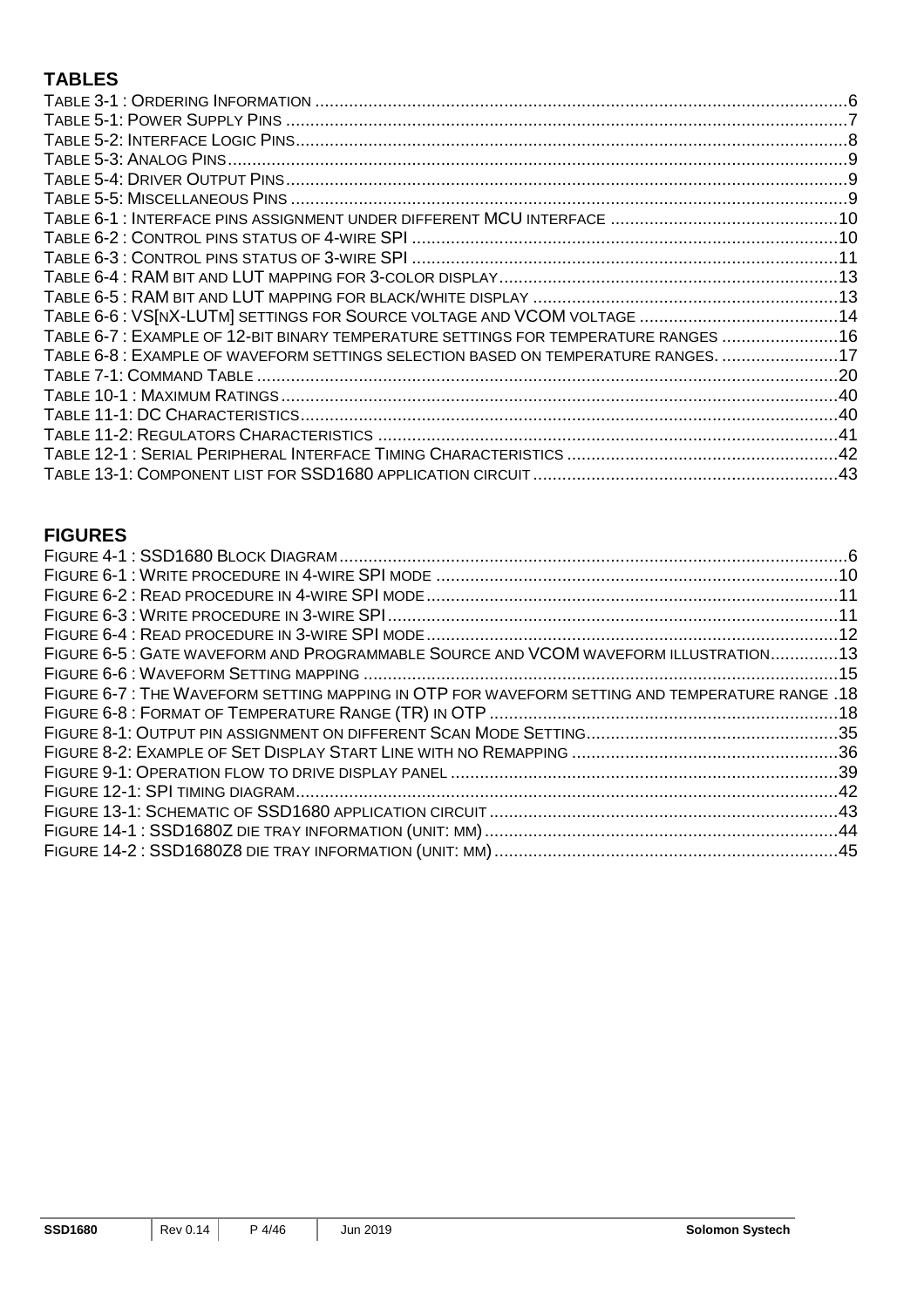## **1 GENERAL DESCRIPTION**

SSD1680 is an Active Matrix EPD display driver with controller for Red/Black/White EPD displays.

It consists of 176 source outputs, 296 gate outputs, 1 VCOM and 1VBD (for border), which can support displays with resolution up to 176x 296. In addition, SSD1680 has a cascade mode which provides two-chip solutions for displays with higher resolution.

In the SSD1680, data and commands are sent from MCU through hardware selectable serial peripheral interface. It has embedded booster, regulator and oscillator which is suitable for EPD display applications.

## **2 FEATURES**

- Design for dot matrix type active matrix EPD display, support Red/Black/White color
- Resolution: 176 source outputs, 296 gate outputs, 1 VCOM and 1VBD (for border)
- Power supply:
	- VCI: 2.2 to 3.7V
	- VDDIO: Connect to VCI
	- VDD: 1.8V, regulate from VCI supply
- On chip display RAM
	- Mono B/W: 176x296 bits
		- Mono Red: 176x296 bits
- On-chip booster and regulator for generating VCOM, Gate and Source driving voltage
	- Gate driving output voltage: 2-level outputs (VGH, VGL), Max 40Vp-p
		- VGH: 10V to 20V (Voltage adjustment step: 500mV)
		- VGL: -VGH (Voltage adjustment step: 500mV)
	- Source / VBD driving output voltage: 4-levels outputs (VSH1, VSH2, VSS and VSL)
		- VSH1/VSH2: 2.4V to 17V (Voltage adjustment step: 100mV for 2.4V to 8.8V, 200mV for 8.8V to 17V)
		- VSL: -5V to -17V (Voltage adjustment step: 500mV)
- VCOM output voltage
	- DCVCOM: -3V to -0.2V in 100mV resolution
	- ACVCOM: 3-level outputs (VSH1+DCVCOM, DCVCOM, VSL+DCVCOM)
	- On-chip oscillator, adjustable frame rate from 25Hz to 200Hz
- Programmable output Waveform Settings:
	- Individual setting of 5 LUT [LUT0~4]
		- VS: 2-bit per 4 phases
		- Common setting of 5 LUT
			- 48 phases (4 phases/group, 12 groups with repeat and state repeat function)
			- TP: Max. 255 frame/phase
			- RP: 1 to 256 times for repeat count
			- SR: 1 to 256 times for state repeat count; state repeat count for phase A,B and 1 state repeat count for phase C,D
			- FR: Selective Frame Rate for each group
			- XON: All Gate On Selection for each phase A,B and phase C,D
	- Embedded OTP to store the waveform settings and parameters:
		- 36 sets of Waveform Settings (WS) including
			- waveform look up table (LUT),
				- Gate/Source voltage, VCOM value
				- Option for LUT end
			- 36 sets of Temperature Range (TR)
			- Display mode selection
			- 4-byte waveform version
			- 10-byte User ID
- Embedded OTP to store the init code setting
- External or internal generated voltage for burning OTP
- Built-in CRC checking method for RAM content and WS & TR in OTP
- Panel break diagnostic
- VCI low voltage detection
- Driving voltage ready detection
- Support display partial update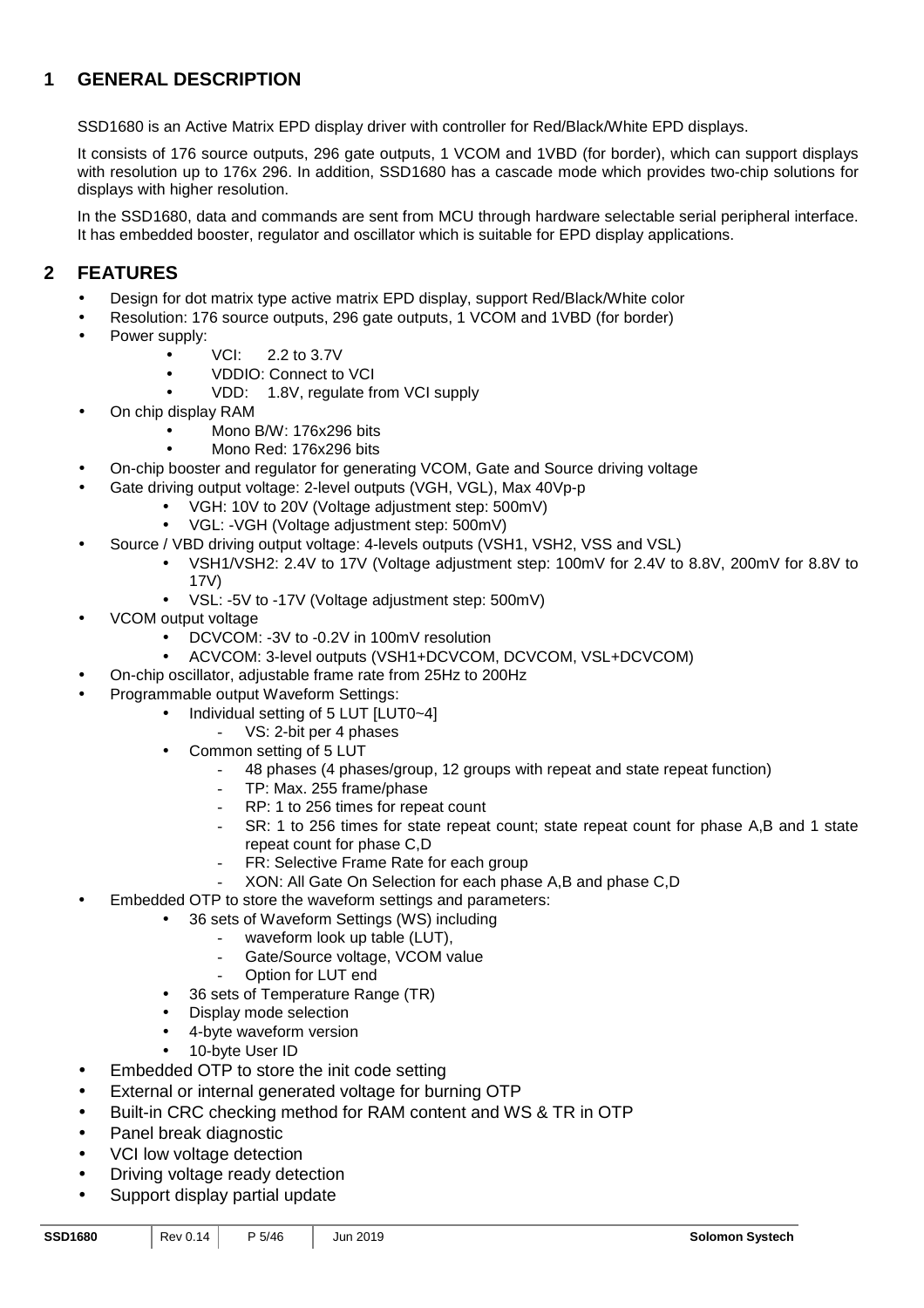- Auto write RAM command for regular patterns
- Internal Temperature Sensor of +/-2degC accuracy from -25degC to 50degC
- I2C single master interface to communicate with external temperature sensor
- MCU interface: 4-wire or 3-wire Serial peripheral interface (maximum SPI write speed 20MHz)
- Cascade mode to support displays with higher resolution
- Available in COG package

#### **3 ORDERING INFORMATION**

#### **Table 3-1 : Ordering Information**

| <b>Ordering Part Number</b> | Package Form  | Remark                                                                        |
|-----------------------------|---------------|-------------------------------------------------------------------------------|
| SSD <sub>1680</sub> Z       | Gold Bump Die | Bump Face Up<br>On Waffle pack<br>Die thickness: 300um<br>Bump height: 12um   |
| SSD1680Z8                   | Gold Bump Die | Bump Face Down<br>On Waffle pack<br>Die thickness: 300um<br>Bump height: 12um |

## **4 BLOCK DIAGRAM**



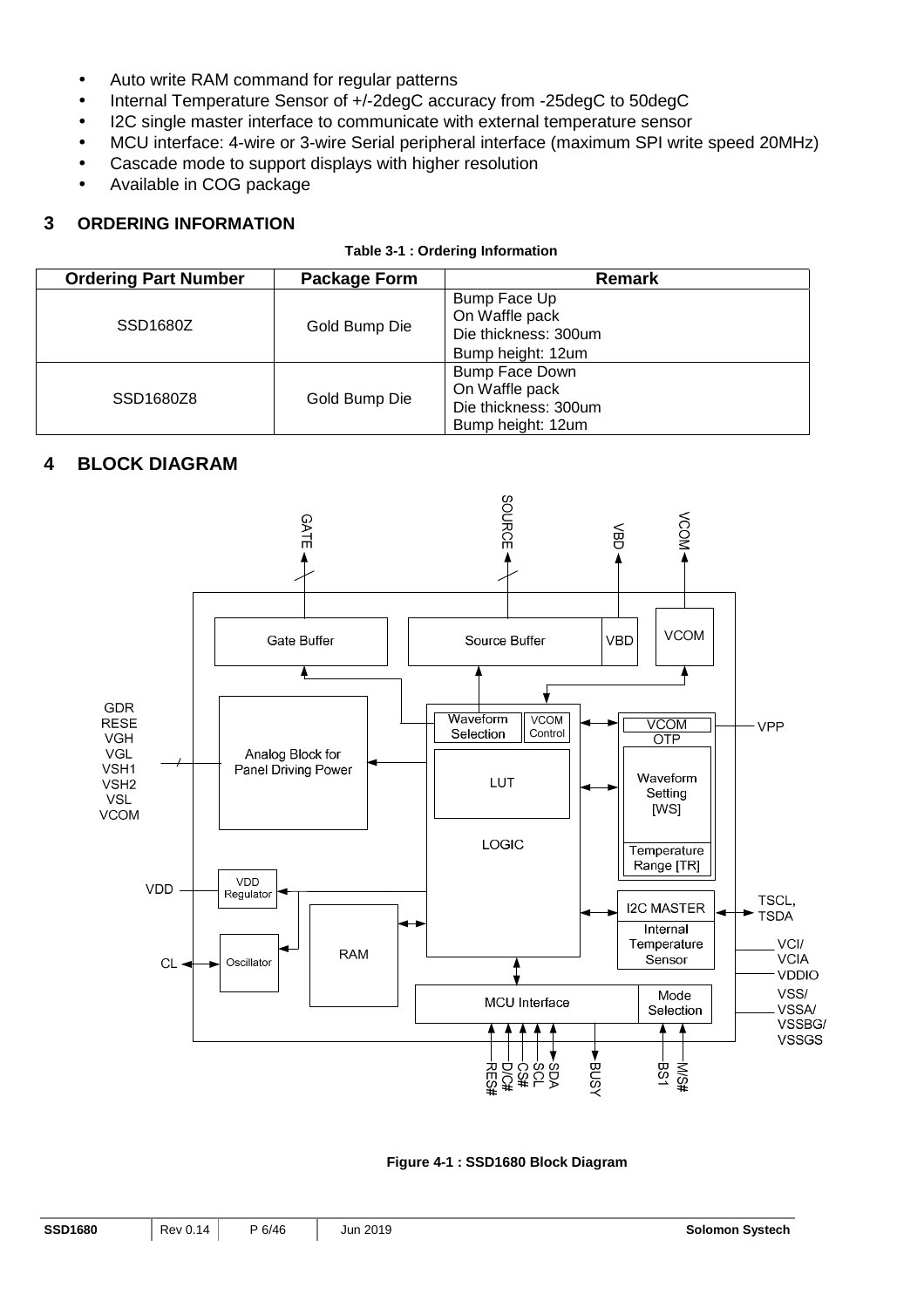## **5 PIN DESCRIPTION**

**Key:** 

- $I = Input$
- $O =$ Output

IO = Bi-directional (input/output)

P = Power pin

 $C =$  Capacitor Pin

NC = Not Connected

|  | Table 5-1: Power Supply Pins |  |
|--|------------------------------|--|
|  |                              |  |

| <b>Name</b>  | <b>Type</b>    | <b>Connect to</b> | <b>Function</b>                      | <b>Description</b>                                                                                                                                                                                                                                                                                                                                                                                                                                                   | When not<br>in use |
|--------------|----------------|-------------------|--------------------------------------|----------------------------------------------------------------------------------------------------------------------------------------------------------------------------------------------------------------------------------------------------------------------------------------------------------------------------------------------------------------------------------------------------------------------------------------------------------------------|--------------------|
| <b>VCI</b>   | P              | Power<br>Supply   | Power Supply                         | Power input pin for the chip.                                                                                                                                                                                                                                                                                                                                                                                                                                        |                    |
| <b>VCIA</b>  | $\overline{P}$ | Power<br>Supply   | <b>Power Supply</b>                  | Power input pin for the chip.<br>- Connect to VCI in the application circuit.                                                                                                                                                                                                                                                                                                                                                                                        |                    |
| <b>VDDIO</b> | P              | Power<br>Supply   | Power for<br>interface logic<br>pins | Power input pin for the Interface.<br>- Connect to VCI in the application circuit.                                                                                                                                                                                                                                                                                                                                                                                   |                    |
| <b>VDD</b>   | $\overline{P}$ | Capacitor         | Regulator<br>output                  | Core logic power pin<br>VDD can be regulated internally from VCI.<br>- For the single chip application, a capacitor<br>should be connected between VDD and VSS<br>under all circumstances.<br>- For the cascade mode application, a capacitor<br>should be connected between VDD and VSS in<br>the master chip under all circumstances. For the<br>slave chip, the capacitor is not necessary as<br>VDD will be supplied from the cascade master<br>chip externally. |                    |
| <b>VSS</b>   | P              | <b>VSS</b>        | <b>GND</b>                           | Ground (Digital).                                                                                                                                                                                                                                                                                                                                                                                                                                                    |                    |
| <b>VSSA</b>  | P              | <b>VSS</b>        | <b>GND</b>                           | Ground (Analog)<br>- Connect to VSS in the application circuit.                                                                                                                                                                                                                                                                                                                                                                                                      |                    |
| <b>VSSBG</b> | $\mathsf{P}$   | <b>VSS</b>        | <b>GND</b>                           | Ground (Reference) pin.<br>- Connect to VSS in the application circuit.                                                                                                                                                                                                                                                                                                                                                                                              |                    |
| <b>VSSGS</b> | $\mathsf{P}$   | <b>VSS</b>        | <b>GND</b>                           | Ground (Output) pin.<br>- Connect to VSS in the application circuit.                                                                                                                                                                                                                                                                                                                                                                                                 |                    |
| <b>VPP</b>   | P              | Power<br>Supply   | OTP power                            | Power Supply for OTP Programming.                                                                                                                                                                                                                                                                                                                                                                                                                                    | Open               |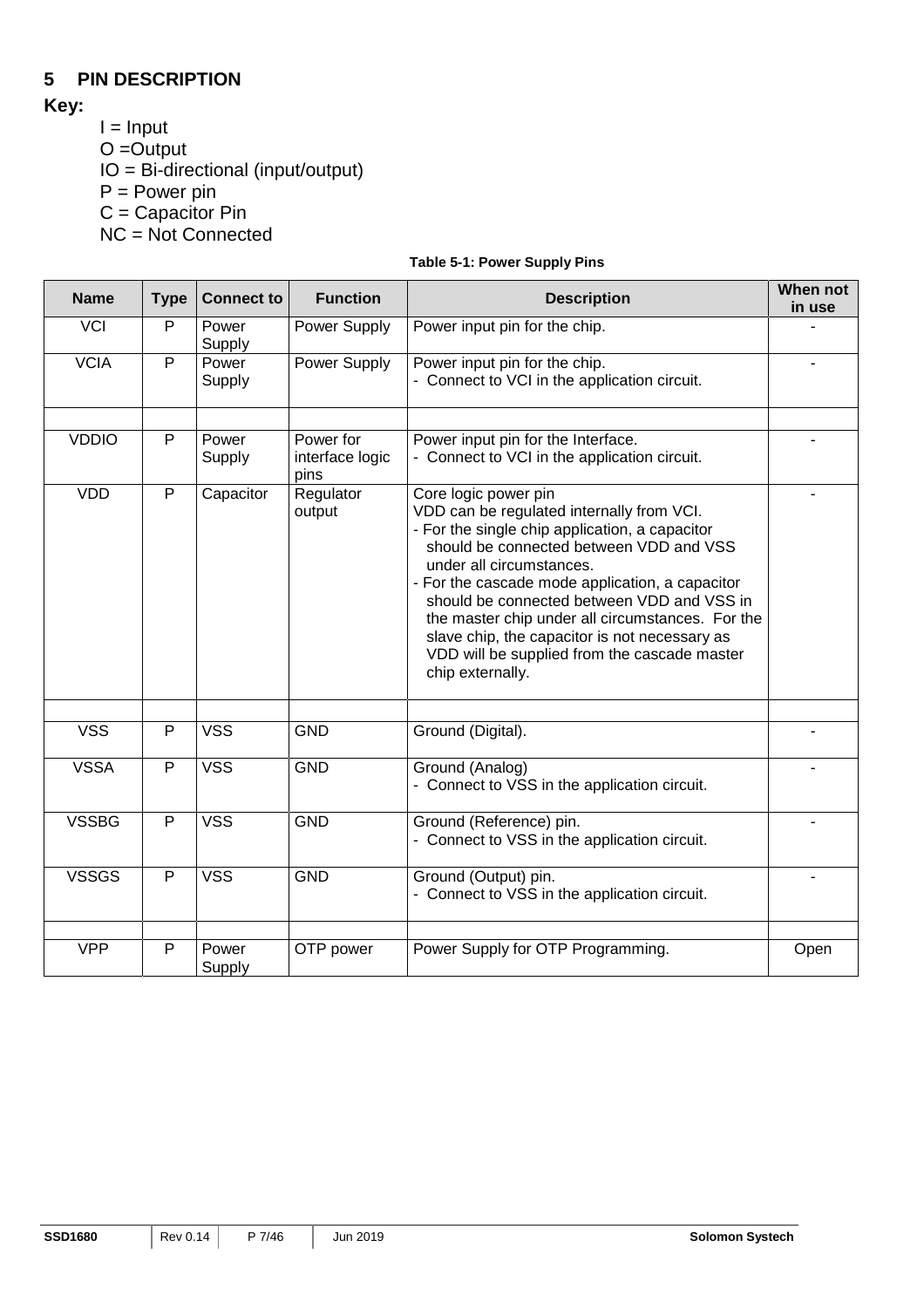#### **Table 5-2: Interface Logic Pins**

| <b>Name</b> | <b>Type</b>  | <b>Connect to</b>                | <b>Function</b>                           | <b>Description</b>                                                                                                                                                                                                                                                                                                                                                                                                                                                                                                   | When not<br>in use     |
|-------------|--------------|----------------------------------|-------------------------------------------|----------------------------------------------------------------------------------------------------------------------------------------------------------------------------------------------------------------------------------------------------------------------------------------------------------------------------------------------------------------------------------------------------------------------------------------------------------------------------------------------------------------------|------------------------|
| <b>SCL</b>  |              | <b>MPU</b>                       | Data Bus                                  | This pin is serial clock pin for interface.<br>Refer to MCU interface in Section 6.1.                                                                                                                                                                                                                                                                                                                                                                                                                                |                        |
| <b>SDA</b>  | I/O          | <b>MPU</b>                       | Data Bus                                  | This pin is serial data pin for interface.<br>Refer to MCU interface in Section 6.1.                                                                                                                                                                                                                                                                                                                                                                                                                                 |                        |
| CS#         |              | <b>MPU</b>                       | Logic Control                             | This pin is the chip select input connecting to the<br>MCU. Refer to MCU interface in Section 6.1.                                                                                                                                                                                                                                                                                                                                                                                                                   | VDDIO or<br><b>VSS</b> |
| D/C#        | ı            | <b>MPU</b>                       | Logic Control                             | This pin is Data/Command control pin connecting<br>to the MCU. Refer to MCU interface in Section 6.1.                                                                                                                                                                                                                                                                                                                                                                                                                | VDDIO or<br><b>VSS</b> |
| RES#        | $\mathsf{I}$ | <b>MPU</b>                       | <b>System Reset</b>                       | This pin is reset signal input.<br>Active Low.                                                                                                                                                                                                                                                                                                                                                                                                                                                                       |                        |
| <b>BUSY</b> | $\circ$      | <b>MPU</b>                       | Device Busy<br>Signal                     | This pin is Busy state output pin.<br>When Busy is High, the operation of the chip<br>should not be interrupted, and command should<br>not be sent.<br>For example., The chip would output Busy pin as<br>High when<br>- Outputting display waveform; or<br>- Programming with OTP<br>- Communicating with digital temperature sensor<br>In the cascade mode, the BUSY pin of the slave<br>chip should be left open.                                                                                                 | Open                   |
| M/S#        | I            | VDDIO/VSS                        | Cascade<br>Mode<br>Selection              | This pin is Master and Slave selection pin.<br>- For the single chip application, the M/S# pin<br>should be connected to VDDIO.<br>In the cascade mode:<br>For Master Chip, the M/S# pin should be<br>connected to VDDIO.<br>For Slave Chip, the M/S# pin should be<br>connected to VSS. The oscillator, booster and<br>regulator circuits of the slave chip will be<br>disabled. The corresponding pins including CL,<br>VDD, VDDIO, VGH, VGL, VSH1, VSH2, VSL<br>and VCOM must be connected to the master<br>chip. |                        |
| <b>CL</b>   | I/O          | NC                               | Clock signal                              | This pin is the clock signal pin.<br>- For the single chip application, the CL pin should<br>be left open.<br>- In the cascade mode, the CL pin of the slave<br>chip should be connected to the CL pin of the<br>master chip.                                                                                                                                                                                                                                                                                        | Open                   |
| BS1         | L            | <b>VDDIO/VSS</b>                 | <b>MCU</b> Interface<br>Mode<br>Selection | This pin is for selecting 3-wire or 4-wire SPI bus.<br><b>MCU</b> Interface<br><b>BS1</b><br>4-wire SPI<br>H<br>3-wire SPI (9-bit SPI)                                                                                                                                                                                                                                                                                                                                                                               |                        |
| <b>TSDA</b> | I/O          | Temperature<br>sensor SDA        | Interface to<br>Digital Temp.<br>Sensor   | This pin is I <sup>2</sup> C Interface to digital temperature<br>sensor Data pin.<br>External pull up resistor is required when<br>connecting to I <sup>2</sup> C slave.                                                                                                                                                                                                                                                                                                                                             | Open                   |
| <b>TSCL</b> | $\circ$      | <b>Temperature</b><br>sensor SCL | Interface to<br>Digital Temp.<br>Sensor   | This pin is I <sup>2</sup> C Interface to digital temperature<br>sensor Clock pin.<br>External pull up resistor is required when<br>connecting to I <sup>2</sup> C slave.                                                                                                                                                                                                                                                                                                                                            | Open                   |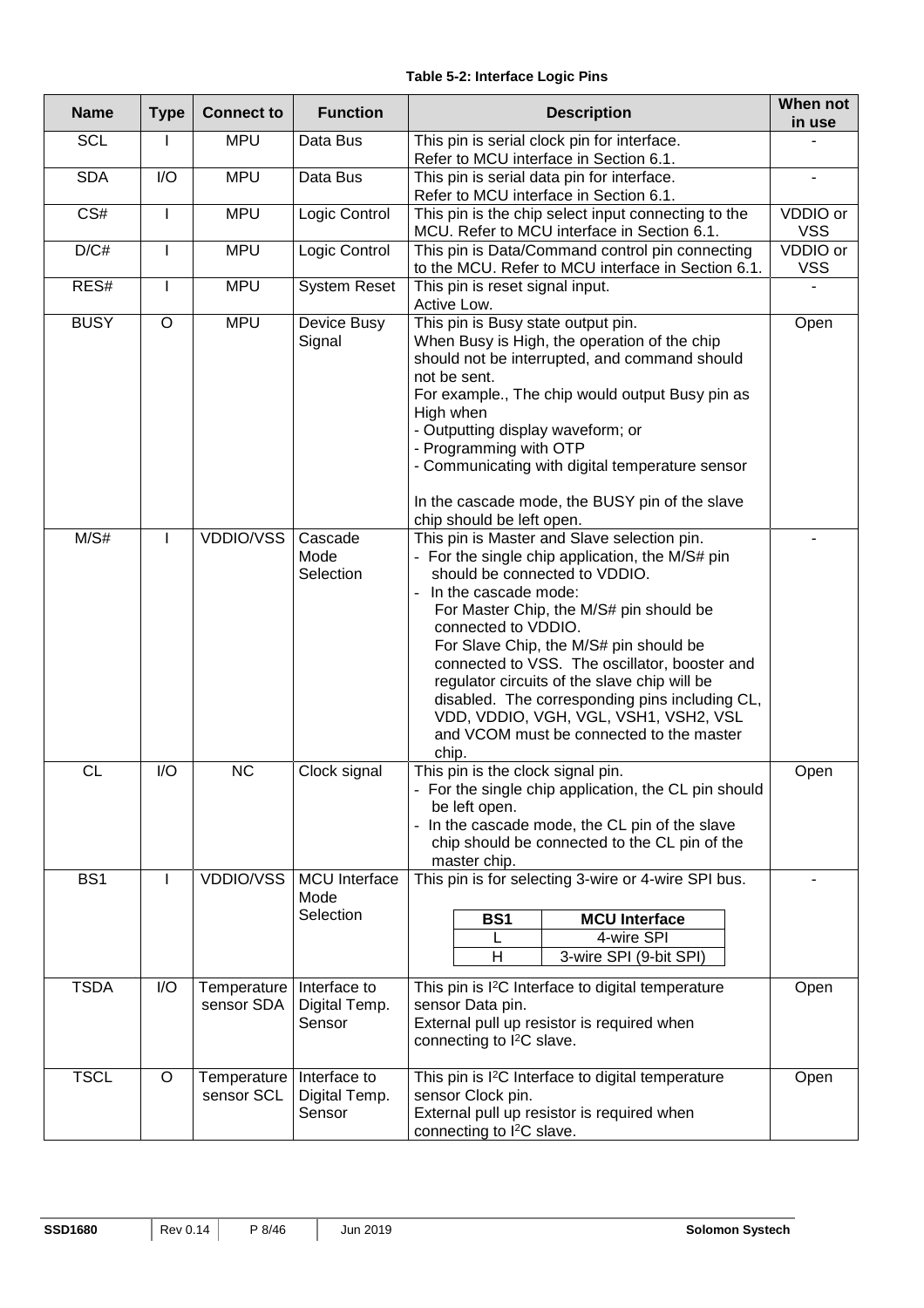| <b>Name</b>      | <b>Type</b>  | <b>Connect to</b>                                         | <b>Function</b>                         | <b>Description</b>                                                                                                                       | When not<br>in use |
|------------------|--------------|-----------------------------------------------------------|-----------------------------------------|------------------------------------------------------------------------------------------------------------------------------------------|--------------------|
| <b>GDR</b>       | O            | <b>POWER</b><br><b>MOSFET</b><br><b>Driver</b><br>Control | VGH, VGL<br>Generation                  | This pin is N-Channel MOSFET gate drive control<br>pin.                                                                                  |                    |
| <b>RESE</b>      |              | <b>Booster</b><br>Control<br>Input                        |                                         | This pin is Current sense input pin for the control<br>Loop.                                                                             |                    |
| <b>VGH</b>       | C            | Stabilizing<br>capacitor                                  |                                         | This pin is Positive Gate driving voltage.<br>Connect a stabilizing capacitor between VGH and<br>VSS in the application circuit.         |                    |
| <b>VGL</b>       | $\mathsf C$  | Stabilizing<br>capacitor                                  |                                         | This pin is Negative Gate driving voltage.<br>Connect a stabilizing capacitor between VGL and<br>VSS in the application circuit.         |                    |
| VSH1             | $\mathsf{C}$ | Stabilizing<br>capacitor                                  | VSH1, VSH2,<br><b>VSL</b><br>Generation | This pin is Positive Source driving voltage, VSH1<br>Connect a stabilizing capacitor between VSH1 and<br>VSS in the application circuit. |                    |
| VSH <sub>2</sub> | C            | Stabilizing<br>capacitor                                  |                                         | This pin is Positive Source driving voltage, VSH2<br>Connect a stabilizing capacitor between VSH2 and<br>VSS in the application circuit. |                    |
| <b>VSL</b>       | C            | Stabilizing<br>capacitor                                  |                                         | This pin is Negative Source driving voltage.<br>Connect a stabilizing capacitor between VSL and<br>VSS in the application circuit.       |                    |
| <b>VCOM</b>      | $\mathsf{C}$ | Panel/<br>Stabilizing<br>capacitor                        | <b>VCOM</b><br>Generation               | This pins is VCOM driving voltage<br>Connect a stabilizing capacitor between VCOM<br>and VSS in the application circuit.                 |                    |

#### **Table 5-4: Driver Output Pins**

| <b>Name</b> | Type <sub>1</sub> | <b>Connect to</b> | <b>Function</b>          | <b>Description</b> | When not<br>in use |
|-------------|-------------------|-------------------|--------------------------|--------------------|--------------------|
| S [175:0]   | O                 | Panel             | Source driving<br>signal | Source output pin. | Open               |
| G [295:0]   | O                 | Panel             | Gate driving<br>signal   | Gate output pin.   | Open               |
| VBD         |                   | Panel             | Border driving<br>signal | Border output pin. | Open               |

#### **Table 5-5: Miscellaneous Pins**

| <b>Name</b>                       | <b>Type</b> | <b>Connect to</b> | <b>Function</b>         | <b>Description</b>                                                                                                                          | When not<br>in use |
|-----------------------------------|-------------|-------------------|-------------------------|---------------------------------------------------------------------------------------------------------------------------------------------|--------------------|
| NC.                               | <b>NC</b>   | NC.               | Not Connected           | This is dummy pin. It should not be connected with<br>other NC pins.                                                                        | Open               |
| <b>RSV</b>                        | NC.         | NC.               | Reserved                | This is a reserved pin and should be kept open.                                                                                             | Open               |
| TPA, TPB,<br>TPC, TPD,<br>TPF, FB | <b>NC</b>   | NC.               | Reserved for<br>Testing | Reserved pins.<br>- Keep open.<br>- Do not connect to other NC pins and test pins<br>including TPA, TPB, TPC, TPD, TPE, TPF, TIN<br>and FB. | Open               |
| <b>TIN</b>                        |             | NC.               | Reserved for<br>Testing | This is a reserved pin and should be kept open.                                                                                             | Open               |
| <b>TPE</b>                        | $\Omega$    | NC.               | Reserved for<br>Testing | This is a reserved pin and should be kept open.                                                                                             | Open               |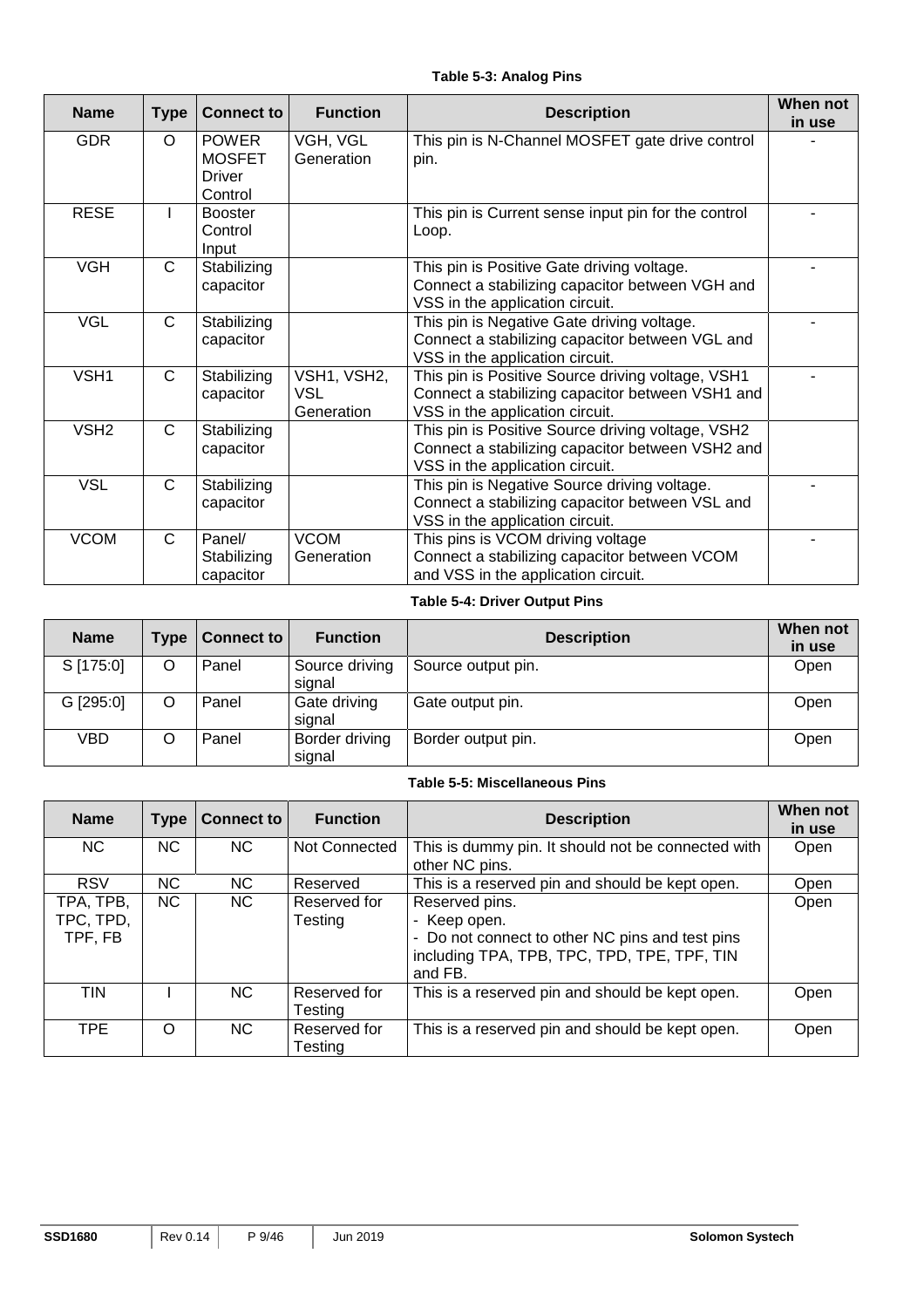## **6 Functional Block Description**

## **6.1 MCU Interface**

#### **6.1.1 MCU Interface selection**

The SSD1680 can support 3-wire/4-wire serial peripheral. MCU interface is pin selectable by BS1 shown in Table 6-1.

| Table 6-1 : Interface pins assignment under different MCU interface |  |
|---------------------------------------------------------------------|--|
|---------------------------------------------------------------------|--|

|                                                          | <b>Pin Name</b> |      |     |      |     |            |  |  |
|----------------------------------------------------------|-----------------|------|-----|------|-----|------------|--|--|
| <b>MCU</b> Interface                                     | <b>BS1</b>      | RES# | CS# | D/C# | SCL | <b>SDA</b> |  |  |
| 4-wire serial peripheral<br>interface (SPI)              |                 | RES# | CS# | DC#  | SCL | <b>SDA</b> |  |  |
| 3-wire serial peripheral<br>Interface (SPI) - 9 bits SPI | Н               | RES# | CS# |      | SCL | <b>SDA</b> |  |  |

#### **Note**

 $(1)$  L is connected to  $V_{SS}$  and H is connected to  $V_{DDIO}$ 

## **6.1.2 MCU Serial Interface (4-wire SPI)**

The 4-wire SPI consists of serial clock SCL, serial data SDA, D/C# and CS#. The control pins status in 4-wire SPI in writing command/data is shown in Table 6-2 and the write procedure 4-wire SPI is shown in Table 6-2

|  |  |  |  | Table 6-2 : Control pins status of 4-wire SPI |
|--|--|--|--|-----------------------------------------------|
|--|--|--|--|-----------------------------------------------|

| <b>Function</b> | <b>SCL pin</b> | SDA pin     | $D/C#$ pin | CS# pin |
|-----------------|----------------|-------------|------------|---------|
| Write command   |                | Command bit |            |         |
| Write data      |                | Data bit    |            |         |

#### **Note:**

- (1) L is connected to VSS and H is connected to VDDIO
- (2)  $\uparrow$  stands for rising edge of signal
- (3) SDA (Write Mode) is shifted into an 8-bit shift register on every rising edge of SCL in the order of D7, D6, ... D0. The level of D/C# should be kept over the whole byte. The data byte in the shift register is written to the Graphic Display Data RAM (RAM)/Data Byte register or command Byte register according to D/C# pin.



**Figure 6-1 : Write procedure in 4-wire SPI mode**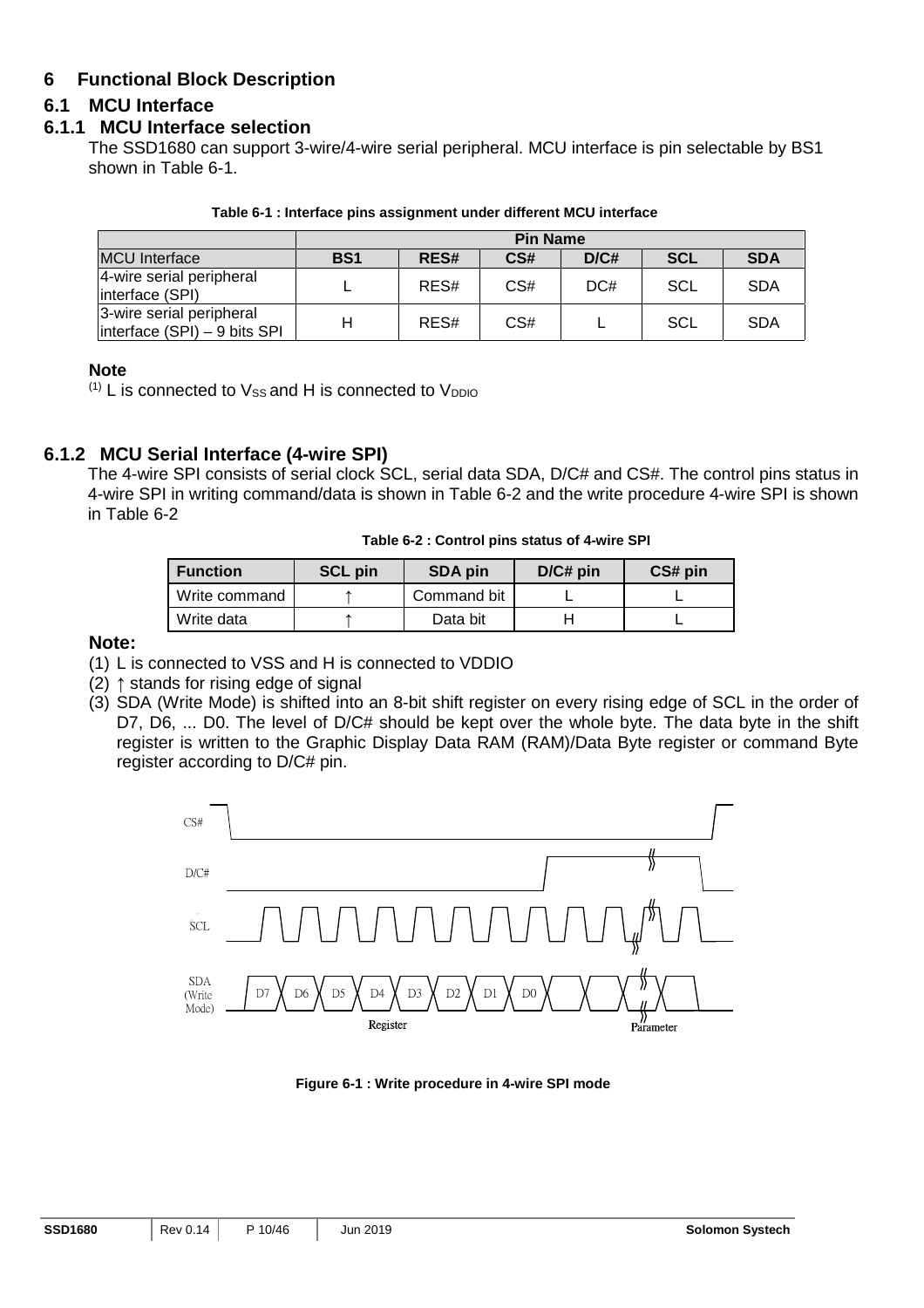In the read operation (Command 0x1B, 0x27, 0x2D, 0x2E, 0x2F, 0x35). After CS# is pulled low, the first byte sent is command byte, D/C# is pulled low. After command byte sent, the following byte(s) read are data byte(s), so D/C# bit is then pulled high. An 8-bit data will be shifted out on every clock falling edge. The serial data SDA bit shifting sequence is D7, D6, to D0 bit. Figure 6-2 shows the read procedure in 4-wire SPI.



**Figure 6-2 : Read procedure in 4-wire SPI mode** 

## **6.1.3 MCU Serial Peripheral Interface (3-wire SPI)**

The 3-wire SPI consists of serial clock SCL, serial data SDA and CS#. The operation is similar to 4 wire SPI while D/C# pin is not used and it must be tied to LOW. The control pins status in 3-wire SPI is shown in Table 6-3.

In the write operation, a 9-bit data will be shifted into the shift register on every clock rising edge. The bit shifting sequence is D/C# bit, D7 bit, D6 bit to D0 bit. The first bit is D/C# bit which determines the following byte is command or data. When D/C# bit is 0, the following byte is command. When D/C# bit is 1, the following byte is data. Table 6-3 shows the write procedure in 3-wire SPI

| Table 6-3 : Control pins status of 3-wire SPI |
|-----------------------------------------------|
|-----------------------------------------------|

| <b>Function</b> | <b>SCL pin</b> | <b>SDA pin</b> | $D/C#$ pin | CS# pin |
|-----------------|----------------|----------------|------------|---------|
| Write command   |                | Command bit    | Tie LOW    |         |
| Write data      |                | Data bit       | Tie LOW    |         |

#### **Note:**

- $(1)$  L is connected to  $V_{SS}$  and H is connected to  $V_{DDIO}$
- (2) ↑ stands for rising edge of signal



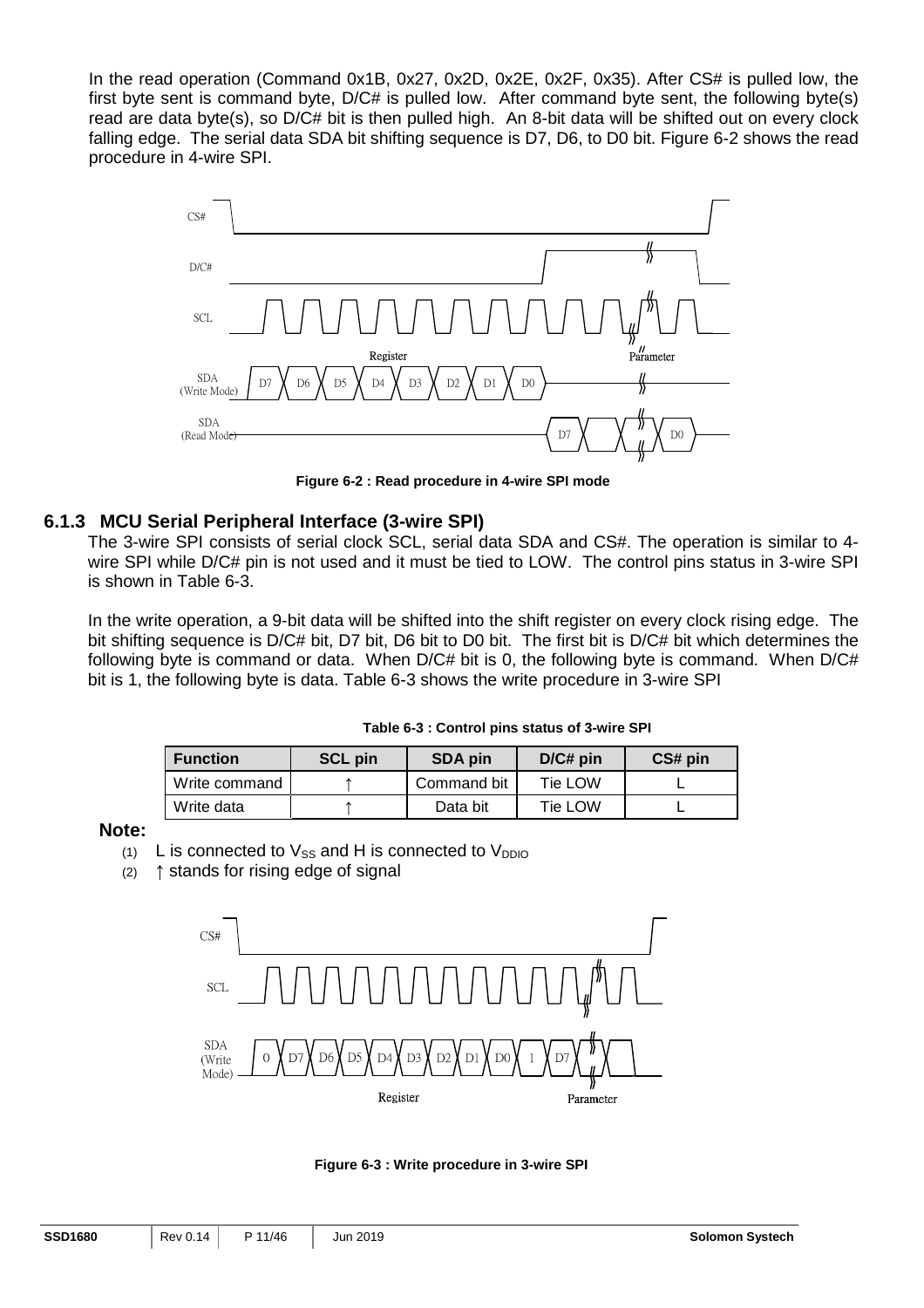In the read operation (Register 0x1B, 0x27, 0x2D, 0x2E, 0x2F, 0x35). SDA data are transferred in the unit of 9 bits. After CS# pull low, the first byte is command byte, the D/C# bit is as 0 and following with the register byte. After command byte send, the following byte(s) are data byte(s), with D/C# bit is 1. After D/C# bit sending from MCU, an 8-bit data will be shifted out on every clock falling edge. The serial data SDA bit shifting sequence is D7, D6, to D0 bit. Figure 6-4 shows the read procedure in 3-wire SPI.



**Figure 6-4 : Read procedure in 3-wire SPI mode** 

## **6.2 OSCILLATOR**

The oscillator module generates the clock reference for waveform timing and analog operations.

## **6.3 BOOSTER & REGULATOR**

A voltage generation system is included in the driver. It provides all necessary driving voltages required for an AMEPD panel including VGH, VGL, VSH1, VSH2, VSL and VCOM. External application circuit is needed to make the on-chip booster & regulator circuit work properly.



## **6.4 VCOM SENSING**

This functional block provides the scheme to select the optimal VCOM DC level. The sensed value can be programmed into OTP.

The flow of VCOM sensing:

- Active Gate is scanning during the VCOM sense Period.
- Source are VSS.
- VCOM pin used for sensing.
- During Sensing period, BUSY is high.
- After Sensing, Active Gate return to non-select stage.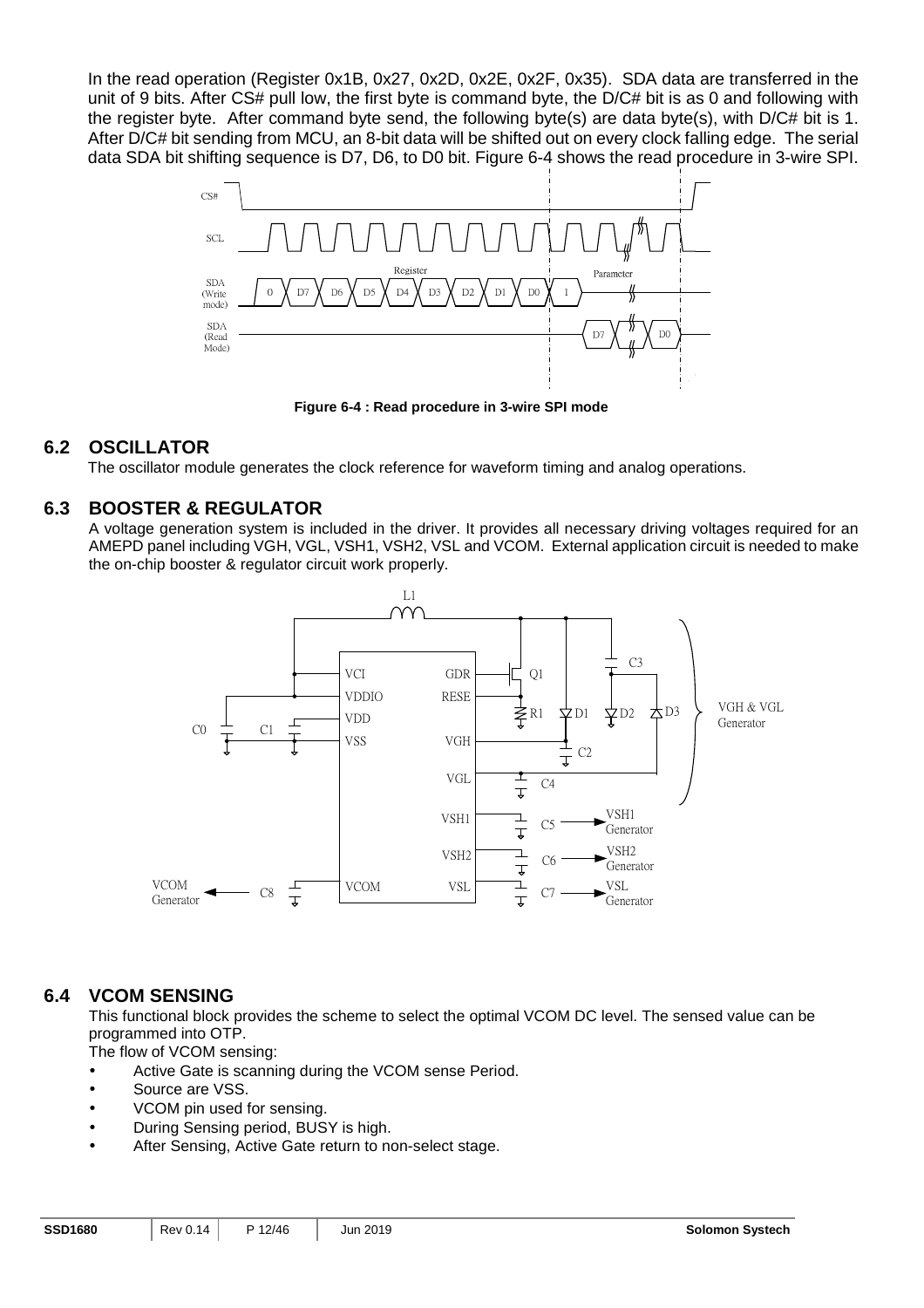## **6.5 RAM**

The On chip display RAM is holding the image data.

1 set of RAM is built for Mono B/W. The RAM size is 176x296 bits.

1 set of RAM is built for Mono Red. The RAM size is 176x296 bits.

| Data bit in R RAM | Data bit in B/W RAM | <b>Image Color</b> | LUT                     |
|-------------------|---------------------|--------------------|-------------------------|
|                   |                     | <b>Black</b>       | LUT 0 for driving Black |
|                   |                     | White              | LUT 1 for driving White |
|                   |                     | Red                | LUT 2 for driving Red   |
|                   |                     | Red                | LUT $3 = LUT2$          |

**Table 6-4 : RAM bit and LUT mapping for 3-color display** 

#### **Table 6-5 : RAM bit and LUT mapping for black/white display**

| Data bit in R RAM | Data bit in B/W RAM | <b>Image Color</b> | ∟UT                     |
|-------------------|---------------------|--------------------|-------------------------|
|                   |                     | <b>Black</b>       | LUT 0 for driving Black |
|                   |                     | White              | LUT 1 for driving White |
|                   |                     | <b>Black</b>       | LUT $2 = LUT0$          |
|                   |                     | White              | LUT $3 = LUT1$          |

## **6.6 Programmable Waveform for Gate, Source and VCOM**



TP: time of phase length from 0 to 255\* frames

0indicates phase skipped

XON: All Gate On selection for each nAB or nCD. FR: Frame frequency selection for each group.

EOPT: Option for LUT end

**Figure 6-5 : Gate waveform and Programmable Source and VCOM waveform illustration**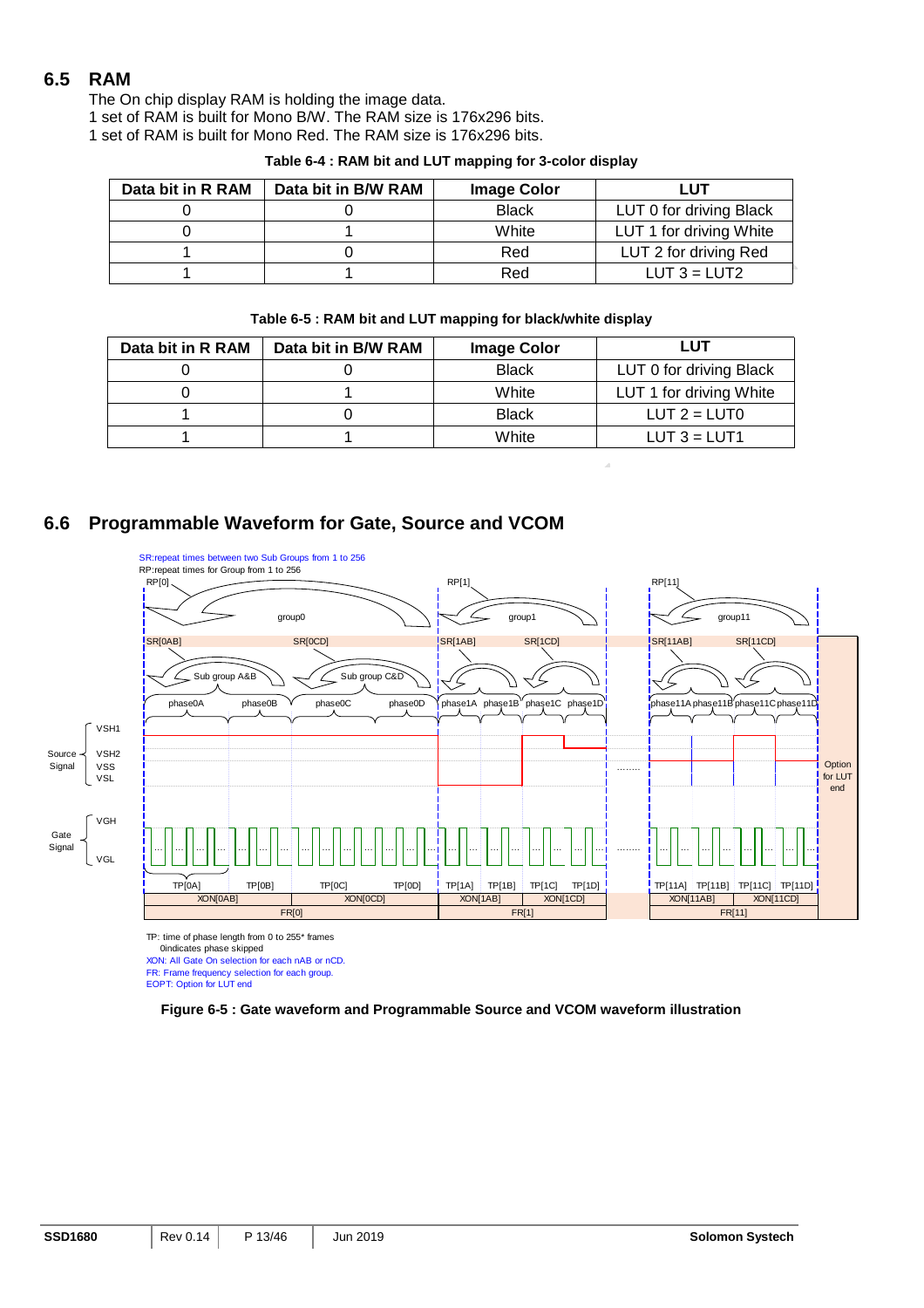In the programmable waveform for Source and VCOM, there are 12 groups (Group0 to Group11) and each group has 4 phases (Phase A to Phase D) and 2 state repeats (Phase A and B, Phase C and D). Totally, there are 48 phases. In addition, in each phase, the phase length (TP[nX]) can be set by number of frame from 0 to 255 frames. Also, each group can be repeated with repeat counting number (RP[n]) from 1 to 256 times; each AB / CD phases can be repeated with state repeat counting number (SR[nAB]/SR[nCD]) from 1 to 256 times. For the voltage, there is four levels for Source voltage (VSS, VSH1, VSH2, VSL) and three levels for VCOM voltage (DCVCOM, VSH1+DCVCOM, VSL+DCVOM).

The description of each parameter is as follows.

- 1) TP[nX] represents the phase length set by the number of frame.
- The range of TP[nX] is from 0 to 255.
- n represents the Group number from 0 to 11; X represents the phase number from A to D.
- When  $TP[nX] = 0$ , the phase is skipped. When  $TP[nX] = 1$ , the phase is 1 frame, and so on. The maximum phase length is 255 frame.
- 2) RP[n] represents the repeat counting number for the Group.
- The range of RP[n] is from 0 to 255.
- n represents the Group number from 0 to 11.
- $RP[n] = 0$  indicates that the repeat times =1,  $RP[n] = 1$  indicates that the repeat times = 2, and so on. The maximum repeat times is 256.
- 3) SR[nAB] and SR[nCD] represent the state repeat counting number for Phase A & B and Phase C & D respectively.
- The range of SR[nXY] is from 0 to 255.
- n represents the Group number from 0 to 11.
- $S\{N[NY] = 0\}$  indicates that the repeat times = 1,  $S\{N[NX] = 1\}$  indicates that the repeat times = 2, and so on. The maximum repeat times is 256.
- 4) VS[nX-LUTm] represents Source and VCOM voltage level which is used in each phase. Table 6-6 shows the voltage settings for source voltage and VCOM voltage.
- n represents the Group number from 0 to 11.
- m represents the LUT number from 0-4.

| VS[nX-LUTm] | Source voltage | <b>VCOM voltage</b> |  |  |
|-------------|----------------|---------------------|--|--|
| ገበ          | VSS            | <b>DCVCOM</b>       |  |  |
|             | VSH1           | VSH1 + DCVCOM       |  |  |
| 10          | VSI            | VSL + DCVCOM        |  |  |
|             | VSH2           | N/A                 |  |  |

#### **Table 6-6 : VS[nX-LUTm] settings for Source voltage and VCOM voltage**

- 5) FR[n] indicates the frame rate of group n
- The range of FR [n] is from 0 to 7.
- n represents the Group number from 0 to 11.
- 6) XON[nAB] and XON[nCD], indicates the gate scan selection.
- n represents the Group number from 0 to 11.
- $XON[nXY] = 0$  indicates Normal gate scan in Phase $[nX]$  & Phase $[nY]$ .
- $XON[nXY] = 1$  indicates All gate on, that Gate keeps High until the phase for normal gate scan, in Phase[nX] & Phase[nY].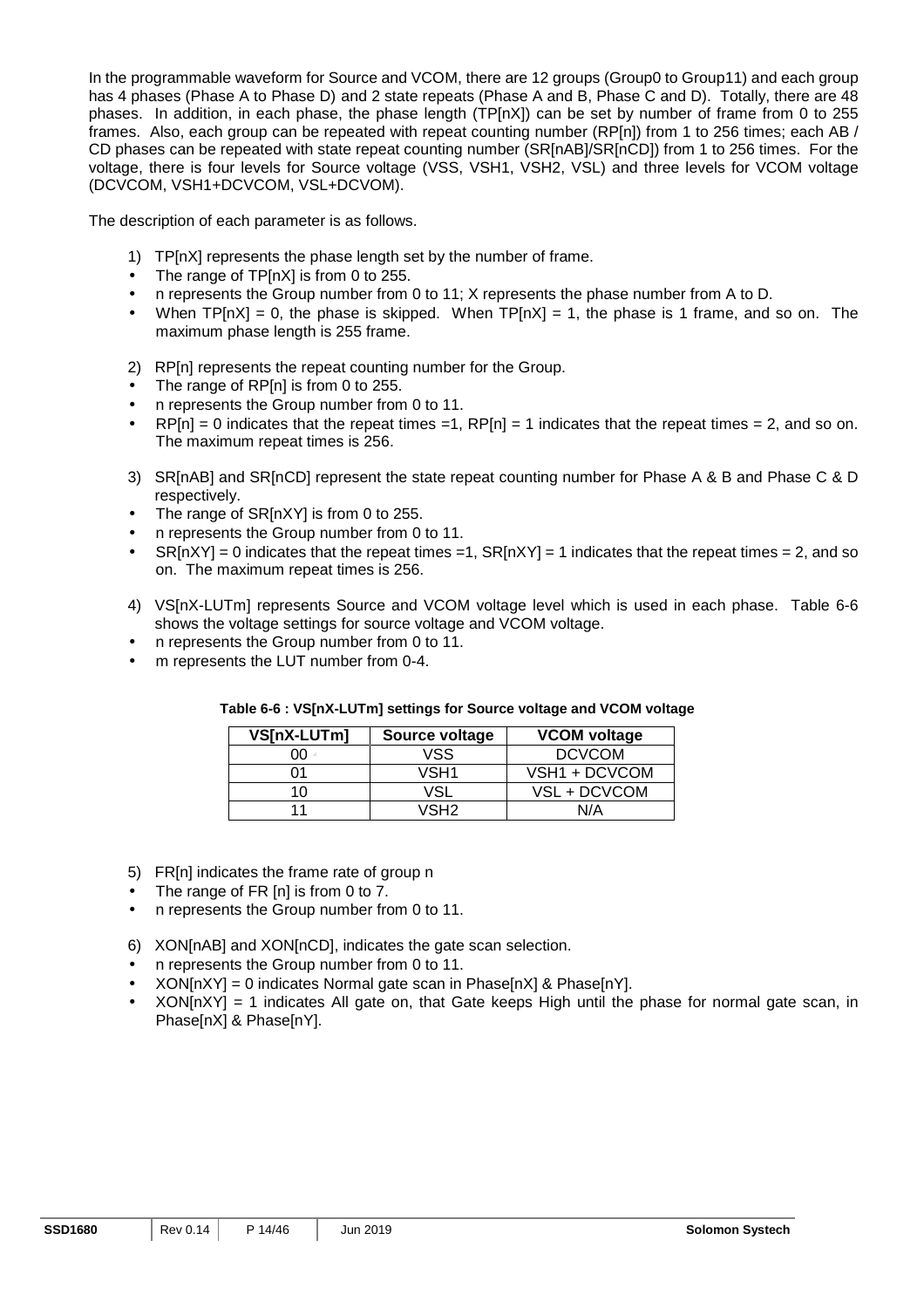## **6.7 WAVEFORM SETTING**

As described in Section 6.6, parameters VS[nX-LUTm], TP[nX], RP[n], SR[nXY], FR[n] and XON[nXY] are used to define the driving waveform. In the SSD1680, there are 159 bytes in the waveform setting to store LUT0, LUT1, LUT2, LUT3 and LUT4, gate voltage, source voltage and frame rate. The waveform LUT of a particular temperature range can be loaded from OTP or written by MCU.

- WS byte 0~152, the content of VS[nX-LUTm], TP[nX], RP[n], SR[nXY], FR[n] and XON[nXY] are defined by Register 0x32
- WS byte 153, the content of Option for LUT end, is the parameter belonging to Register 0x3F.
- WS byte 154, the content of gate level, is the parameter defined by Register 0x03.
- WS byte 155~157, the content of source level, is the parameter defined by Register 0x04.
- WS byte 158, the content of VCOM level, is the parameter defined by Register 0x2C.

The SSD1680 waveform setting is shown in Figure 6-6 : Waveform Setting mapping

| addr.           | D7<br>D <sub>6</sub>            | D <sub>5</sub><br>D <sub>4</sub>   | D <sub>3</sub><br>D <sub>2</sub> | D <sub>1</sub><br>D <sub>0</sub> | addr.      | D7                | D <sub>6</sub> | D <sub>5</sub> | D <sub>4</sub>                    | D <sub>3</sub>     | D <sub>2</sub>                                                             | D1           | D <sub>0</sub> |
|-----------------|---------------------------------|------------------------------------|----------------------------------|----------------------------------|------------|-------------------|----------------|----------------|-----------------------------------|--------------------|----------------------------------------------------------------------------|--------------|----------------|
| $\Omega$        | VS[0A-L0]                       | $VSTOB$ -L0]                       | VS[0C-L0]                        | VS[0D-L0]                        | 81         |                   |                |                |                                   | TP[3A]             |                                                                            |              |                |
| 1               | VS[1A-L0]                       | VS[1B-L0]                          | VS[1C-L0]                        | VS[1D-L0]                        | 82         |                   |                |                |                                   | TF[3B]             |                                                                            |              |                |
| $\overline{2}$  | <b>VS[2A-L0]</b>                | VS[2B-L0]                          | VS[2C-L0]                        | VS[2D-L0]                        | 83         |                   |                |                | SRI3AB                            |                    |                                                                            |              |                |
| 3               | VS[3A-L0]                       | VS[3B-L0]                          | VS[3C-L0]                        | VS[3D-L0]                        | 84         |                   |                |                |                                   | TPI3C              |                                                                            |              |                |
| $\overline{4}$  | VS[4A-L0]                       | VS[4B-L0]                          | VS[4C-L0]                        | VS[4D-L0]                        | 85         |                   |                |                |                                   | TP[3D]             |                                                                            |              |                |
| 5               | <b>VS[5A-L0]</b>                | <b>VS[5B-L0]</b>                   | <b>VS[5C-L0]</b>                 | <b>VS[5D-L0]</b>                 | 86         |                   |                |                | SR[3CD]                           |                    |                                                                            |              |                |
| 6               | <b>VS[6A-L0]</b>                | <b>VS[6B-L0]</b>                   | VS[6C-L0]                        | <b>VS[6D-L0]</b>                 | 87         |                   |                |                | RP[3]                             |                    |                                                                            |              |                |
| $\overline{7}$  | VS[7A-L0]                       | VS[7B-L0]                          | <b>VS[7C-L0]</b>                 | <b>VS[7D-L0]</b>                 | 88         |                   |                |                |                                   | TF[4A]             |                                                                            |              |                |
| 8               | <b>VS[8A-L0]</b>                | VS[8B-L0]                          | VS[8C-L0]                        | VS[8D-L0]                        | 89         |                   |                |                | TF[4B]                            |                    |                                                                            |              |                |
| 9               | VS[9A-L0]                       | <b>VS[9B-L0]</b>                   | VS[9C-L0]                        | VS[9D-L0]                        | 90         |                   |                |                | SR[4AB]                           |                    |                                                                            |              |                |
| 10              | VS[10A-L0]                      | VS[10B-L0]                         | VS[10C-L0]                       | VS[10D-L0]                       | 91         |                   |                |                | <b>TP[4C]</b>                     |                    |                                                                            |              |                |
| 11              | VS[11A-L0]                      | VS[11B-L0]                         | VS[11C-L0]                       | VS[11D-L0]                       | 92         |                   |                |                | <b>TP[4D]</b>                     |                    |                                                                            |              |                |
| 12              | <b>VS[0A-L1]</b>                | <b>VS[0B-L1]</b>                   | <b>VS[0C-L1]</b>                 | <b>VS[0D-L1]</b>                 | 93         |                   |                |                | SR[4CD]                           |                    |                                                                            |              |                |
| 13              | <b>VS[1A-L1]</b>                | <b>VS[1B-L1]</b>                   | VS[1C-L1]                        | VS[1D-L1]                        | 94         |                   |                |                |                                   | RP[4]              |                                                                            |              |                |
| 14              | VS[2A-L1]                       | <b>VS[2B-L1]</b>                   | VS[2C-L1]                        | VS[2D-L1]                        | 95         |                   |                |                |                                   | TF[5A]             |                                                                            |              |                |
| 15              | $VS[3A-L1]$                     | <b>VS[3B-L1]</b>                   | VS[3C-L1]                        | $VS[3D-L1]$                      | 96         |                   |                |                |                                   | TF[5B]             |                                                                            |              |                |
| 16              | VS[4A-L1]                       | VS[4B-L1]                          | VS[4C-L1]                        | VS[4D-L1]                        | 97         |                   |                |                | SR[5AB]                           |                    |                                                                            |              |                |
| 17              | <b>VSI5A-L11</b>                | $VS[5B-L1]$                        | $VS[5C-L1]$                      | $VS[5D-L1]$                      | 98         |                   |                |                |                                   | TF[5C]             |                                                                            |              |                |
| 18              | <b>VS[6A-L1]</b>                | <b>VS[6B-L1]</b>                   | <b>VS[6C-L1]</b>                 | <b>VS[6D-L1]</b>                 | 99         |                   |                |                |                                   | TF[5D]             |                                                                            |              |                |
| 19              | <b>VS[7A-L1]</b>                | <b>VS[7B-L1]</b>                   | VS[7C-L1]                        | VS[7D-L1]                        | 100        |                   |                |                | SR[5CD]                           |                    |                                                                            |              |                |
| 20              | <b>VS[8A-L1]</b>                | VS[8B-L1]                          | <b>VSI8C-L1</b>                  | <b>VS[8D-L1]</b>                 | 101        |                   |                |                | RP <sub>[5]</sub>                 |                    |                                                                            |              |                |
| $\overline{21}$ | <b>VS[9A-L1]</b>                | <b>VS[9B-L1]</b>                   | <b>VS[9C-L1]</b>                 | <b>VS[9D-L1]</b>                 | 102        |                   |                |                |                                   | TP <sub>[6A]</sub> |                                                                            |              |                |
| 22              | VS[10A-L1]                      | VS[10B-L1]                         | VS[10C-L1]                       | VS[10D-L1]                       | 103        |                   |                |                |                                   | TF[6B]             |                                                                            |              |                |
| 23              | VS[11A-L1]                      | VS[11B-L1]                         | VS[11C-L1]                       | VS[11D-L1]                       | 104        |                   |                |                | SR[6AB]                           |                    |                                                                            |              |                |
| 24              |                                 |                                    |                                  |                                  | 105        |                   |                |                | TP[6C]                            |                    |                                                                            |              |                |
| 25              |                                 |                                    |                                  |                                  | 106        |                   |                |                | TP[6D]                            |                    |                                                                            |              |                |
| 26              |                                 |                                    |                                  |                                  | 107        |                   |                |                | SR[6CD]                           |                    |                                                                            |              |                |
| 27              |                                 |                                    |                                  |                                  | 108        |                   |                |                | <b>RP[6]</b>                      |                    |                                                                            |              |                |
| 28<br>29        |                                 |                                    |                                  |                                  | 109<br>110 |                   |                |                |                                   | TF[7A]<br>TP[7B]   |                                                                            |              |                |
| 30              |                                 |                                    |                                  |                                  | 111        |                   |                |                | SR[7AB]                           |                    |                                                                            |              |                |
| 31              |                                 |                                    |                                  |                                  | 112        |                   |                |                |                                   | <b>TP[7C]</b>      |                                                                            |              |                |
| 32              |                                 |                                    |                                  |                                  | 113        |                   |                |                |                                   | TF[7D]             |                                                                            |              |                |
| 33              |                                 | $\overline{\mathsf{VS}}$<br>$9B -$ |                                  | VS[9D-L]                         | 114        |                   |                |                | SR[7CD]                           |                    |                                                                            |              |                |
| 34              | 10A                             | <b>VSI10B-</b>                     |                                  | VSM0D                            | 115        |                   |                |                | RP[7]                             |                    |                                                                            |              |                |
| 35              |                                 |                                    |                                  |                                  | 116        |                   |                |                | TP[8A]                            |                    |                                                                            |              |                |
| 36              | <b>VS[0A-L3]</b>                | <b>VS[0B-L3]</b>                   | <b>VS[0C-L3]</b>                 | <b>VS[0D-L3]</b>                 | 117        |                   |                |                | TP[8B]                            |                    |                                                                            |              |                |
| 37              | <b>VS[1A-L3]</b>                | $\overline{\text{VS}}$ [1B-L3]     | VS[1C-L3]                        | <b>VS[1D-L3]</b>                 | 118        |                   |                |                | SR[8AB]                           |                    |                                                                            |              |                |
| 38              | <b>VS[2A-L3]</b>                | $VS[2B-L3]$                        | <b>VS[2C-L3]</b>                 | <b>VS[2D-L3]</b>                 | 119        |                   |                |                | TP[8C]                            |                    |                                                                            |              |                |
| 39              | VS[3A-L3]                       | $VS[3B-L3]$                        | VS[3C-L3]                        | <b>VS[3D-L3]</b>                 | 120        |                   |                |                |                                   | TP[8D]             |                                                                            |              |                |
| 40              | <b>VS[4A-L3]</b>                | $VS[4B-L3]$                        | <b>VS[4C-L3]</b>                 | $VS[4D-L3]$                      | 121        |                   |                |                | SR[8CD]                           |                    |                                                                            |              |                |
| 41              | <b>VS[5A-L3]</b>                | <b>VS[5B-L3]</b>                   | <b>VS[5C-L3]</b>                 | <b>VS[5D-L3]</b>                 | 122        |                   |                |                | <b>RP[8]</b>                      |                    |                                                                            |              |                |
| 42              | <b>VS[6A-L3]</b>                | <b>VS[6B-L3]</b>                   | <b>VS[6C-L3]</b>                 | <b>VS[6D-L3]</b>                 | 123        |                   |                |                | TP[9A]                            |                    |                                                                            |              |                |
| 43              | <b>VS[7A-L3]</b>                | <b>VS[7B-L3]</b>                   | <b>VS[7C-L3]</b>                 | $VS$ [7D-L3]                     | 124        |                   |                |                |                                   | TP[9B]             |                                                                            |              |                |
| 44              | <b>VS[8A-L3]</b>                | <b>VS[8B-L3]</b>                   | <b>VS[8C-L3]</b>                 | <b>VS[8D-L3]</b>                 | 125        |                   |                |                | SR[9AB]                           |                    |                                                                            |              |                |
| 45              | <b>VS[9A-L3]</b>                | $VS[9B-L3]$                        | <b>VS[9C-L3]</b>                 | <b>VS[9D-L3]</b>                 | 126        |                   |                |                | TP[9C]                            |                    |                                                                            |              |                |
| 46              | VS[10A-L3]                      | VS[10B-L3]                         | VS[10C-L3]                       | VS[10D-L3]                       | 127        |                   |                |                | TP[9D]                            |                    |                                                                            |              |                |
| 47              | VS[11A-L3]                      | <b>VS[11B-L3]</b>                  | <b>VS[11C-L3]</b>                | VS[11D-L3]                       | 128        |                   |                |                | SR[9CD]                           |                    |                                                                            |              |                |
| 48              | <b>VS[0A-L4]</b>                | VS[0B-L4]                          | <b>VS[0C-L4]</b>                 | VS[0D-L4]                        | 129        |                   |                |                | RP[9]                             |                    |                                                                            |              |                |
| 49              | $VS[1A-L4]$                     | $VS[1B-L4]$                        | $\overline{VS[1C\text{-}L4]}$    | <b>VS[1D-L4]</b>                 | 130        |                   |                |                | <b>TP[10A]</b>                    |                    |                                                                            |              |                |
| 50<br>51        | <b>VS[2A-L4]</b><br>$VS[3A-L4]$ | <b>VS[2B-L4]</b><br>$VS[3B-L4]$    | VS[2C-L4]<br>$VS[3C-L4]$         | <b>VS[2D-L4]</b><br>$VS[3D-L4]$  | 131<br>132 |                   |                |                | <b>TP[10B]</b><br><b>SR[10AB]</b> |                    |                                                                            |              |                |
|                 | $VS[4A-L4]$                     | $VS[4B-L4]$                        | <b>VS[4C-L4]</b>                 | $VS[4D-L4]$                      | 133        |                   |                |                | <b>TP[10C]</b>                    |                    |                                                                            |              |                |
| 52<br>53        | $VST5A-L4$                      | $VST5B-L41$                        | $\overline{\text{VSi5C-L41}}$    | $VST5D-L41$                      | 134        |                   |                |                | TP[10D]                           |                    |                                                                            |              |                |
| 54              | <b>VS[6A-L4]</b>                | <b>VS[6B-L4]</b>                   | VS[6C-L4]                        | VS[6D-L4]                        | 135        |                   |                |                | <b>SR[10CD]</b>                   |                    |                                                                            |              |                |
| 55              | <b>VS[7A-L4]</b>                | <b>VS[7B-L4]</b>                   | <b>VS[7C-L4]</b>                 | <b>VS[7D-L4]</b>                 | 136        |                   |                |                | RP[10]                            |                    |                                                                            |              |                |
| 56              | <b>VS[8A-L4</b>                 | <b>VS[8B-L4]</b>                   | $VS[8C-L4]$                      | VS[8D-L4]                        | 137        |                   |                |                |                                   | TP[11A]            |                                                                            |              |                |
| 57              | VS[9A-L4]                       | <b>VS[9B-L4]</b>                   | <b>VS[9C-L4]</b>                 | <b>VS[9D-L4]</b>                 | 138        |                   |                |                | TP[11B]                           |                    |                                                                            |              |                |
| 58              | <b>VS[10A-L4]</b>               | <b>VS[10B-L4]</b>                  | <b>VS[10C-L4]</b>                | VS[10D-L4]                       | 139        |                   |                |                | SR[11AB]                          |                    |                                                                            |              |                |
| 59              | <b>VS[11A-L4]</b>               | <b>VS[11B-L4]</b>                  | <b>VS[11C-L4]</b>                | <b>VS[11D-L4]</b>                | 140        |                   |                |                |                                   | <b>TP[11C]</b>     |                                                                            |              |                |
| 60              |                                 | TP[0A]                             |                                  |                                  | 141        |                   |                |                |                                   | <b>TP[11D]</b>     |                                                                            |              |                |
| 61              |                                 | TP[0B]                             |                                  |                                  | 142        |                   |                |                | SR[11CD]                          |                    |                                                                            |              |                |
| 62              |                                 | SR[0AB]                            |                                  |                                  | 143        |                   |                |                | <b>RP[11]</b>                     |                    |                                                                            |              |                |
| 63              |                                 | TP[0C]                             |                                  |                                  | 144        |                   |                | FR[0]          |                                   |                    |                                                                            | <b>FR[1]</b> |                |
| 64              |                                 | <b>TP[0D]</b>                      |                                  |                                  | 145        |                   |                | FR[2]          |                                   |                    |                                                                            | FR[3]        |                |
| 65              |                                 | SR[0CD]                            |                                  |                                  | 146        |                   |                | FR[4]          |                                   |                    |                                                                            | FR[5]        |                |
| 66              |                                 | <b>RP[0]</b>                       |                                  |                                  | 147        |                   | FR[6]          |                |                                   |                    | FR[7]                                                                      |              |                |
| 67              |                                 | TF[1A]                             |                                  |                                  | 148        |                   | FR[8]          |                |                                   |                    |                                                                            | FR[9]        |                |
| 68              |                                 | $\overline{TP}$ [1B]               |                                  |                                  | 149        |                   |                | <b>FR[10]</b>  |                                   |                    |                                                                            | FR[11]       |                |
| 69              |                                 | SR[1AB                             |                                  |                                  | 150        | XON[0AB] XON[0CD] |                |                | XON[1AB] XON[1CD]                 | XON[2AB]           | XON[2CD] XON[3AB]                                                          |              | XON[3CD]       |
| 70              |                                 | TF[1C]                             |                                  |                                  | 151        | XON[4AB] XON[4CD] |                | XON[5AB]       | XON[5CD]                          | XON[6AB]           | XON[6CD] XON[7AB]                                                          |              | XON[7CD]       |
| $\overline{71}$ |                                 | TF[1D]                             |                                  |                                  | 152        |                   |                |                |                                   |                    | XON 8AB] XON 8CD] XON 9AB] XON 9CD] XON 10AB] XON 10CD] XON 11AB] XON 11CD |              |                |
| 72              |                                 | SR[1CD]                            |                                  |                                  | 153        |                   |                |                | EOPT                              |                    |                                                                            |              |                |
| 73              |                                 | RP[1]                              |                                  |                                  | 154        |                   |                |                |                                   | VGH                |                                                                            |              |                |
| 74              |                                 | TP[2A]                             |                                  |                                  | 155        |                   |                |                |                                   | VSH <sub>1</sub>   |                                                                            |              |                |
| 75              |                                 | TP[2B]                             |                                  |                                  | 156        |                   |                |                |                                   | VSH <sub>2</sub>   |                                                                            |              |                |
| 76<br>77        |                                 | SR[2AB]<br>TP[2C]                  |                                  |                                  | 157<br>158 |                   |                |                | <b>VSL</b>                        | <b>VCOM</b>        |                                                                            |              |                |
| 78              |                                 | <b>TP[2D]</b>                      |                                  |                                  |            |                   |                |                |                                   |                    |                                                                            |              |                |
| 79              |                                 | SR[2CD                             |                                  |                                  |            |                   |                |                |                                   |                    |                                                                            |              |                |
| 80              |                                 | <b>RP[2]</b>                       |                                  |                                  |            |                   |                |                |                                   |                    |                                                                            |              |                |

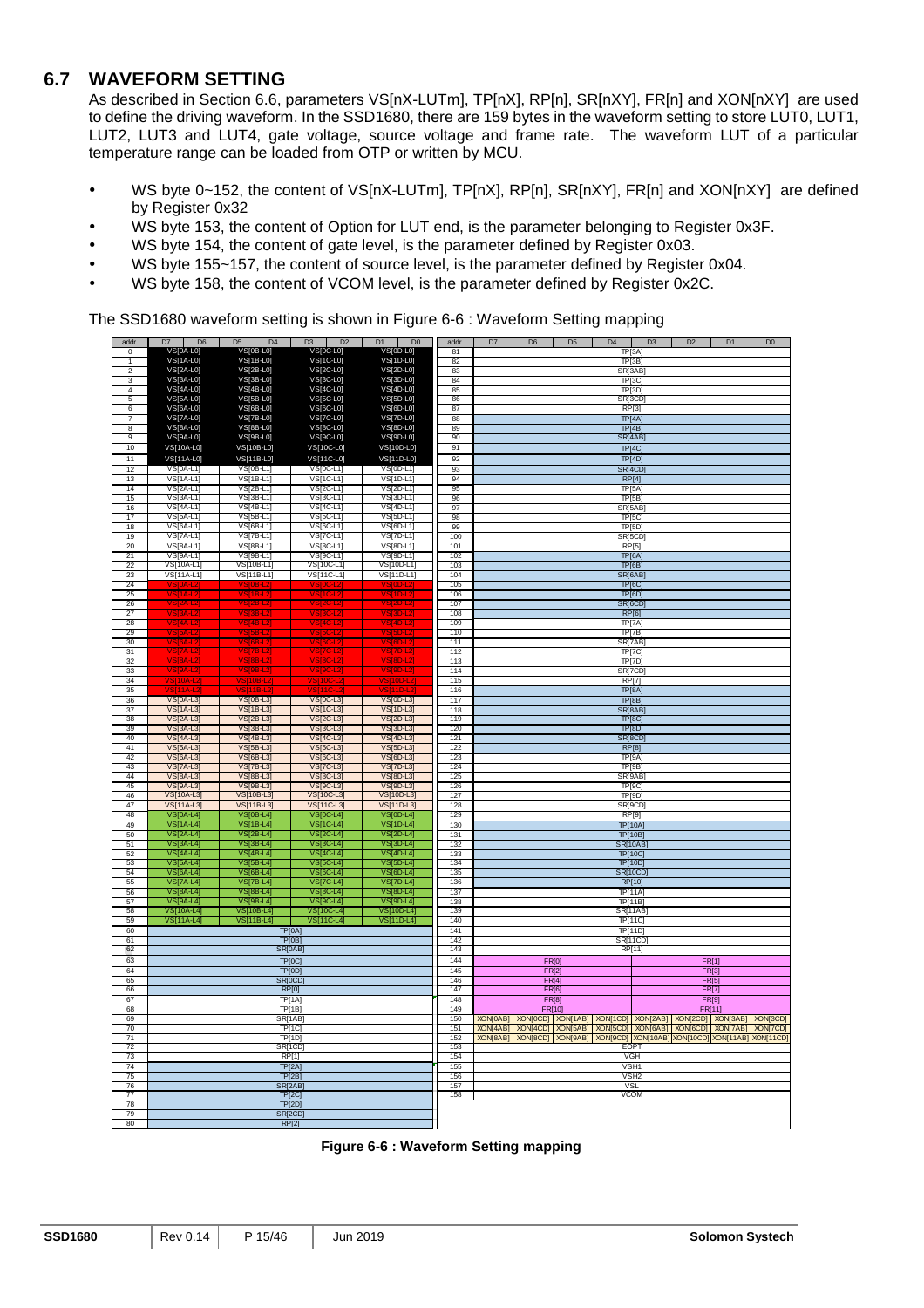#### **6.8 Temperature Searching**

The SSD1680 has internal temperature sensor to detect the environment temperature or can communicate with the external temperature sensor by I2C single master interface or can communicate with the external MCU to get the temperature value through SPI. In the SSD1680, there is a dedicated format for the temperature value so that the driver IC can understand it. The format of temperature value is described in Section 6.8.3.

#### **6.8.1 Internal Temperature Sensor**

The internal temperature sensor can be selected by command register. The accuracy of it is  $\pm 2$ degC from -25degC to 50degC.

#### **6.8.2 External Temperature Sensor I2C Single Master Interface**

The driver IC can communicate with the external temperature sensor through I2C single master interface (TSDA and TSCL). TSDA will be SDA and TSCL will be SCL. TSDA and TSCL are required to connect with external pullup resistor. Temperature register value of external temperature sensor can be read by command register.

#### **6.8.3 Format of temperature value**

The temperature value is defined by 12-bit binary. The rules are shown as below.

- If the Temperature value MSByte bit  $D11 = 0$ , then the temperature is positive and value (DegC) =  $+$  (Temperature value) / 16
- If the Temperature value MSByte bit  $D11 = 1$ , then the temperature is negative and value (DegC) = - (2's complement of Temperature value) / 16

Table 6-7 shows some examples of 12-bit binary temperature value:

#### **Table 6-7 : Example of 12-bit binary temperature settings for temperature ranges**

| 12-bit binary<br>(2's complement) | <b>Hexadecimal</b><br>Value | <b>TR Value</b><br>[DegC] |
|-----------------------------------|-----------------------------|---------------------------|
| 0111 1111 1111                    | 7FF                         | 128                       |
| 0111 1111 1111                    | 7FF                         | 127.9                     |
| 0110 0100 0000                    | 640                         | 100                       |
| 0101 0000 0000                    | 500                         | 80                        |
| 0100 1011 0000                    | 4 <sub>B</sub> 0            | 75                        |
| 0011 0010 0000                    | 320                         | 50                        |
| 0001 1001 0000                    | 190                         | 25                        |
| 0000 0000 0100                    | 004                         | 0.25                      |
| 0000 0000 0000                    | 000                         | O                         |
| 1111 1111 1100                    | <b>FFC</b>                  | $-0.25$                   |
| 1110 0111 0000                    | E70                         | $-25$                     |
| 1100 1001 0000                    | C90                         | $-55$                     |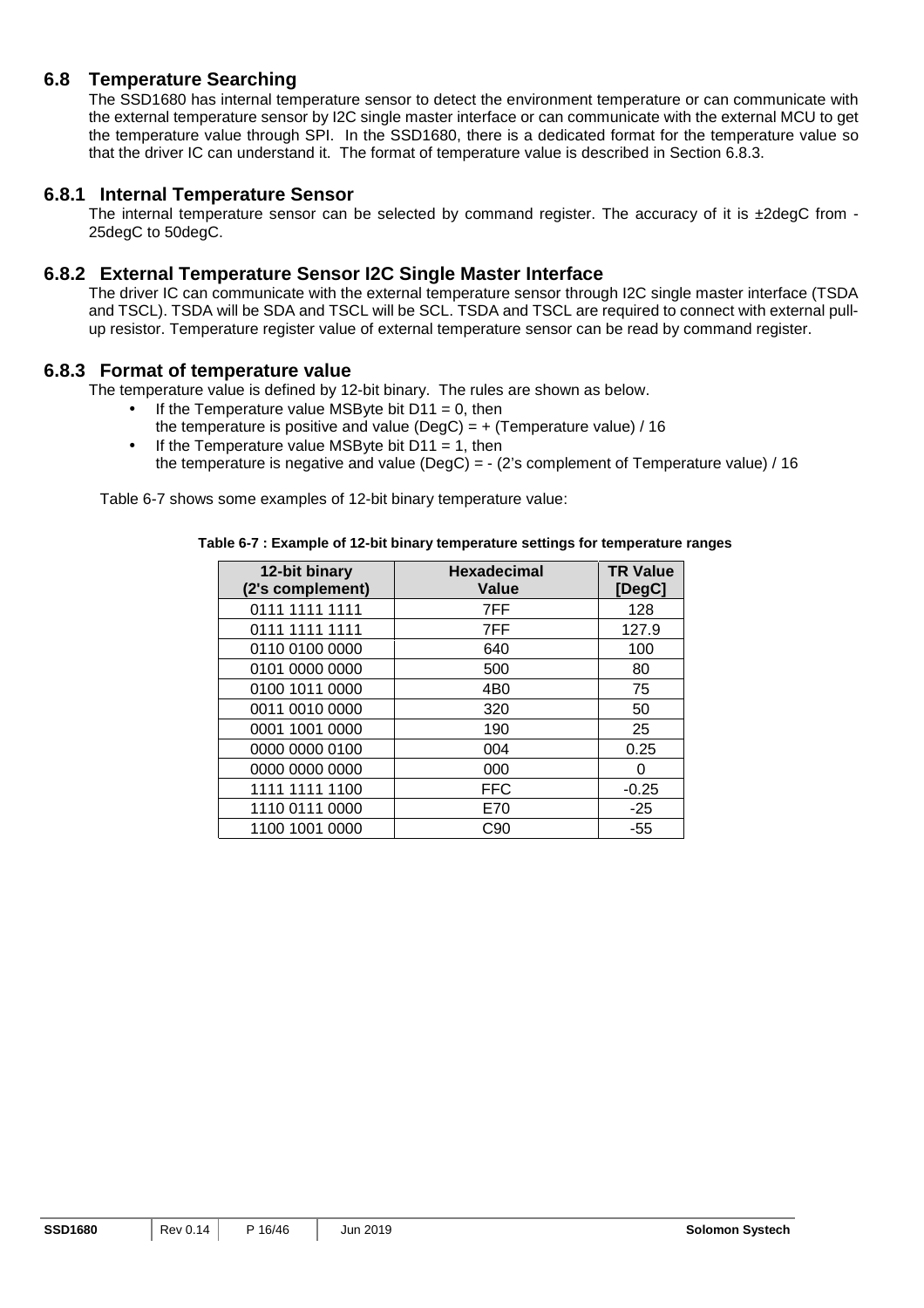#### **6.9 Waveform Setting searching mechanism**

As mentioned in Section 6.7, the SSD1680 OTP can store waveform setting and temperature range. If waveform setting and temperature range are programmed in OTP memory, corresponding waveform LUT can be selected according to the sensed temperature to drive the display. The Waveform Setting searching mechanism by driver IC is as follows.

- 1) Read temperature value by command register in the format of 12-bit binary.
- 2) According to read temperature and display mode selection, search LUT in OTP from TR0 to TR35 in sequence. The last match will be selected, then, the corresponding WS will be loaded in the LUT register to drive the display.

**Remark:** Waveform LUT selection criteria is "Lower temperature bound < Sensed temperature ≤ Upper temperature bound".

Table 6-8 shows an example for the waveform LUT searching from OTP:

- If the read temperature is 25degC, then, WS4 will be selected.
- If the read temperature is 34degC, then, WS7 will be selected. Although 34degC is also in the temperature range TR6, according to searching mechanism, the last match should be selected. Therefore, WS7 is selected.

**Waveform LUT in OTP Temperature Range in OTP TR Lower Limit TR Upper Limit [Hex] [Hex] Temperature range in OTP** WS0 | TR0 | 800 | 050 | -128 DegC < Temperature ≤ 5 DegC WS1 | TR1 | 050 | 0A0 | 5 DegC < Temperature ≤ 10DegC WS2 | TR2 0A0 | 0F0 | 10 DegC < Temperature ≤ 15DegC WS3 | TR3 | 0F0 | 140 | 15 DegC < Temperature ≤ 20DegC WS4 TR4 140 190 20 DegC < Temperature ≤ 25DegC WS5 | TR5 | 190 | 1E0 | 25 DegC < Temperature ≤ 30DegC WS6 | TR6 1E0 | 230 | 30 DegC < Temperature ≤ 35DegC WS7 | TR7 | 210 | 7FF | 33 DegC < Temperature ≤ 127.9DegC Others Others 000 000

**Table 6-8 : Example of waveform settings selection based on temperature ranges.** 

#### **Precaution:**

Please ensure the temperature range covers whole range of application temperatures, display will not be updated if no suitable temperature range matches the sensed temperature.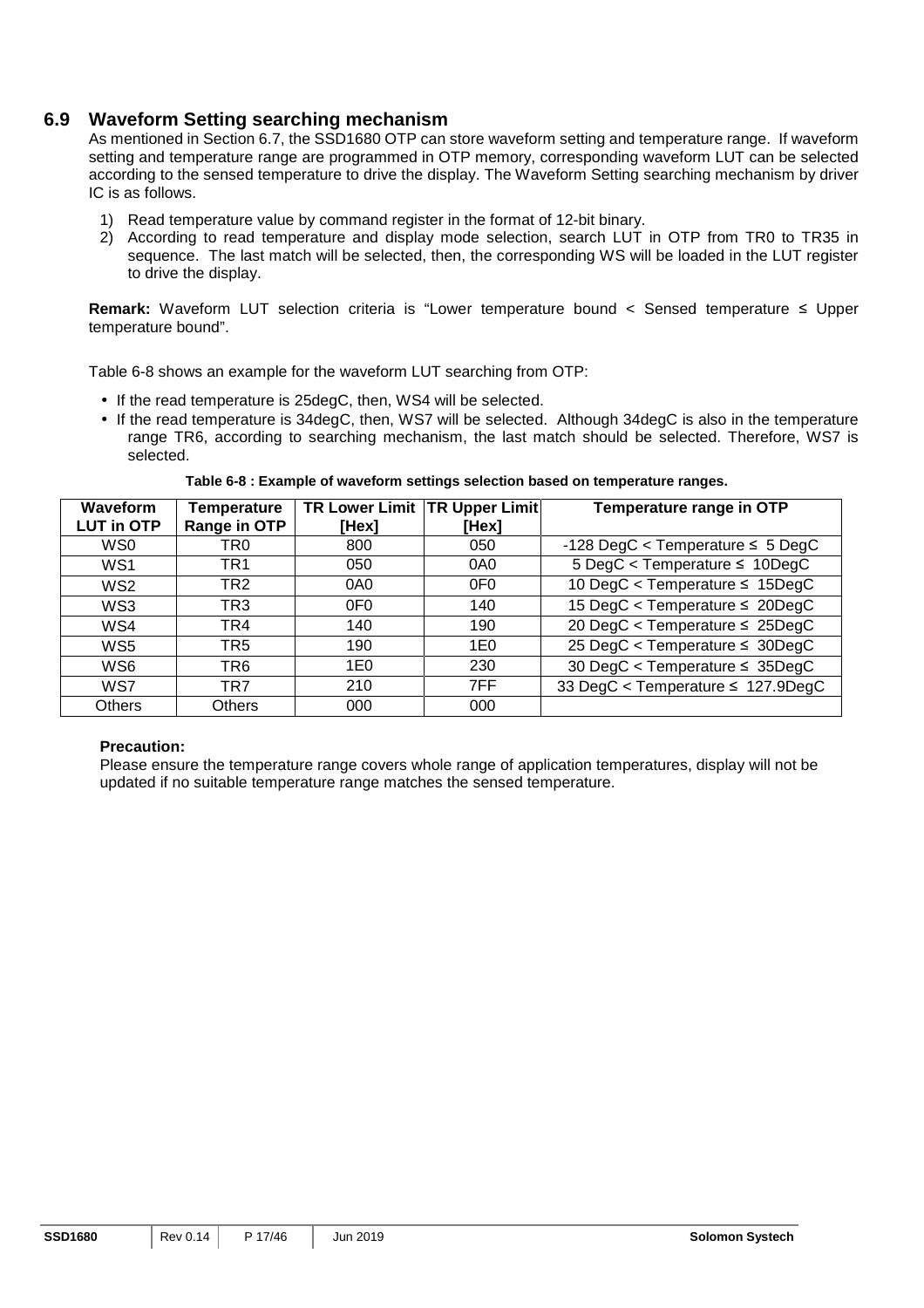## **6.10 One Time Programmable (OTP) Memory**

In the SSD1680, there is an embedded OTP memory which is designed to store the waveform settings of different temperature range and some variables/parameters. The OTP memory can store 36 sets of waveform LUT settings (WS), 36 sets of temperature range (TR), VCOM value, display mode selection, waveform version and user ID. Figure 6 7 shows the address mapping of the 36 waveform setting (WS0 to WS35) and temperature range (TR0 to TR35).

| addr.          | D7  | D <sub>6</sub>  | D <sub>5</sub> | D <sub>4</sub> | D <sub>3</sub>  | D <sub>2</sub> | D <sub>1</sub> | D <sub>0</sub> |  |  |  |
|----------------|-----|-----------------|----------------|----------------|-----------------|----------------|----------------|----------------|--|--|--|
| $\overline{0}$ |     |                 |                |                |                 |                |                |                |  |  |  |
| $\cdots$       | WS0 |                 |                |                |                 |                |                |                |  |  |  |
| 158            |     |                 |                |                |                 |                |                |                |  |  |  |
| 159            |     |                 |                |                |                 |                |                |                |  |  |  |
| $\ldots$       |     | WS1             |                |                |                 |                |                |                |  |  |  |
| 317            |     |                 |                |                |                 |                |                |                |  |  |  |
| 318            |     |                 |                |                |                 |                |                |                |  |  |  |
| $\ldots$       |     | WS <sub>2</sub> |                |                |                 |                |                |                |  |  |  |
| 476            |     |                 |                |                |                 |                |                |                |  |  |  |
| 477            |     |                 |                |                |                 |                |                |                |  |  |  |
| $\cdots$       |     |                 |                |                | WS3             |                |                |                |  |  |  |
| 635            |     |                 |                |                |                 |                |                |                |  |  |  |
| 636            |     |                 |                |                |                 |                |                |                |  |  |  |
| $\cdots$       |     |                 |                |                | WS4             |                |                |                |  |  |  |
| 794            |     |                 |                |                |                 |                |                |                |  |  |  |
|                |     |                 |                |                |                 |                |                |                |  |  |  |
|                |     |                 |                |                | $\cdots$        |                |                |                |  |  |  |
|                |     |                 |                |                |                 |                |                |                |  |  |  |
| 5406           |     |                 |                |                |                 |                |                |                |  |  |  |
| $\ddotsc$      |     |                 |                |                | <b>WS34</b>     |                |                |                |  |  |  |
| 5564           |     |                 |                |                |                 |                |                |                |  |  |  |
| 5565           |     |                 |                |                |                 |                |                |                |  |  |  |
| $\ldots$       |     |                 |                |                | <b>WS35</b>     |                |                |                |  |  |  |
| 5723           |     |                 |                |                |                 |                |                |                |  |  |  |
| 5724           |     |                 |                |                |                 |                |                |                |  |  |  |
| 5725           |     |                 |                |                | TR <sub>0</sub> |                |                |                |  |  |  |
| 5726           |     |                 |                |                |                 |                |                |                |  |  |  |
| 5727           |     |                 |                |                |                 |                |                |                |  |  |  |
| 5728           |     |                 |                |                | TR <sub>1</sub> |                |                |                |  |  |  |
| 5729           |     |                 |                |                |                 |                |                |                |  |  |  |
| 5730<br>5731   |     |                 |                |                | TR <sub>2</sub> |                |                |                |  |  |  |
| 5732           |     |                 |                |                |                 |                |                |                |  |  |  |
| 5733           |     |                 |                |                |                 |                |                |                |  |  |  |
| 5734           |     |                 |                |                | TR <sub>3</sub> |                |                |                |  |  |  |
| 5735           |     |                 |                |                |                 |                |                |                |  |  |  |
| 5736           |     |                 |                |                |                 |                |                |                |  |  |  |
| 5737           |     |                 |                |                | TR4             |                |                |                |  |  |  |
| 5738           |     |                 |                |                |                 |                |                |                |  |  |  |
|                |     |                 |                |                |                 |                |                |                |  |  |  |
|                |     |                 |                |                |                 |                |                |                |  |  |  |
|                |     |                 |                |                |                 |                |                |                |  |  |  |
| 5826           |     |                 |                |                |                 |                |                |                |  |  |  |
| 5827           |     | <b>TR34</b>     |                |                |                 |                |                |                |  |  |  |
| 5828           |     |                 |                |                |                 |                |                |                |  |  |  |
| 5829           |     |                 |                |                |                 |                |                |                |  |  |  |
| 5830           |     |                 |                |                | <b>TR35</b>     |                |                |                |  |  |  |
| 5831           |     |                 |                |                |                 |                |                |                |  |  |  |

**Figure 6-7 : The Waveform setting mapping in OTP for waveform setting and temperature range** 

## **6.11 The Format for Temperature Range (TR)**

The format of TR Lower limit and Upper limit as shown in Figure 6-8 which temp\_L[11:0] is the lower limit and temp\_H[11:0] is the upper limit of the temperature range. There has 36sets of TR for waveform LUT searching.

| D7 | D6            | D5 | D4            | D <sub>3</sub> | מח      | D <sub>1</sub> | DC |
|----|---------------|----|---------------|----------------|---------|----------------|----|
|    |               |    | temp $L[7:0]$ | 117.01         |         |                |    |
|    | temp $H[3:0]$ |    |               |                | temp Li | LI11:8         |    |
|    |               |    |               | temp_H[11:4]   |         |                |    |

#### **Figure 6-8 : Format of Temperature Range (TR) in OTP**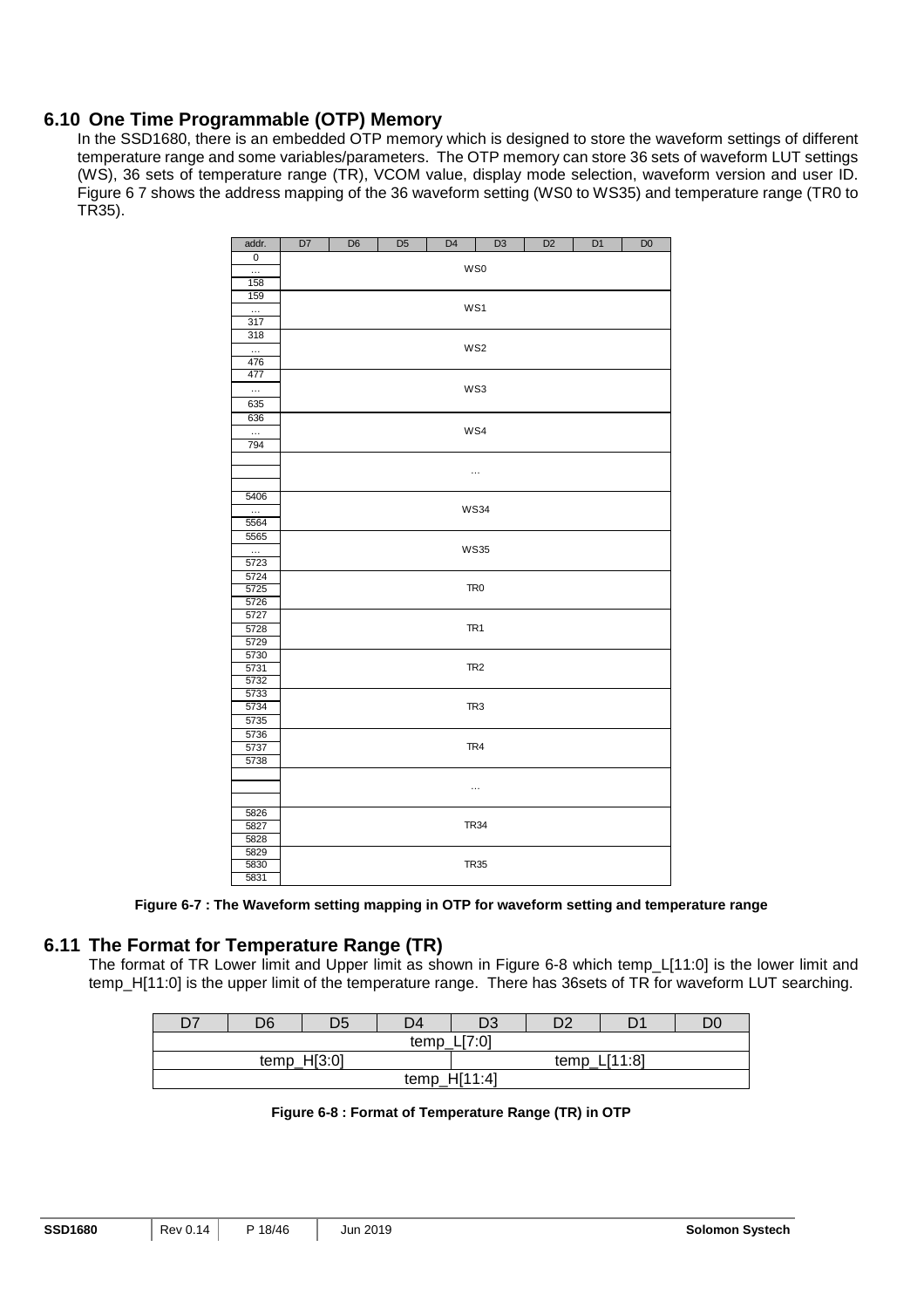#### **6.12 Cascade Mode**

SSD1680 has a cascade mode that can cascade 2 chips to achieve the display resolution up to 352 (sources) x 296 (gates). The pin M/S# is used to configure the chip. When M/S# is connected to VDDIO, the chip is configured as a master chip. When M/S# is connected to VSS, the chip is configured as a slave chip.

When the chip is configured as a master chip, it will be the same as a single chip application, ie, all circuit blocks will be worked as usual. When the chip is configured as a slave chip, its oscillator and booster & regulator circuit will be disabled. The oscillator clock and all booster voltages will be come from the master chip. Therefore, the corresponding pins including CL, VDD, VGH, VGL, VSH1, VSH2, VSL, VGL and VCOM must be connected to the master chip.

#### **6.13 VCI Detection**

The VCI detection function is used to detect the VCI level when it is lower than Vlow, threshold voltage set by register.

In SSD1680, there is a command to execute the VCI detection function. When the VCI detection command is issued, the VCI detection will be executed. During the detection period, BUSY output is at high level. BUSY output is at low level when the detection is completed. Then, user can issue the Status Bit Read command to check the status bit for the result of VCI, which 0 is normal, 1 is VCI<Vlow.

#### **6.14 HV Ready Detection**

The HV Ready detection function is used to detect whether the analog block is ready.

In SSD1680, there is a command to execute the HV Ready detection function. When the HV Ready detection command is issued, the HV Ready will be executed. During the detection period, BUSY output is at high level. BUSY output is at low level when the detection is completed. Then, user can issue the Status Bit Read command to check the status bit for the result of HV Ready, which 0 is normal, 1 indicate HV is not ready.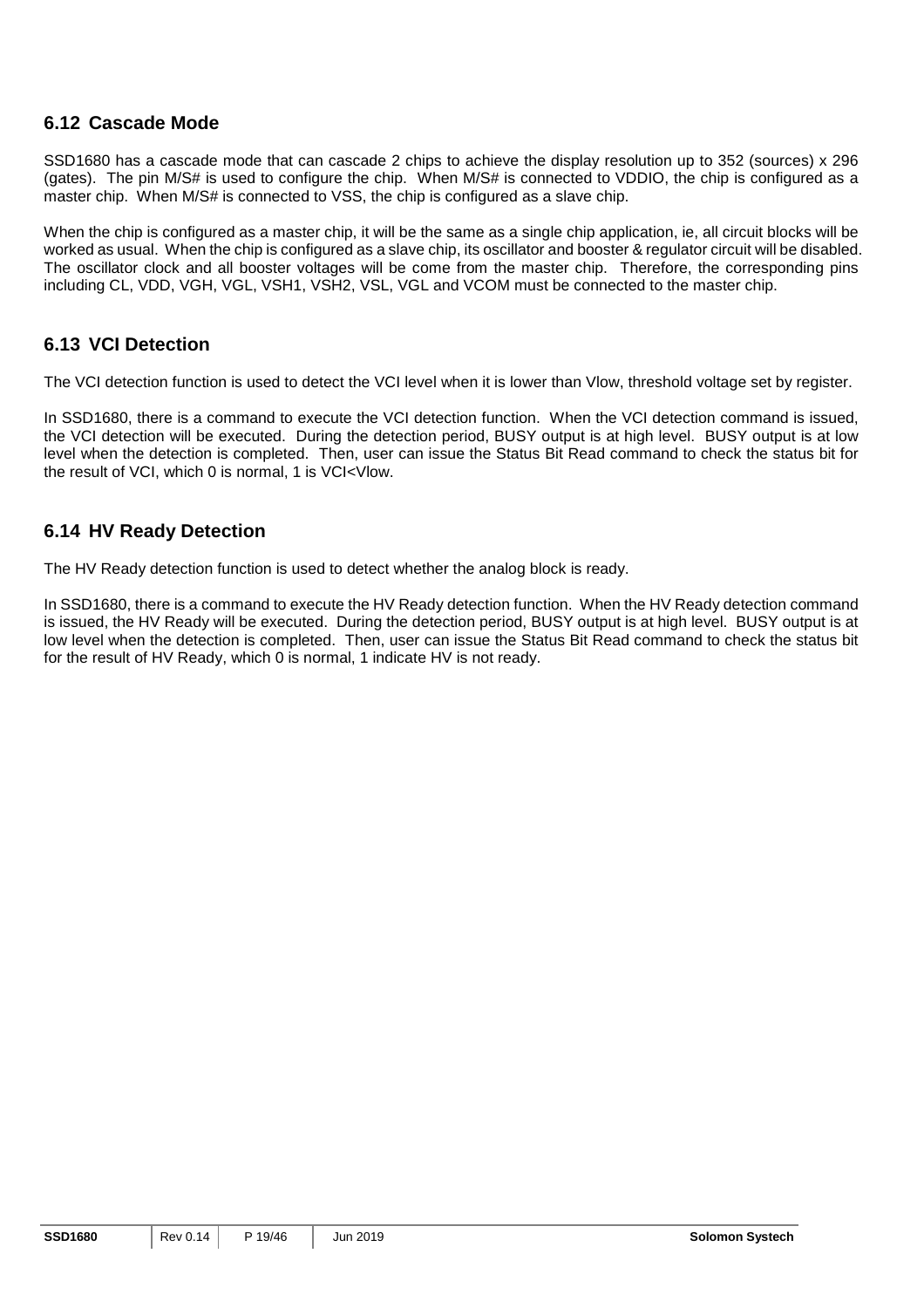## **7 COMMAND TABLE**

#### **Table 7-1: Command Table**

| R/W# D/C# Hex<br>D7<br>D <sub>6</sub><br>D <sub>5</sub><br>D <sub>4</sub><br>D <sub>3</sub><br>D <sub>2</sub><br>D <sub>1</sub><br>Command<br><b>Description</b><br>D <sub>0</sub><br>$\mathbf 0$<br>01<br>$\boldsymbol{0}$<br>0<br>0<br><b>Driver Output control</b><br>Gate setting<br>0<br>0<br>0<br>0<br>0<br>1<br>A[8:0]= 127h [POR], 296 MUX<br>0<br>1<br>$A_6$<br>A <sub>5</sub><br>A <sub>4</sub><br>A <sub>3</sub><br>A <sub>2</sub><br>A <sub>7</sub><br>A <sub>1</sub><br>A <sub>0</sub><br>MUX Gate lines setting as (A[8:0] + 1).<br>0<br>1<br>0<br>$\mathbf 0$<br>0<br>$\boldsymbol{0}$<br>$\boldsymbol{0}$<br>$A_8$<br>0<br>0<br>$\mathbf 0$<br>1<br>$\mathbf 0$<br>$\mathbf 0$<br>$\mathbf 0$<br>$\mathbf 0$<br>$\mathbf 0$<br>$B_1$<br>B <sub>0</sub><br>B <sub>2</sub><br>$B[2:0] = 000$ [POR].<br>Gate scanning sequence and direction<br><b>B[2]: GD</b><br>Selects the 1st output Gate<br>GD=0 [POR],<br>G0 is the 1st gate output channel, gate<br>output sequence is G0,G1, G2, G3, | <b>Command Table</b> |  |  |  |  |  |  |  |
|------------------------------------------------------------------------------------------------------------------------------------------------------------------------------------------------------------------------------------------------------------------------------------------------------------------------------------------------------------------------------------------------------------------------------------------------------------------------------------------------------------------------------------------------------------------------------------------------------------------------------------------------------------------------------------------------------------------------------------------------------------------------------------------------------------------------------------------------------------------------------------------------------------------------------------------------------------------------------------------------------------|----------------------|--|--|--|--|--|--|--|
|                                                                                                                                                                                                                                                                                                                                                                                                                                                                                                                                                                                                                                                                                                                                                                                                                                                                                                                                                                                                            |                      |  |  |  |  |  |  |  |
|                                                                                                                                                                                                                                                                                                                                                                                                                                                                                                                                                                                                                                                                                                                                                                                                                                                                                                                                                                                                            |                      |  |  |  |  |  |  |  |
|                                                                                                                                                                                                                                                                                                                                                                                                                                                                                                                                                                                                                                                                                                                                                                                                                                                                                                                                                                                                            |                      |  |  |  |  |  |  |  |
|                                                                                                                                                                                                                                                                                                                                                                                                                                                                                                                                                                                                                                                                                                                                                                                                                                                                                                                                                                                                            |                      |  |  |  |  |  |  |  |
|                                                                                                                                                                                                                                                                                                                                                                                                                                                                                                                                                                                                                                                                                                                                                                                                                                                                                                                                                                                                            |                      |  |  |  |  |  |  |  |
|                                                                                                                                                                                                                                                                                                                                                                                                                                                                                                                                                                                                                                                                                                                                                                                                                                                                                                                                                                                                            |                      |  |  |  |  |  |  |  |
|                                                                                                                                                                                                                                                                                                                                                                                                                                                                                                                                                                                                                                                                                                                                                                                                                                                                                                                                                                                                            |                      |  |  |  |  |  |  |  |
|                                                                                                                                                                                                                                                                                                                                                                                                                                                                                                                                                                                                                                                                                                                                                                                                                                                                                                                                                                                                            |                      |  |  |  |  |  |  |  |
|                                                                                                                                                                                                                                                                                                                                                                                                                                                                                                                                                                                                                                                                                                                                                                                                                                                                                                                                                                                                            |                      |  |  |  |  |  |  |  |
|                                                                                                                                                                                                                                                                                                                                                                                                                                                                                                                                                                                                                                                                                                                                                                                                                                                                                                                                                                                                            |                      |  |  |  |  |  |  |  |
|                                                                                                                                                                                                                                                                                                                                                                                                                                                                                                                                                                                                                                                                                                                                                                                                                                                                                                                                                                                                            |                      |  |  |  |  |  |  |  |
| $GD=1$ ,                                                                                                                                                                                                                                                                                                                                                                                                                                                                                                                                                                                                                                                                                                                                                                                                                                                                                                                                                                                                   |                      |  |  |  |  |  |  |  |
| G1 is the 1st gate output channel, gate<br>output sequence is G1, G0, G3, G2,                                                                                                                                                                                                                                                                                                                                                                                                                                                                                                                                                                                                                                                                                                                                                                                                                                                                                                                              |                      |  |  |  |  |  |  |  |
|                                                                                                                                                                                                                                                                                                                                                                                                                                                                                                                                                                                                                                                                                                                                                                                                                                                                                                                                                                                                            |                      |  |  |  |  |  |  |  |
| <b>B[1]: SM</b>                                                                                                                                                                                                                                                                                                                                                                                                                                                                                                                                                                                                                                                                                                                                                                                                                                                                                                                                                                                            |                      |  |  |  |  |  |  |  |
| Change scanning order of gate driver.                                                                                                                                                                                                                                                                                                                                                                                                                                                                                                                                                                                                                                                                                                                                                                                                                                                                                                                                                                      |                      |  |  |  |  |  |  |  |
| SM=0 [POR],<br>G0, G1, G2, G3295 (left and right gate                                                                                                                                                                                                                                                                                                                                                                                                                                                                                                                                                                                                                                                                                                                                                                                                                                                                                                                                                      |                      |  |  |  |  |  |  |  |
| interlaced)                                                                                                                                                                                                                                                                                                                                                                                                                                                                                                                                                                                                                                                                                                                                                                                                                                                                                                                                                                                                |                      |  |  |  |  |  |  |  |
| $SM=1$ ,                                                                                                                                                                                                                                                                                                                                                                                                                                                                                                                                                                                                                                                                                                                                                                                                                                                                                                                                                                                                   |                      |  |  |  |  |  |  |  |
| G0, G2, G4 G294, G1, G3, G295                                                                                                                                                                                                                                                                                                                                                                                                                                                                                                                                                                                                                                                                                                                                                                                                                                                                                                                                                                              |                      |  |  |  |  |  |  |  |
| <b>B[0]: TB</b>                                                                                                                                                                                                                                                                                                                                                                                                                                                                                                                                                                                                                                                                                                                                                                                                                                                                                                                                                                                            |                      |  |  |  |  |  |  |  |
| $TB = 0$ [POR], scan from G0 to G295                                                                                                                                                                                                                                                                                                                                                                                                                                                                                                                                                                                                                                                                                                                                                                                                                                                                                                                                                                       |                      |  |  |  |  |  |  |  |
| $TB = 1$ , scan from G295 to G0.                                                                                                                                                                                                                                                                                                                                                                                                                                                                                                                                                                                                                                                                                                                                                                                                                                                                                                                                                                           |                      |  |  |  |  |  |  |  |
|                                                                                                                                                                                                                                                                                                                                                                                                                                                                                                                                                                                                                                                                                                                                                                                                                                                                                                                                                                                                            |                      |  |  |  |  |  |  |  |
| 03<br>0<br>$\mathbf 0$<br>0<br>$\mathbf 0$<br>$\mathbf 0$<br>0<br>0<br>$\mathbf 0$<br>$\mathbf{1}$<br><b>Gate Driving voltage</b><br>Set Gate driving voltage<br>1                                                                                                                                                                                                                                                                                                                                                                                                                                                                                                                                                                                                                                                                                                                                                                                                                                         |                      |  |  |  |  |  |  |  |
| Control<br>$A[4:0] = 00h [POR]$<br>A <sub>0</sub><br>$\Omega$<br>$\Omega$<br>0<br>A <sub>4</sub><br>A <sub>3</sub><br>A <sub>2</sub><br>A <sub>1</sub><br>0<br>1                                                                                                                                                                                                                                                                                                                                                                                                                                                                                                                                                                                                                                                                                                                                                                                                                                           |                      |  |  |  |  |  |  |  |
| VGH setting from 10V to 20V                                                                                                                                                                                                                                                                                                                                                                                                                                                                                                                                                                                                                                                                                                                                                                                                                                                                                                                                                                                |                      |  |  |  |  |  |  |  |
| <b>VGH</b><br><b>VGH</b><br>A[4:0]<br>A[4:0]<br>20<br>15                                                                                                                                                                                                                                                                                                                                                                                                                                                                                                                                                                                                                                                                                                                                                                                                                                                                                                                                                   |                      |  |  |  |  |  |  |  |
| 0Dh<br>00h<br>15.5<br>03h<br>10<br>0Eh                                                                                                                                                                                                                                                                                                                                                                                                                                                                                                                                                                                                                                                                                                                                                                                                                                                                                                                                                                     |                      |  |  |  |  |  |  |  |
| 04h<br>10.5<br>0Fh<br>16                                                                                                                                                                                                                                                                                                                                                                                                                                                                                                                                                                                                                                                                                                                                                                                                                                                                                                                                                                                   |                      |  |  |  |  |  |  |  |
| 05h<br>11<br>10 <sub>h</sub><br>16.5                                                                                                                                                                                                                                                                                                                                                                                                                                                                                                                                                                                                                                                                                                                                                                                                                                                                                                                                                                       |                      |  |  |  |  |  |  |  |
| 17<br>06h<br>11.5<br>11h                                                                                                                                                                                                                                                                                                                                                                                                                                                                                                                                                                                                                                                                                                                                                                                                                                                                                                                                                                                   |                      |  |  |  |  |  |  |  |
| 12<br>07h<br>12h<br>17.5                                                                                                                                                                                                                                                                                                                                                                                                                                                                                                                                                                                                                                                                                                                                                                                                                                                                                                                                                                                   |                      |  |  |  |  |  |  |  |
| 12.5<br>18<br>08h<br>13h                                                                                                                                                                                                                                                                                                                                                                                                                                                                                                                                                                                                                                                                                                                                                                                                                                                                                                                                                                                   |                      |  |  |  |  |  |  |  |
| 12<br>07h<br>14h<br>18.5                                                                                                                                                                                                                                                                                                                                                                                                                                                                                                                                                                                                                                                                                                                                                                                                                                                                                                                                                                                   |                      |  |  |  |  |  |  |  |
| 08h<br>12.5<br>15h<br>19                                                                                                                                                                                                                                                                                                                                                                                                                                                                                                                                                                                                                                                                                                                                                                                                                                                                                                                                                                                   |                      |  |  |  |  |  |  |  |
| 09h<br>13<br>16h<br>19.5                                                                                                                                                                                                                                                                                                                                                                                                                                                                                                                                                                                                                                                                                                                                                                                                                                                                                                                                                                                   |                      |  |  |  |  |  |  |  |
| 13.5<br>0Ah<br>17h<br>20                                                                                                                                                                                                                                                                                                                                                                                                                                                                                                                                                                                                                                                                                                                                                                                                                                                                                                                                                                                   |                      |  |  |  |  |  |  |  |
| <b>NA</b><br>0Bh<br>14<br>Other                                                                                                                                                                                                                                                                                                                                                                                                                                                                                                                                                                                                                                                                                                                                                                                                                                                                                                                                                                            |                      |  |  |  |  |  |  |  |
| 0Ch<br>14.5                                                                                                                                                                                                                                                                                                                                                                                                                                                                                                                                                                                                                                                                                                                                                                                                                                                                                                                                                                                                |                      |  |  |  |  |  |  |  |
|                                                                                                                                                                                                                                                                                                                                                                                                                                                                                                                                                                                                                                                                                                                                                                                                                                                                                                                                                                                                            |                      |  |  |  |  |  |  |  |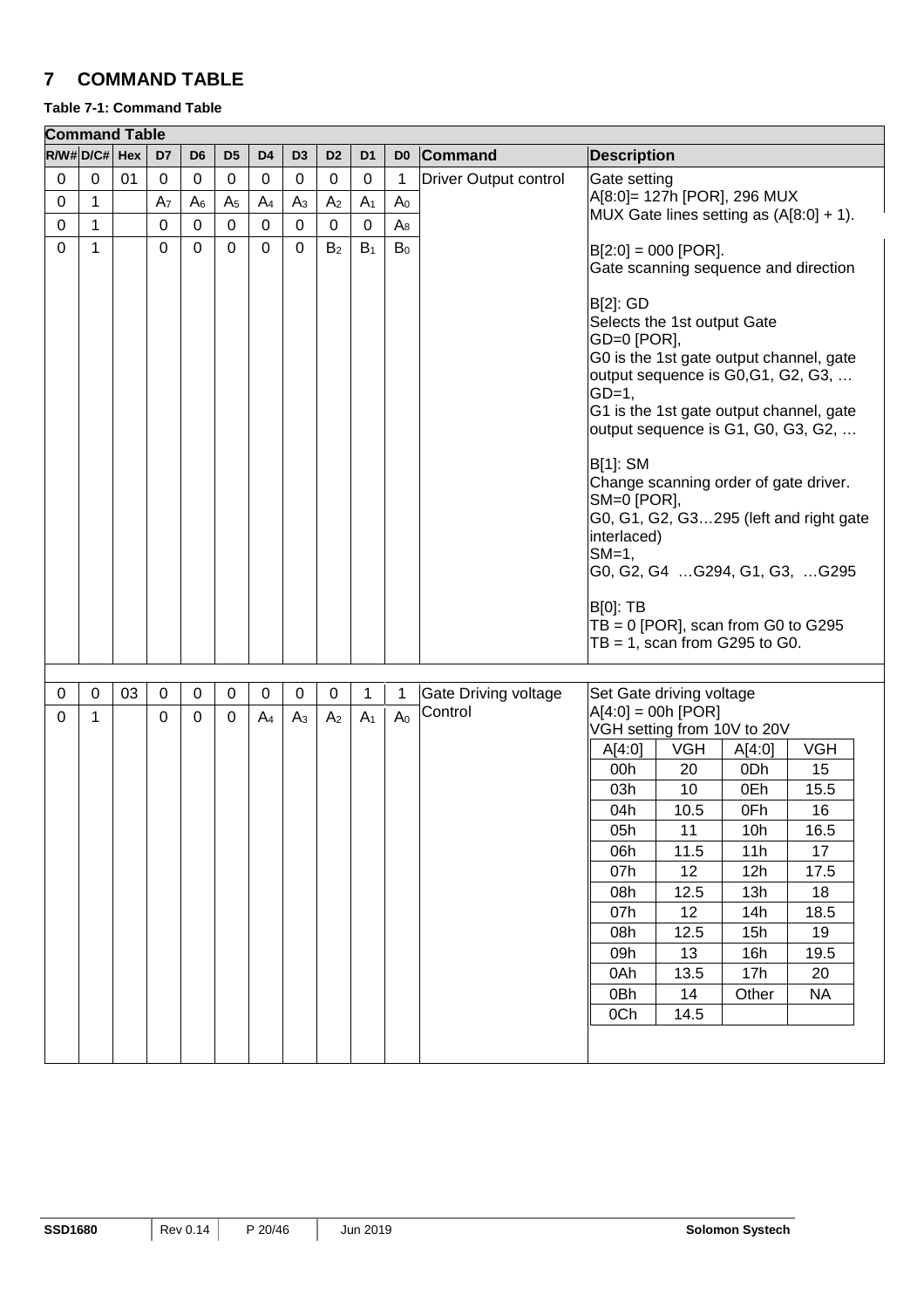|          | <b>Command Table</b>                |                                        |                       |                |                          |                |                  |                |                  |                |              |                                   |                |                                                                            |
|----------|-------------------------------------|----------------------------------------|-----------------------|----------------|--------------------------|----------------|------------------|----------------|------------------|----------------|--------------|-----------------------------------|----------------|----------------------------------------------------------------------------|
|          | $R/W#D/C#$ Hex                      |                                        | D7                    | D <sub>6</sub> | D <sub>5</sub>           | D <sub>4</sub> | D <sub>3</sub>   | D <sub>2</sub> | D <sub>1</sub>   | D <sub>0</sub> | Command      |                                   |                | <b>Description</b>                                                         |
| 0        | $\mathbf 0$                         | 04                                     | $\mathbf 0$           | 0              | 0                        | $\pmb{0}$      | $\mathbf 0$      | 1              | $\mathbf 0$      | 0              |              | Source Driving voltage            |                | Set Source driving voltage                                                 |
|          |                                     |                                        |                       |                |                          |                |                  |                |                  |                | Control      |                                   |                | A[7:0] = 41h [POR], VSH1 at 15V                                            |
| 0        | 1                                   |                                        | A <sub>7</sub>        | $A_6$          | A <sub>5</sub>           | A <sub>4</sub> | $A_3$            | A <sub>2</sub> | A <sub>1</sub>   | A <sub>0</sub> |              |                                   |                | B[7:0] = A8h [POR], VSH2 at 5V.                                            |
| 0        | 1                                   |                                        | B <sub>7</sub>        | $B_6$          | B <sub>5</sub>           | B <sub>4</sub> | $B_3$            | B <sub>2</sub> | $B_1$            | B <sub>0</sub> |              |                                   |                | $C[7:0] = 32h$ [POR], VSL at -15V                                          |
| 0        | 1                                   |                                        | C <sub>7</sub>        | C <sub>6</sub> | C <sub>5</sub>           | C <sub>4</sub> | C <sub>3</sub>   | C <sub>2</sub> | C <sub>1</sub>   | C <sub>0</sub> |              |                                   |                | Remark: VSH1>=VSH2                                                         |
|          | $A[7]/B[7] = 1,$                    |                                        |                       |                |                          |                |                  |                | $A[7]/B[7] = 0,$ |                |              |                                   |                | $C[7] = 0,$                                                                |
|          | VSH1/VSH2 voltage setting from 2.4V |                                        |                       |                |                          |                |                  |                |                  |                |              | VSH1/VSH2 voltage setting from 9V |                | VSL setting from -5V to -17V                                               |
|          | to 8.8V                             |                                        |                       |                |                          |                |                  |                | to 17V           |                |              |                                   |                |                                                                            |
|          | A/B[7:0]                            |                                        | VSH1/VSH2             |                | A/B[7:0]                 |                | VSH1/VSH2        |                | A/B[7:0]         |                | VSH1/VSH2    | A/B[7:0]                          | VSH1/VSH2      | VSL<br>C[7:0]                                                              |
|          | 8Eh<br>8Fh                          |                                        | 2.4<br>2.5            |                | AFh<br>B <sub>0</sub> h  |                | 5.7<br>5.8       |                | 23h<br>24h       |                | 9<br>9.2     | 3Ch<br>3Dh                        | 14<br>14.2     | 0Ah<br>-5                                                                  |
|          | 90h                                 |                                        | 2.6                   |                | B <sub>1</sub> h         |                | 5.9              |                | 25h              |                | 9.4          | 3Eh                               | 14.4           | 0Ch<br>$-5.5$                                                              |
|          | 91h                                 |                                        | 2.7                   |                | B <sub>2</sub> h         |                | 6                |                | 26h              |                | 9.6          | 3Fh                               | 14.6           | 0Eh<br>-6                                                                  |
|          | 92h                                 |                                        | 2.8                   |                | B <sub>3</sub> h         |                | 6.1              |                | 27h              |                | 9.8          | 40h                               | 14.8           | 10 <sub>h</sub><br>$-6.5$<br>-7<br>12h                                     |
|          | 93h<br>94h                          |                                        | 2.9<br>3              |                | B4h<br>B <sub>5</sub> h  |                | 6.2<br>6.3       |                | 28h              |                | 10           | 41h                               | 15             | $-7.5$<br>14h                                                              |
|          | 95h                                 |                                        | 3.1                   |                | B <sub>6</sub> h         |                | 6.4              |                | 29h<br>2Ah       |                | 10.2<br>10.4 | 42h<br>43h                        | 15.2<br>15.4   | -8<br>16h                                                                  |
|          | 96h                                 |                                        | 3.2                   |                | B7h                      |                | 6.5              |                | 2Bh              |                | 10.6         | 44h                               | 15.6           | 18h<br>$-8.5$                                                              |
|          | 97h                                 |                                        | 3.3                   |                | B <sub>8</sub> h         |                | 6.6              |                | 2Ch              |                | 10.8         | 45h                               | 15.8           | 1Ah<br>-9                                                                  |
|          | 98h                                 |                                        | 3.4                   |                | B9h                      |                | 6.7              |                | 2Dh              |                | 11           | 46h                               | 16             | 1Ch<br>$-9.5$                                                              |
|          | 99h<br>9Ah                          |                                        | 3.5<br>3.6            |                | <b>BAh</b><br><b>BBh</b> |                | 6.8<br>6.9       |                | 2Eh<br>2Fh       |                | 11.2<br>11.4 | 47h<br>48h                        | 16.2<br>16.4   | 1Eh<br>-10                                                                 |
|          | 9Bh                                 |                                        | 3.7                   |                | <b>BCh</b>               |                | $\overline{7}$   |                | 30h              |                | 11.6         | 49h                               | 16.6           | 20h<br>$-10.5$                                                             |
|          | 9Ch                                 |                                        | 3.8                   |                | <b>BDh</b>               |                | 7.1              |                | 31h              |                | 11.8         | 4Ah                               | 16.8           | 22h<br>$-11$                                                               |
|          | 9Dh                                 |                                        | 3.9                   |                | <b>BEh</b>               |                | 7.2              |                | 32h              |                | 12           | 4Bh                               | 17             | $-11.5$<br>24h                                                             |
|          | 9Eh<br>9Fh                          |                                        | $\overline{4}$<br>4.1 |                | <b>BFh</b><br>C0h        |                | 7.3<br>7.4       |                | 33h<br>34h       |                | 12.2<br>12.4 | Other                             | <b>NA</b>      | $-12$<br>26h<br>$-12.5$<br>28h                                             |
|          | A <sub>O</sub> h                    |                                        | 4.2                   |                | C <sub>1</sub> h         |                | 7.5              |                | 35h              |                | 12.6         |                                   |                | 2Ah<br>$-13$                                                               |
|          | A <sub>1</sub> h                    |                                        | 4.3                   |                | C <sub>2</sub> h         |                | 7.6              |                | 36h              |                | 12.8         |                                   |                | 2Ch<br>$-13.5$                                                             |
|          | A <sub>2</sub> h                    |                                        | 4.4                   |                | C <sub>3</sub> h         |                | 7.7              |                | 37h              |                | 13           |                                   |                | 2Eh<br>$-14$                                                               |
|          | A <sub>3h</sub><br>A4h              |                                        | 4.5<br>4.6            |                | C4h<br>C <sub>5</sub> h  |                | 7.8<br>7.9       |                | 38h<br>39h       |                | 13.2<br>13.4 |                                   |                | $-14.5$<br>30h                                                             |
|          | A <sub>5h</sub>                     |                                        | 4.7                   |                | C6h                      |                | 8                |                | 3Ah              |                | 13.6         |                                   |                | 32h<br>$-15$                                                               |
|          | A <sub>6</sub> h                    |                                        | 4.8                   |                | C7h                      |                | 8.1              |                | 3Bh              |                | 13.8         |                                   |                | 34h<br>$-15.5$                                                             |
|          | A7h                                 |                                        | 4.9                   |                | C8h                      |                | 8.2              |                |                  |                |              |                                   | 36h<br>$-16$   |                                                                            |
|          | A8h<br>A9h                          |                                        | 5                     |                | C9h                      |                | 8.3              |                |                  |                |              |                                   | 38h<br>$-16.5$ |                                                                            |
|          | AAh                                 | 5.1<br>CAh<br>8.4<br>5.2<br>CBh<br>8.5 |                       |                |                          |                |                  |                |                  |                |              |                                   |                | 3Ah<br>$-17$                                                               |
|          | ABh                                 |                                        | 5.3                   |                | CCh                      |                | 8.6              |                |                  |                |              |                                   |                | <b>NA</b><br>Other                                                         |
|          | ACh                                 |                                        | 5.4                   |                | CDh                      |                | 8.7              |                |                  |                |              |                                   |                |                                                                            |
|          | ADh<br>AEh                          |                                        | 5.5<br>5.6            |                | CEh<br>Other             |                | 8.8<br><b>NA</b> |                |                  |                |              |                                   |                |                                                                            |
|          |                                     |                                        |                       |                |                          |                |                  |                |                  |                |              |                                   |                |                                                                            |
|          |                                     |                                        |                       |                |                          |                |                  |                |                  |                |              |                                   |                |                                                                            |
|          |                                     |                                        |                       |                |                          |                |                  |                |                  |                |              |                                   |                |                                                                            |
| $\Omega$ | $\mathbf 0$                         | 08                                     | $\mathbf 0$           | $\Omega$       | 0                        | 0              | 1                | 0              | 0                | 0              |              | Initial Code Setting              |                | Program Initial Code Setting                                               |
|          |                                     |                                        |                       |                |                          |                |                  |                |                  |                |              | <b>OTP Program</b>                |                |                                                                            |
|          |                                     |                                        |                       |                |                          |                |                  |                |                  |                |              |                                   |                | The command required CLKEN=1.                                              |
|          |                                     |                                        |                       |                |                          |                |                  |                |                  |                |              |                                   |                | Refer to Register 0x22 for detail.                                         |
|          |                                     |                                        |                       |                |                          |                |                  |                |                  |                |              |                                   |                | BUSY pad will output high during                                           |
|          |                                     |                                        |                       |                |                          |                |                  |                |                  |                |              |                                   |                | operation.                                                                 |
|          |                                     |                                        |                       |                |                          |                |                  |                |                  |                |              |                                   |                |                                                                            |
| 0        | 0                                   | 09                                     | 0                     | 0              | 0                        | 0              | 1                | 0              | 0                | 1              |              |                                   |                | Write Register for Initial Write Register for Initial Code Setting         |
| 0        | 1                                   |                                        | A <sub>7</sub>        | A <sub>6</sub> | A <sub>5</sub>           | A <sub>4</sub> | A <sub>3</sub>   | A <sub>2</sub> | A <sub>1</sub>   | A <sub>0</sub> |              | Code Setting                      |                | Selection                                                                  |
| 0        | 1                                   |                                        | B <sub>7</sub>        | $B_6$          | B <sub>5</sub>           | $B_4$          | $B_3$            | B <sub>2</sub> | $B_1$            | $B_0$          |              |                                   |                | A[7:0] ~ D[7:0]: Reserved<br>Details refer to Application Notes of Initial |
| 0        | 1                                   |                                        | C <sub>7</sub>        | C <sub>6</sub> | C <sub>5</sub>           | C <sub>4</sub> | C <sub>3</sub>   | $\mathbf{C}_2$ | C <sub>1</sub>   | C <sub>0</sub> |              |                                   |                | <b>Code Setting</b>                                                        |
| 0        | $\mathbf{1}$                        |                                        | D <sub>7</sub>        | $D_6$          | $D_5$                    | $D_4$          | $D_3$            | $D_2$          | $D_1$            | $D_0$          |              |                                   |                |                                                                            |
|          |                                     |                                        |                       |                |                          |                |                  |                |                  |                |              |                                   |                |                                                                            |
|          |                                     |                                        |                       |                |                          |                |                  |                |                  |                |              |                                   |                |                                                                            |
| $\Omega$ | 0                                   | 0A                                     | $\Omega$              | $\Omega$       | 0                        | 0              | 1                | 0              | 1                | 0              |              |                                   |                | Read Register for Initial Read Register for Initial Code Setting           |
|          |                                     |                                        |                       |                |                          |                |                  |                |                  |                |              | <b>Code Setting</b>               |                |                                                                            |
|          |                                     |                                        |                       |                |                          |                |                  |                |                  |                |              |                                   |                |                                                                            |
|          |                                     |                                        |                       |                |                          |                |                  |                |                  |                |              |                                   |                |                                                                            |
|          |                                     |                                        |                       |                |                          |                |                  |                |                  |                |              |                                   |                |                                                                            |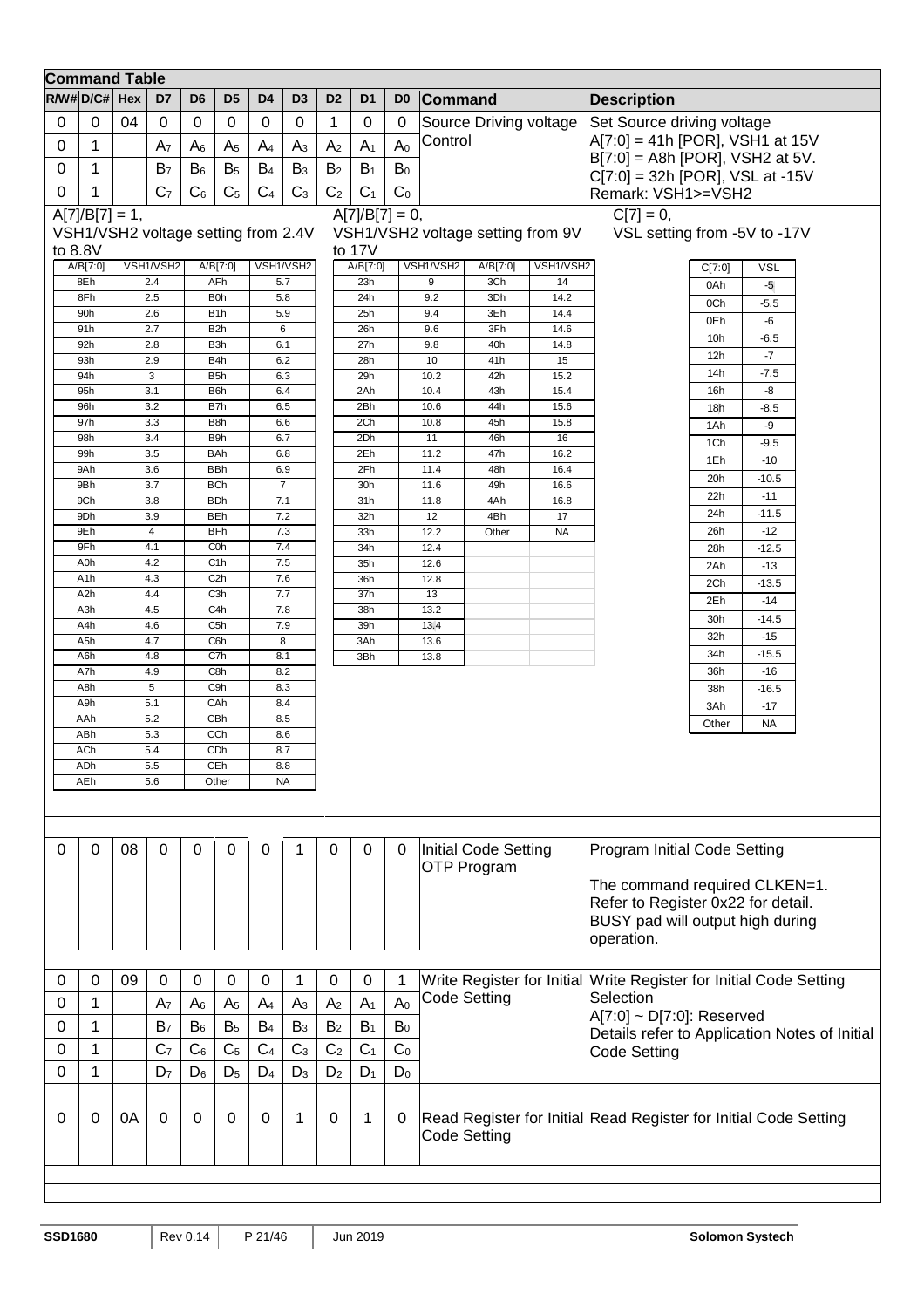|             | <b>Command Table</b> |    |             |                  |                |                |                |                |                |                |                           |                            |                                                                                                                                                                                                                |
|-------------|----------------------|----|-------------|------------------|----------------|----------------|----------------|----------------|----------------|----------------|---------------------------|----------------------------|----------------------------------------------------------------------------------------------------------------------------------------------------------------------------------------------------------------|
|             | $R/W#D/C#$ Hex       |    | D7          | D <sub>6</sub>   | D <sub>5</sub> | D <sub>4</sub> | D <sub>3</sub> | D <sub>2</sub> | D <sub>1</sub> | D <sub>0</sub> | Command                   | <b>Description</b>         |                                                                                                                                                                                                                |
| $\mathbf 0$ | $\pmb{0}$            | OC | $\pmb{0}$   | $\boldsymbol{0}$ | $\pmb{0}$      | $\pmb{0}$      | $\mathbf{1}$   | $\mathbf 1$    | $\pmb{0}$      | $\mathbf 0$    | <b>Booster Soft start</b> |                            | Booster Enable with Phase 1, Phase 2 and Phase 3                                                                                                                                                               |
| $\pmb{0}$   | $\mathbf{1}$         |    | 1           | $A_6$            | A <sub>5</sub> | A <sub>4</sub> | $A_3$          | A <sub>2</sub> | $A_1$          | A <sub>0</sub> | Control                   |                            | for soft start current and duration setting.                                                                                                                                                                   |
| $\pmb{0}$   | $\mathbf{1}$         |    | 1           | $B_6$            | B <sub>5</sub> | $B_4$          | $B_3$          | $\mathsf{B}_2$ | $B_1$          | $\mathsf{B}_0$ |                           |                            | A[7:0] -> Soft start setting for Phase1                                                                                                                                                                        |
| $\pmb{0}$   | $\mathbf{1}$         |    | 1           | $C_6$            | C <sub>5</sub> | C <sub>4</sub> | C <sub>3</sub> | $\mathbb{C}_2$ | C <sub>1</sub> | $\mathbf{C}_0$ |                           | $= 8Bh$ [POR]              | B[7:0] -> Soft start setting for Phase2                                                                                                                                                                        |
| $\mathbf 0$ | $\mathbf{1}$         |    | $\mathbf 0$ | $\mathbf 0$      | $D_5$          | $D_4$          | $D_3$          | D <sub>2</sub> | $D_1$          | $D_0$          |                           |                            | $= 9Ch [POP]$                                                                                                                                                                                                  |
|             |                      |    |             |                  |                |                |                |                |                |                |                           | $= 96h$ [POR]              | C[7:0] -> Soft start setting for Phase3                                                                                                                                                                        |
|             |                      |    |             |                  |                |                |                |                |                |                |                           | D[7:0] -> Duration setting |                                                                                                                                                                                                                |
|             |                      |    |             |                  |                |                |                |                |                |                |                           | $=$ 0Fh [POR]              |                                                                                                                                                                                                                |
|             |                      |    |             |                  |                |                |                |                |                |                |                           | A[6:0] / B[6:0] / C[6:0]:  | Bit Description of each byte:                                                                                                                                                                                  |
|             |                      |    |             |                  |                |                |                |                |                |                |                           | Bit[6:4]                   | <b>Driving Strength</b><br>Selection                                                                                                                                                                           |
|             |                      |    |             |                  |                |                |                |                |                |                |                           | 000                        | 1(Weakest)                                                                                                                                                                                                     |
|             |                      |    |             |                  |                |                |                |                |                |                |                           | 001                        | 2                                                                                                                                                                                                              |
|             |                      |    |             |                  |                |                |                |                |                |                |                           | 010                        | 3                                                                                                                                                                                                              |
|             |                      |    |             |                  |                |                |                |                |                |                |                           | 011                        | 4                                                                                                                                                                                                              |
|             |                      |    |             |                  |                |                |                |                |                |                |                           | 100                        | 5                                                                                                                                                                                                              |
|             |                      |    |             |                  |                |                |                |                |                |                |                           | 101                        | 6                                                                                                                                                                                                              |
|             |                      |    |             |                  |                |                |                |                |                |                |                           | 110                        | $\overline{7}$                                                                                                                                                                                                 |
|             |                      |    |             |                  |                |                |                |                |                |                |                           | 111                        | 8(Strongest)                                                                                                                                                                                                   |
|             |                      |    |             |                  |                |                |                |                |                |                |                           | Bit[3:0]                   | Min Off Time Setting of GDR<br>Time unit                                                                                                                                                                       |
|             |                      |    |             |                  |                |                |                |                |                |                |                           | 0000                       | <b>NA</b>                                                                                                                                                                                                      |
|             |                      |    |             |                  |                |                |                |                |                |                |                           | 0011                       |                                                                                                                                                                                                                |
|             |                      |    |             |                  |                |                |                |                |                |                |                           | 0100                       | 2.6                                                                                                                                                                                                            |
|             |                      |    |             |                  |                |                |                |                |                |                |                           | 0101                       | 3.2                                                                                                                                                                                                            |
|             |                      |    |             |                  |                |                |                |                |                |                |                           | 0110                       | 3.9                                                                                                                                                                                                            |
|             |                      |    |             |                  |                |                |                |                |                |                |                           | 0111                       | 4.6                                                                                                                                                                                                            |
|             |                      |    |             |                  |                |                |                |                |                |                |                           | 1000                       | 5.4                                                                                                                                                                                                            |
|             |                      |    |             |                  |                |                |                |                |                |                |                           | 1001                       | 6.3                                                                                                                                                                                                            |
|             |                      |    |             |                  |                |                |                |                |                |                |                           | 1010                       | 7.3                                                                                                                                                                                                            |
|             |                      |    |             |                  |                |                |                |                |                |                |                           | 1011<br>1100               | 8.4<br>9.8                                                                                                                                                                                                     |
|             |                      |    |             |                  |                |                |                |                |                |                |                           | 1101                       | 11.5                                                                                                                                                                                                           |
|             |                      |    |             |                  |                |                |                |                |                |                |                           | 1110                       | 13.8                                                                                                                                                                                                           |
|             |                      |    |             |                  |                |                |                |                |                |                |                           | 1111                       | 16.5                                                                                                                                                                                                           |
|             |                      |    |             |                  |                |                |                |                |                |                |                           | Bit[1:0]<br>00<br>01       | D[5:0]: duration setting of phase<br>D[5:4]: duration setting of phase 3<br>D[3:2]: duration setting of phase 2<br>D[1:0]: duration setting of phase 1<br>Duration of Phase<br>[Approximation]<br>10ms<br>20ms |
|             |                      |    |             |                  |                |                |                |                |                |                |                           | 10                         | 30ms                                                                                                                                                                                                           |
|             |                      |    |             |                  |                |                |                |                |                |                |                           | 11                         | 40ms                                                                                                                                                                                                           |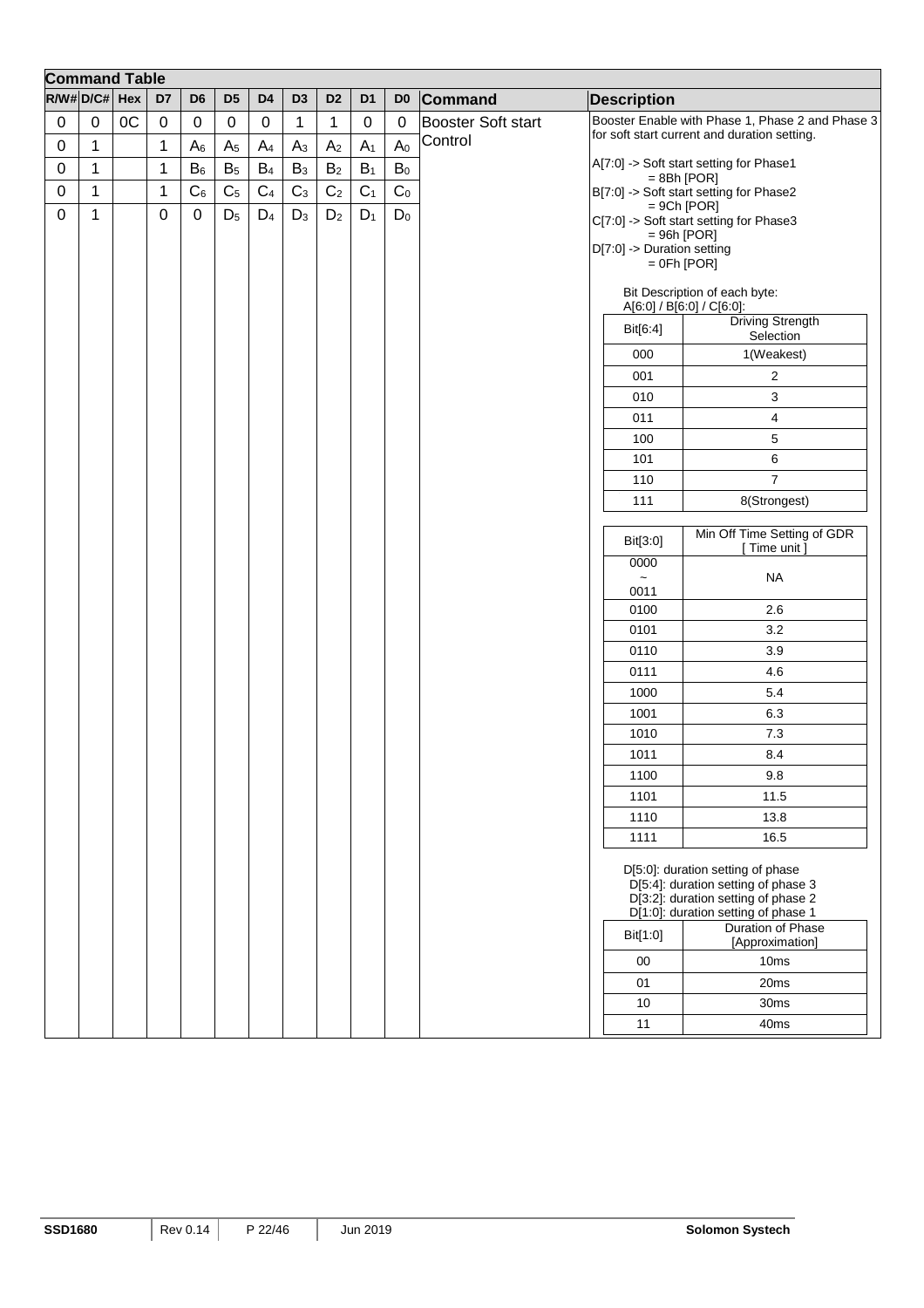| <b>Command Table</b> |                |    |                  |                            |                          |                  |                  |                            |                               |                     |                         |                                                                                                                                                                                                                                                                                                                                                                                                                                                                                                                                                                                                                                                                                                            |
|----------------------|----------------|----|------------------|----------------------------|--------------------------|------------------|------------------|----------------------------|-------------------------------|---------------------|-------------------------|------------------------------------------------------------------------------------------------------------------------------------------------------------------------------------------------------------------------------------------------------------------------------------------------------------------------------------------------------------------------------------------------------------------------------------------------------------------------------------------------------------------------------------------------------------------------------------------------------------------------------------------------------------------------------------------------------------|
| $R/W#D/C# $ Hex      |                |    | D7               | D <sub>6</sub>             | D <sub>5</sub>           | D <sub>4</sub>   | D <sub>3</sub>   | D <sub>2</sub>             | D <sub>1</sub>                |                     | D0 Command              | <b>Description</b>                                                                                                                                                                                                                                                                                                                                                                                                                                                                                                                                                                                                                                                                                         |
|                      |                |    |                  |                            |                          |                  |                  |                            |                               |                     |                         |                                                                                                                                                                                                                                                                                                                                                                                                                                                                                                                                                                                                                                                                                                            |
| 0<br>0               | $\pmb{0}$<br>1 | 10 | $\mathbf 0$<br>0 | $\pmb{0}$<br>$\Omega$      | $\pmb{0}$<br>$\mathbf 0$ | 1<br>$\mathbf 0$ | 0<br>0           | $\mathbf 0$<br>$\mathbf 0$ | $\mathbf 0$<br>A <sub>1</sub> | 0<br>A <sub>0</sub> | Deep Sleep mode         | Deep Sleep mode Control:<br>$A[1:0]$ :<br>Description<br>Normal Mode [POR]<br>00<br>Enter Deep Sleep Mode 1<br>01<br>11<br>Enter Deep Sleep Mode 2<br>After this command initiated, the chip will<br>enter Deep Sleep Mode, BUSY pad will<br>keep output high.<br>Remark:<br>To Exit Deep Sleep mode, User required<br>to send HWRESET to the driver                                                                                                                                                                                                                                                                                                                                                       |
|                      |                |    |                  |                            |                          |                  |                  |                            |                               |                     |                         |                                                                                                                                                                                                                                                                                                                                                                                                                                                                                                                                                                                                                                                                                                            |
| 0<br>0               | 0<br>1         | 11 | $\mathbf 0$<br>0 | $\mathbf 0$<br>$\mathbf 0$ | 0<br>$\mathbf 0$         | 1<br>$\mathbf 0$ | 0<br>$\mathbf 0$ | 0<br>A <sub>2</sub>        | 0<br>A <sub>1</sub>           | 1<br>A <sub>0</sub> | Data Entry mode setting | Define data entry sequence<br>$A[2:0] = 011$ [POR]<br>$A [1:0] = ID[1:0]$<br>Address automatic increment / decrement<br>setting<br>The setting of incrementing or<br>decrementing of the address counter can<br>be made independently in each upper and<br>lower bit of the address.<br>00 - Y decrement, X decrement,<br>01 - Y decrement, X increment,<br>10-Y increment, X decrement,<br>11-Y increment, X increment [POR]<br>$A[2] = AM$<br>Set the direction in which the address<br>counter is updated automatically after data<br>are written to the RAM.<br>AM= 0, the address counter is updated in<br>the X direction. [POR]<br>$AM = 1$ , the address counter is updated in<br>the Y direction. |
| 0                    | 0              | 12 | 0                | 0                          | 0                        | 1                | 0                | 0                          | 1                             | 0                   | <b>SW RESET</b>         | It resets the commands and parameters to<br>their S/W Reset default values except<br>R10h-Deep Sleep Mode<br>During operation, BUSY pad will output<br>high.<br>Note: RAM are unaffected by this<br>command.                                                                                                                                                                                                                                                                                                                                                                                                                                                                                               |
|                      |                |    |                  |                            |                          |                  |                  |                            |                               |                     |                         |                                                                                                                                                                                                                                                                                                                                                                                                                                                                                                                                                                                                                                                                                                            |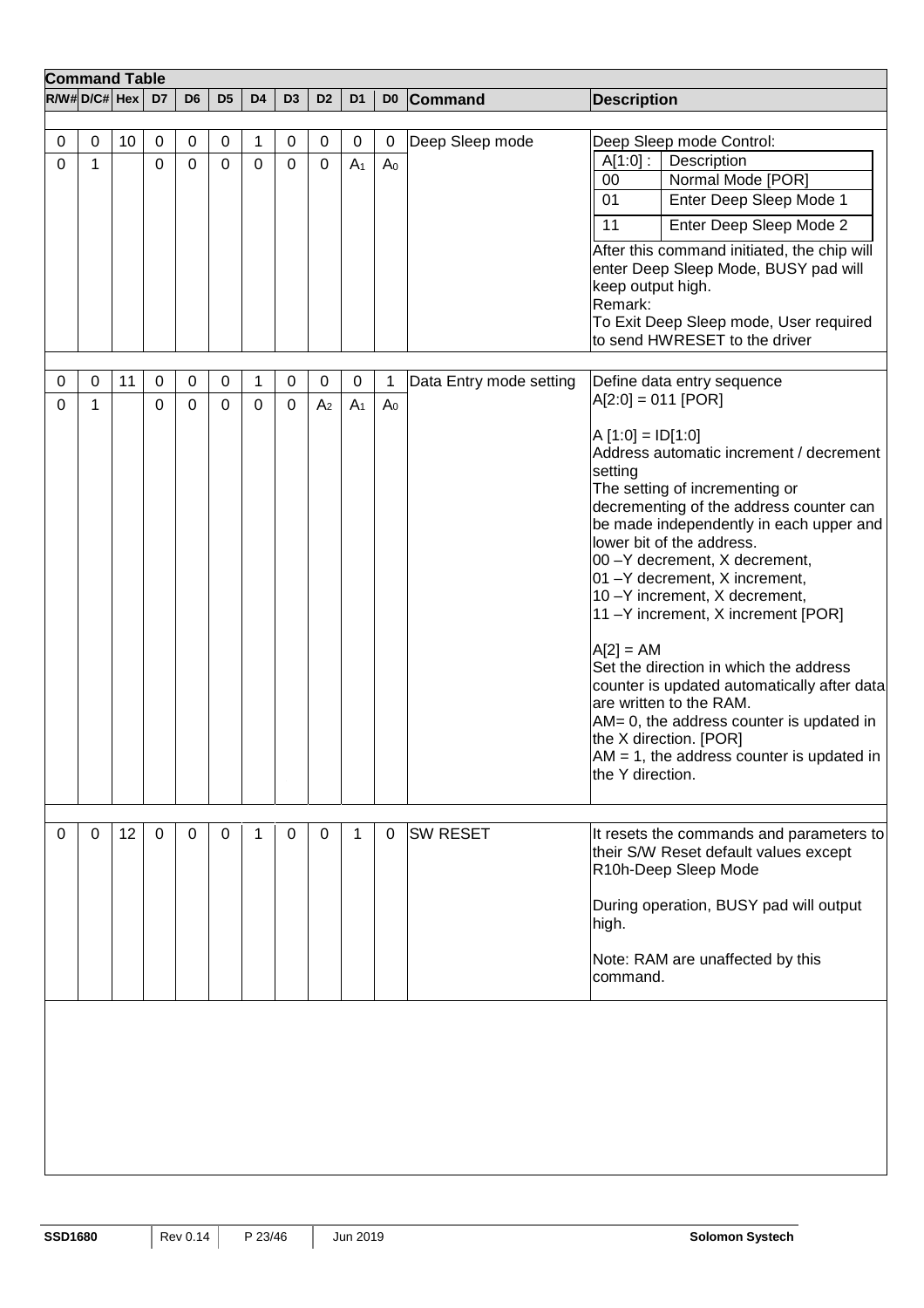| <b>Command Table</b> |                 |    |                  |                 |                |                |                |                |                |                |                                                |                                                                                                                                                                                                                                                                                                                                                                                                                                                                                             |
|----------------------|-----------------|----|------------------|-----------------|----------------|----------------|----------------|----------------|----------------|----------------|------------------------------------------------|---------------------------------------------------------------------------------------------------------------------------------------------------------------------------------------------------------------------------------------------------------------------------------------------------------------------------------------------------------------------------------------------------------------------------------------------------------------------------------------------|
|                      | $R/W#D/C# $ Hex |    | D7               | D <sub>6</sub>  | D <sub>5</sub> | D4             | D3             | D <sub>2</sub> | D <sub>1</sub> | D <sub>0</sub> | <b>Command</b>                                 | <b>Description</b>                                                                                                                                                                                                                                                                                                                                                                                                                                                                          |
| 0                    | 0               | 14 | 0                | 0               | $\Omega$       | $\mathbf{1}$   | 0              | 1              | 0              | 0              | <b>HV Ready Detection</b>                      | HV ready detection<br>$A[7:0] = 00h [POR]$<br>The command required CLKEN=1 and<br>ANALOGEN=1.<br>Refer to Register 0x22 for detail.<br>After this command initiated, HV Ready<br>detection starts.<br>BUSY pad will output high during<br>detection.<br>The detection result can be read from the<br>Status Bit Read (Command 0x2F).                                                                                                                                                        |
| 0                    | 1               |    | 0                | $A_6$           | A <sub>5</sub> | A <sub>4</sub> | $\mathbf 0$    | A <sub>2</sub> | A <sub>1</sub> | A <sub>0</sub> |                                                | A[6:4]=n for cool down duration:<br>10 $ms x (n+1)$<br>A[2:0]=m for number of Cool Down Loop<br>to detect.<br>The max HV ready duration is<br>10ms $x (n+1) x (m)$<br>HV ready detection will be trigger after<br>each cool down time. The detection will be<br>completed when HV is ready.<br>For 1 shot HV ready detection, A[7:0] can<br>be set as 00h.                                                                                                                                  |
| 0                    | $\mathbf 0$     | 15 | $\boldsymbol{0}$ | 0               | 0              | 1              | 0              | 1              | 0              | 1              | <b>VCI Detection</b>                           | <b>VCI Detection</b>                                                                                                                                                                                                                                                                                                                                                                                                                                                                        |
| 0                    | 1               |    | 0                | 0               | 0              | 0              | 0              | A <sub>2</sub> | A <sub>1</sub> | A <sub>0</sub> |                                                | $ A[2:0] = 100$ [POR], Detect level at 2.3V<br>A[2:0] : VCI level Detect<br><b>VCI</b> level<br>A[2:0]<br>011<br>2.2V<br>2.3V<br>100<br>101<br>2.4V<br>110<br>2.5V<br>111<br>2.6V<br><b>NA</b><br>Other<br>The command required CLKEN=1 and<br>ANALOGEN=1<br>Refer to Register 0x22 for detail.<br>After this command initiated, VCI<br>detection starts.<br>BUSY pad will output high during<br>detection.<br>The detection result can be read from the<br>Status Bit Read (Command 0x2F). |
| 0                    | $\Omega$        | 18 | $\mathbf 0$      | 0               | 0              | $\mathbf{1}$   | 1              | 0              | $\mathbf 0$    | $\mathbf 0$    | <b>Temperature Sensor</b>                      | <b>Temperature Sensor Selection</b>                                                                                                                                                                                                                                                                                                                                                                                                                                                         |
| 0                    |                 |    | A <sub>7</sub>   | A <sub>6</sub>  | A <sub>5</sub> | A <sub>4</sub> | A <sub>3</sub> | A <sub>2</sub> | A <sub>1</sub> | A <sub>0</sub> | Control                                        | $A[7:0] = 48h [POR]$ , external temperatrure<br>sensor<br>$A[7:0] = 80h$ Internal temperature sensor                                                                                                                                                                                                                                                                                                                                                                                        |
|                      |                 |    |                  |                 |                |                |                |                |                |                |                                                |                                                                                                                                                                                                                                                                                                                                                                                                                                                                                             |
| 0                    | 0               | 1A | $\mathbf 0$      | $\pmb{0}$       | 0              | 1              | 1              | 0              | 1              | 0              | <b>Temperature Sensor</b><br>Control (Write to | Write to temperature register.<br>$A[11:0] = 7FFh [POR]$                                                                                                                                                                                                                                                                                                                                                                                                                                    |
| 0                    | 1               |    | $A_{11}$         | $A_{10}$        | A <sub>9</sub> | $A_8$          | A <sub>7</sub> | A <sub>6</sub> | A <sub>5</sub> | A <sub>4</sub> | temperature register)                          |                                                                                                                                                                                                                                                                                                                                                                                                                                                                                             |
| 0                    | 1               |    | A <sub>3</sub>   | A <sub>2</sub>  | A <sub>1</sub> | A <sub>0</sub> | $\pmb{0}$      | 0              | 0              | $\mathbf 0$    |                                                |                                                                                                                                                                                                                                                                                                                                                                                                                                                                                             |
| 0                    | 0               | 1B | $\boldsymbol{0}$ | $\pmb{0}$       | $\pmb{0}$      | 1              | 1              | 0              | 1              | 1              | <b>Temperature Sensor</b>                      | Read from temperature register.                                                                                                                                                                                                                                                                                                                                                                                                                                                             |
| 1                    | 1               |    | $A_{11}$         | $A_{10}$        | A <sub>9</sub> | $A_8$          | A <sub>7</sub> | $A_6$          | A <sub>5</sub> | A <sub>4</sub> | Control (Read from                             |                                                                                                                                                                                                                                                                                                                                                                                                                                                                                             |
|                      | 1               |    | A <sub>3</sub>   | A <sub>2</sub>  | A <sub>1</sub> | A <sub>0</sub> | 0              | 0              | 0              | 0              | temperature register)                          |                                                                                                                                                                                                                                                                                                                                                                                                                                                                                             |
| <b>SSD1680</b>       |                 |    |                  | <b>Rev 0.14</b> |                | P 24/46        |                |                | Jun 2019       |                |                                                | <b>Solomon Systech</b>                                                                                                                                                                                                                                                                                                                                                                                                                                                                      |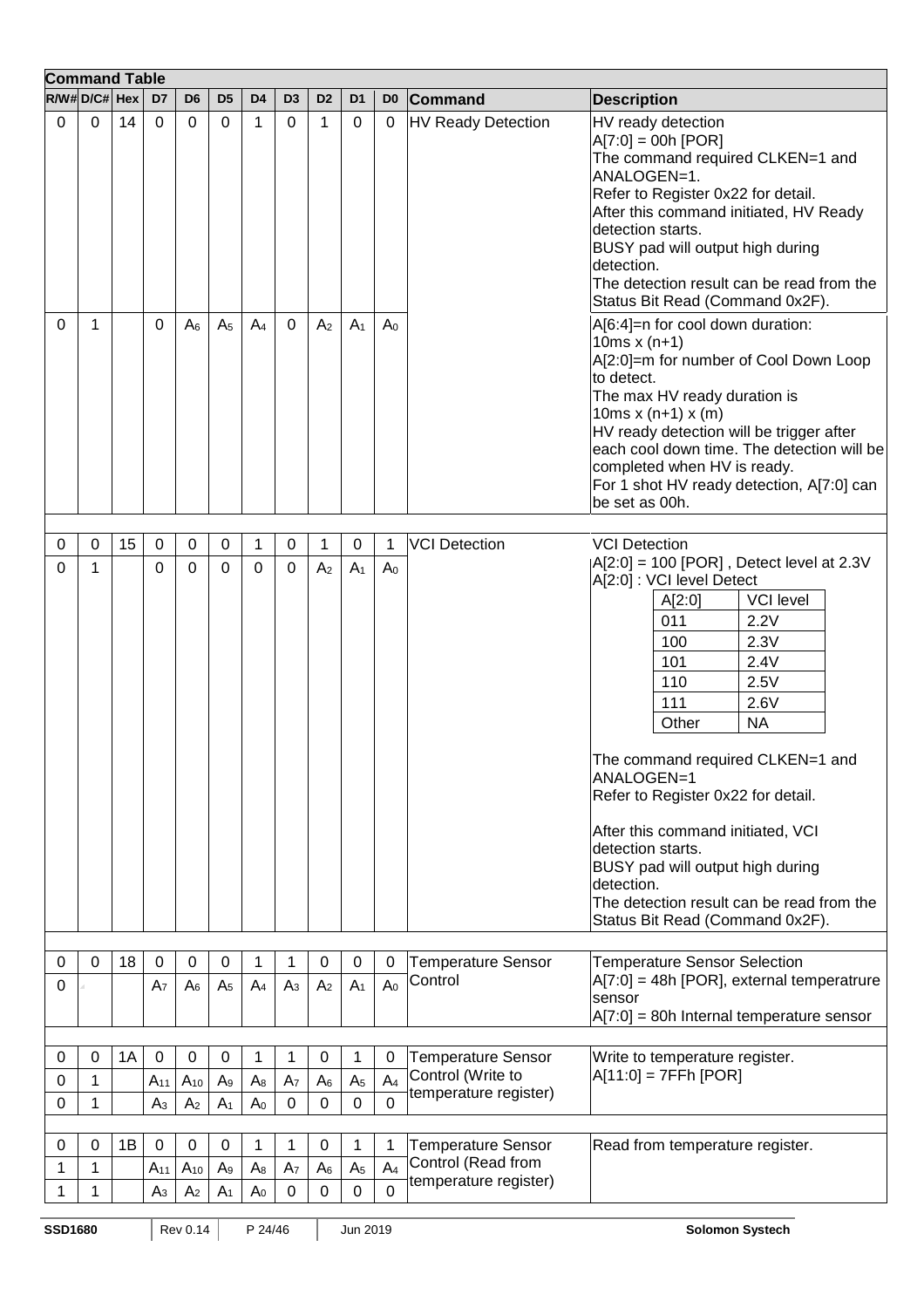|             | <b>Command Table</b> |                |                     |                |                |                |                |                  |                |                |                                    |                                                                                                                                                                                                                                                                                                                                                                                                                                                                                                           |
|-------------|----------------------|----------------|---------------------|----------------|----------------|----------------|----------------|------------------|----------------|----------------|------------------------------------|-----------------------------------------------------------------------------------------------------------------------------------------------------------------------------------------------------------------------------------------------------------------------------------------------------------------------------------------------------------------------------------------------------------------------------------------------------------------------------------------------------------|
|             | R/W# D/C# Hex        |                | D7                  | D <sub>6</sub> | D <sub>5</sub> | D <sub>4</sub> | D <sub>3</sub> | D <sub>2</sub>   | D <sub>1</sub> | D <sub>0</sub> | Command                            | <b>Description</b>                                                                                                                                                                                                                                                                                                                                                                                                                                                                                        |
|             |                      |                |                     |                |                |                |                |                  |                |                |                                    |                                                                                                                                                                                                                                                                                                                                                                                                                                                                                                           |
| 0           | 0                    | 1 <sup>C</sup> | 0                   | 0              | 0              | 1              | 1              | 1                | 0              | 0              | <b>Temperature Sensor</b>          | Write Command to External temperature                                                                                                                                                                                                                                                                                                                                                                                                                                                                     |
| 0           | 1                    |                | A <sub>7</sub>      | A <sub>6</sub> | A <sub>5</sub> | A <sub>4</sub> | $A_3$          | A <sub>2</sub>   | A <sub>1</sub> | A <sub>0</sub> | Control (Write Command             | sensor.                                                                                                                                                                                                                                                                                                                                                                                                                                                                                                   |
| 0           | 1                    |                | B <sub>7</sub>      | $B_6$          | B <sub>5</sub> | $B_4$          | $B_3$          | B <sub>2</sub>   | $B_1$          | $\mathsf{B}_0$ | to External temperature<br>sensor) | $A[7:0] = 00h [POR],$<br>$B[7:0] = 00h [POR],$                                                                                                                                                                                                                                                                                                                                                                                                                                                            |
| 0           | $\mathbf{1}$         |                | C <sub>7</sub>      | C <sub>6</sub> | C <sub>5</sub> | C <sub>4</sub> | C <sub>3</sub> | C <sub>2</sub>   | C <sub>1</sub> | C <sub>0</sub> |                                    | $C[7:0] = 00h [POR],$                                                                                                                                                                                                                                                                                                                                                                                                                                                                                     |
|             |                      |                |                     |                |                |                |                |                  |                |                |                                    | A[7:6]<br>Select no of byte to be sent<br>A[7:6]<br>Address + pointer<br>00<br>Address + pointer + 1st parameter<br>01<br>Address + pointer + 1st parameter +<br>10<br>2nd pointer<br>Address<br>11<br>A[5:0] - Pointer Setting<br>$B[7:0] - 1st parameter$<br>$C[7:0] - 2nd parameter$<br>The command required CLKEN=1.<br>Refer to Register 0x22 for detail.<br>After this command initiated, Write<br>Command to external temperature sensor<br>starts. BUSY pad will output high during<br>operation. |
|             |                      |                |                     |                |                |                |                |                  |                |                |                                    |                                                                                                                                                                                                                                                                                                                                                                                                                                                                                                           |
| 0           | 0                    | 20             | 0                   | $\Omega$       | 1              | 0              | 0              | $\Omega$         | $\Omega$       | 0              | <b>Master Activation</b>           | Activate Display Update Sequence<br>The Display Update Sequence Option is<br>located at R22h.<br>BUSY pad will output high during<br>operation. User should not interrupt this<br>operation to avoid corruption of panel<br>images.                                                                                                                                                                                                                                                                       |
|             |                      |                |                     |                |                |                |                |                  |                |                |                                    |                                                                                                                                                                                                                                                                                                                                                                                                                                                                                                           |
| $\mathbf 0$ | $\boldsymbol{0}$     | 21             | $\mathsf{O}\xspace$ | $\mathsf 0$    | $\mathbf{1}$   | $\pmb{0}$      | $\mathbf 0$    | $\boldsymbol{0}$ | $\mathbf 0$    | $\vert$ 1      | Display Update Control             | RAM content option for Display Update<br>$A[7:0] = 00h [POR]$                                                                                                                                                                                                                                                                                                                                                                                                                                             |
| $\Omega$    | 1                    |                | A <sub>7</sub>      | A <sub>6</sub> | A <sub>5</sub> | A <sub>4</sub> | $A_3$          | A <sub>2</sub>   | A <sub>1</sub> | A <sub>0</sub> |                                    | $B[7:0] = 00h [POR]$                                                                                                                                                                                                                                                                                                                                                                                                                                                                                      |
| 0           | $\mathbf{1}$         |                | B <sub>7</sub>      | 0              | 0              | 0              | 0              | 0                | $\Omega$       | $\Omega$       |                                    | A[7:4] Red RAM option<br>Normal<br>0000<br>0100<br>Bypass RAM content as 0<br>Inverse RAM content<br>1000<br>A[3:0] BW RAM option<br>Normal<br>0000<br>0100<br>Bypass RAM content as 0<br>1000<br>Inverse RAM content<br>B[7] Source Output Mode<br>Available Source from S0 to S175<br>0<br>Available Source from S8 to S167                                                                                                                                                                             |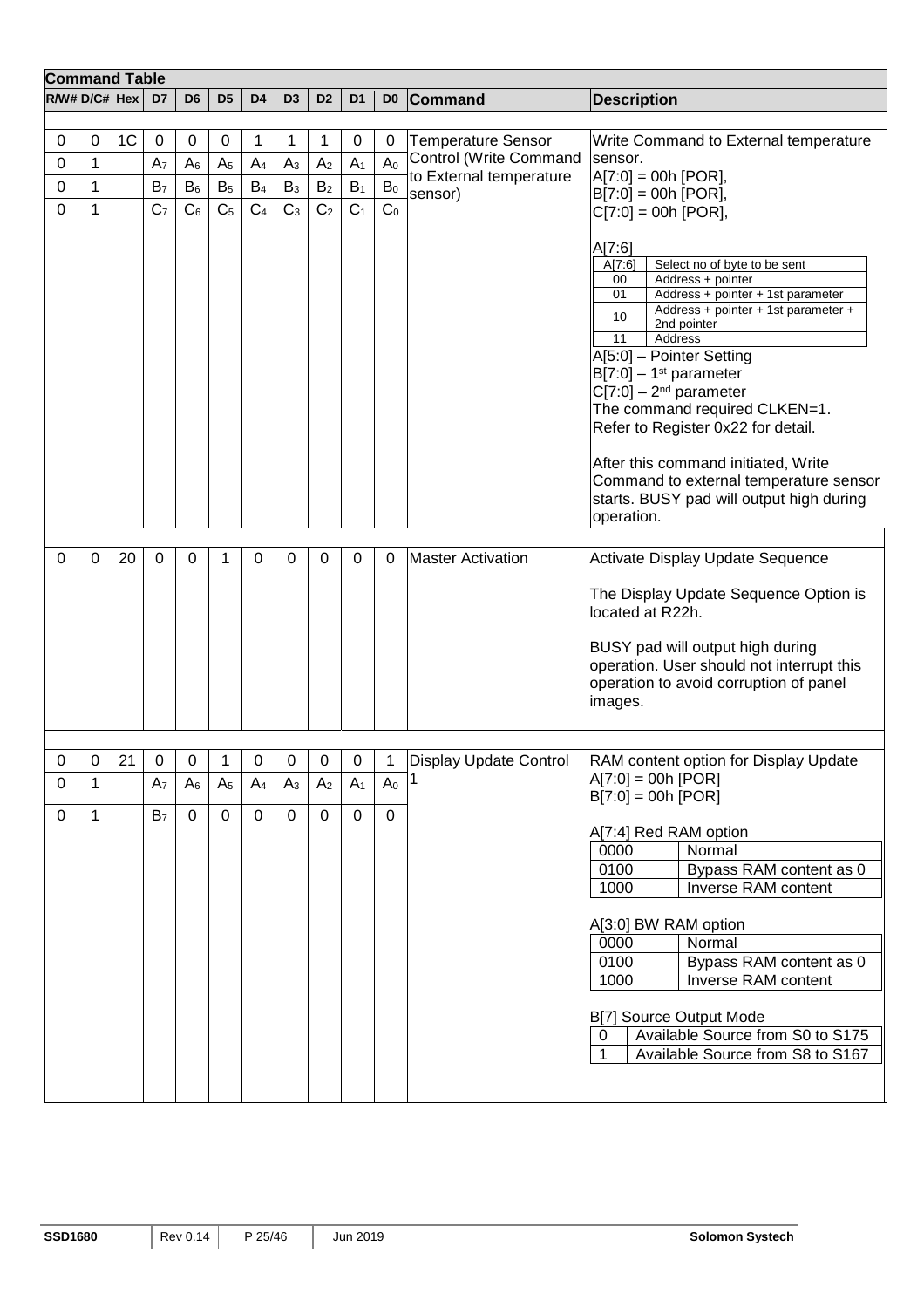|   | <b>Command Table</b> |    |                  |                |                |                |                |                |                |                  |                                       |                                                                                                  |                              |
|---|----------------------|----|------------------|----------------|----------------|----------------|----------------|----------------|----------------|------------------|---------------------------------------|--------------------------------------------------------------------------------------------------|------------------------------|
|   | $R/W#D/C#$ Hex       |    | D7               | D <sub>6</sub> | D <sub>5</sub> | D4             | D <sub>3</sub> | D <sub>2</sub> | D <sub>1</sub> | D <sub>0</sub>   | Command                               | <b>Description</b>                                                                               |                              |
| 0 | 0                    | 22 | $\boldsymbol{0}$ | 0              | 1              | 0              | $\mathbf 0$    | $\mathbf 0$    | 1              | $\boldsymbol{0}$ | <b>Display Update</b>                 | Display Update Sequence Option:                                                                  |                              |
| 0 | 1                    |    | A <sub>7</sub>   | $A_6$          | A <sub>5</sub> | A <sub>4</sub> | A <sub>3</sub> | A <sub>2</sub> | A <sub>1</sub> | A <sub>0</sub>   | Control 2                             | Enable the stage for Master Activation<br>$A[7:0]=$ FFh (POR)                                    |                              |
|   |                      |    |                  |                |                |                |                |                |                |                  |                                       | <b>Operating sequence</b>                                                                        | <b>Parameter</b><br>(in Hex) |
|   |                      |    |                  |                |                |                |                |                |                |                  |                                       | Enable clock signal                                                                              | 80                           |
|   |                      |    |                  |                |                |                |                |                |                |                  |                                       | Disable clock signal                                                                             | 01                           |
|   |                      |    |                  |                |                |                |                |                |                |                  |                                       | Enable clock signal<br>$\rightarrow$ Enable Analog                                               | CO                           |
|   |                      |    |                  |                |                |                |                |                |                |                  |                                       | Disable Analog<br>$\rightarrow$ Disable clock signal                                             | 03                           |
|   |                      |    |                  |                |                |                |                |                |                |                  |                                       | Enable clock signal                                                                              |                              |
|   |                      |    |                  |                |                |                |                |                |                |                  |                                       | > Load LUT with DISPLAY Mode 1<br>$\rightarrow$ Disable clock signal                             | 91                           |
|   |                      |    |                  |                |                |                |                |                |                |                  |                                       | Enable clock signal<br>> Load LUT with DISPLAY Mode 2<br>$\rightarrow$ Disable clock signal      | 99                           |
|   |                      |    |                  |                |                |                |                |                |                |                  |                                       | Enable clock signal                                                                              |                              |
|   |                      |    |                  |                |                |                |                |                |                |                  |                                       | $\rightarrow$ Load temperature value<br>> Load LUT with DISPLAY Mode 1                           | В1                           |
|   |                      |    |                  |                |                |                |                |                |                |                  |                                       | → Disable clock signal<br>Enable clock signal                                                    |                              |
|   |                      |    |                  |                |                |                |                |                |                |                  |                                       | $\rightarrow$ Load temperature value<br>> Load LUT with DISPLAY Mode 2<br>→ Disable clock signal | B9                           |
|   |                      |    |                  |                |                |                |                |                |                |                  |                                       |                                                                                                  |                              |
|   |                      |    |                  |                |                |                |                |                |                |                  |                                       | Enable clock signal<br>$\rightarrow$ Enable Analog<br>> Display with DISPLAY Mode 1              | C7                           |
|   |                      |    |                  |                |                |                |                |                |                |                  |                                       | $\rightarrow$ Disable Analog<br>→ Disable OSC                                                    |                              |
|   |                      |    |                  |                |                |                |                |                |                |                  |                                       | Enable clock signal<br>$\rightarrow$ Enable Analog                                               |                              |
|   |                      |    |                  |                |                |                |                |                |                |                  |                                       | > Display with DISPLAY Mode 2<br>$\rightarrow$ Disable Analog<br>$\rightarrow$ Disable OSC       | CF                           |
|   |                      |    |                  |                |                |                |                |                |                |                  |                                       |                                                                                                  |                              |
|   |                      |    |                  |                |                |                |                |                |                |                  |                                       | Enable clock signal<br>→ Enable Analog                                                           |                              |
|   |                      |    |                  |                |                |                |                |                |                |                  |                                       | $\rightarrow$ Load temperature value<br>> DISPLAY with DISPLAY Mode 1                            | F7                           |
|   |                      |    |                  |                |                |                |                |                |                |                  |                                       | > Disable Analog<br>> Disable OSC                                                                |                              |
|   |                      |    |                  |                |                |                |                |                |                |                  |                                       | Enable clock signal<br>→ Enable Analog                                                           |                              |
|   |                      |    |                  |                |                |                |                |                |                |                  |                                       | $\rightarrow$ Load temperature value<br>> DISPLAY with DISPLAY Mode 2<br>→ Disable Analog        | <b>FF</b>                    |
|   |                      |    |                  |                |                |                |                |                |                |                  |                                       | → Disable OSC                                                                                    |                              |
|   |                      |    |                  |                |                |                |                |                |                |                  |                                       |                                                                                                  |                              |
| 0 | 0                    | 24 | $\Omega$         | $\Omega$       | 1              | $\Omega$       | 0              | 1              | 0              | 0                | Write RAM (Black White)<br>/ RAM 0x24 | After this command, data entries will be<br>written into the BW RAM until another                |                              |
|   |                      |    |                  |                |                |                |                |                |                |                  |                                       | command is written. Address pointers will<br>advance accordingly                                 |                              |
|   |                      |    |                  |                |                |                |                |                |                |                  |                                       | For Write pixel:                                                                                 |                              |
|   |                      |    |                  |                |                |                |                |                |                |                  |                                       | Content of Write $RAM(BW) = 1$                                                                   |                              |
|   |                      |    |                  |                |                |                |                |                |                |                  |                                       | For Black pixel:                                                                                 |                              |
|   |                      |    |                  |                |                |                |                |                |                |                  |                                       | Content of Write $RAM(BW) = 0$                                                                   |                              |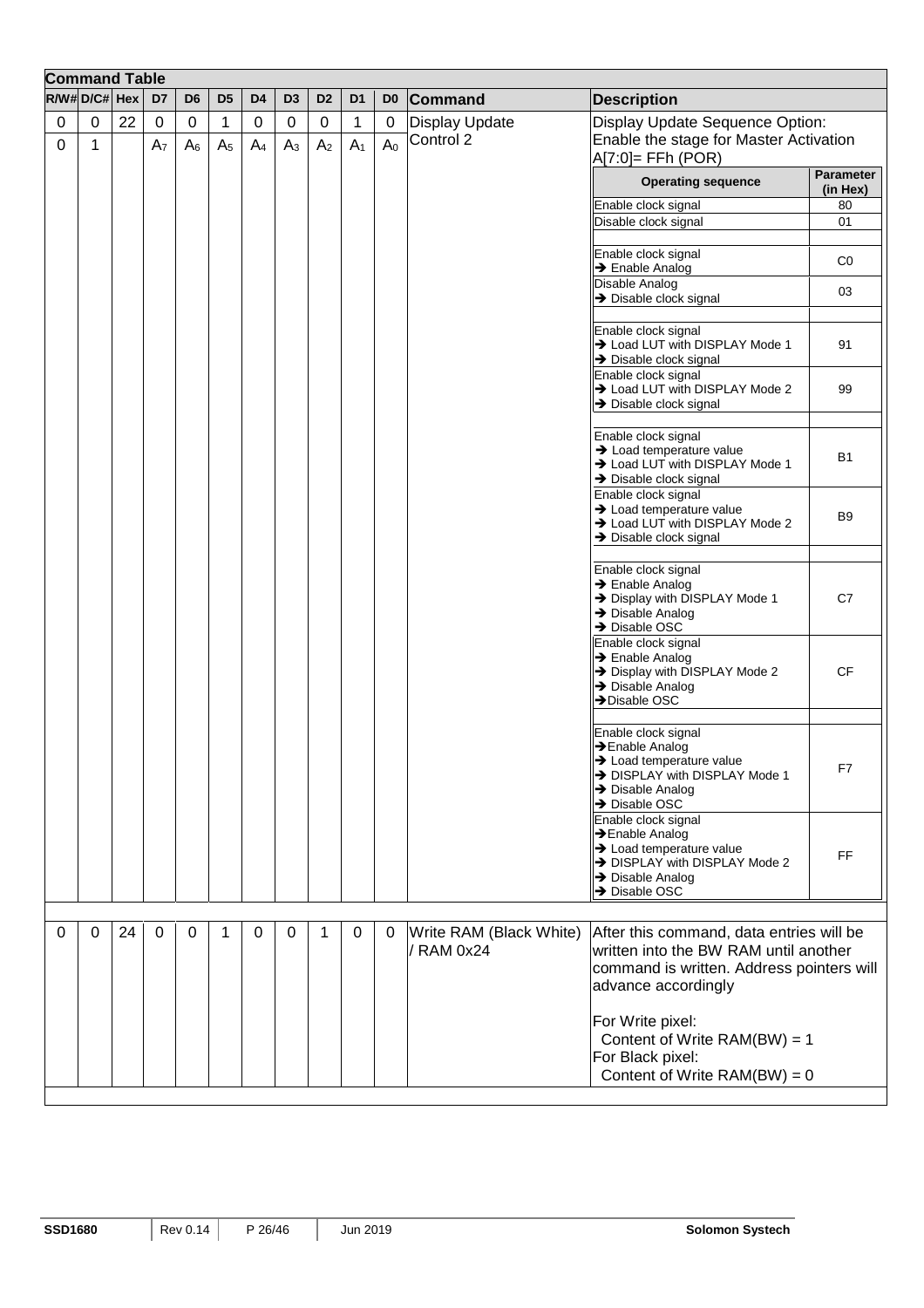|             | <b>Command Table</b> |    |          |                  |                |                |                     |                     |                     |                     |                               |                                                                                                                                                                                                                                                                                      |
|-------------|----------------------|----|----------|------------------|----------------|----------------|---------------------|---------------------|---------------------|---------------------|-------------------------------|--------------------------------------------------------------------------------------------------------------------------------------------------------------------------------------------------------------------------------------------------------------------------------------|
|             | $R/W#D/C#$ Hex       |    | D7       | D <sub>6</sub>   | D <sub>5</sub> | D <sub>4</sub> | D <sub>3</sub>      | D <sub>2</sub>      | D <sub>1</sub>      | D <sub>0</sub>      | <b>Command</b>                | <b>Description</b>                                                                                                                                                                                                                                                                   |
| 0           | 0                    | 26 | $\Omega$ | $\mathbf{0}$     | 1              | 0              | $\Omega$            | 1                   | 1                   | 0                   | Write RAM (RED)<br>/ RAM 0x26 | After this command, data entries will be<br>written into the RED RAM until another<br>command is written. Address pointers will<br>advance accordingly.<br>For Red pixel:<br>Content of Write RAM(RED) = 1<br>For non-Red pixel [Black or White]:<br>Content of Write $RAM(RED) = 0$ |
|             |                      |    |          |                  |                |                |                     |                     |                     |                     |                               |                                                                                                                                                                                                                                                                                      |
| 0           | 0                    | 27 | 0        | 0                |                | 0              | 0                   | 1                   | 1                   | 1                   | <b>Read RAM</b>               | After this command, data read on the<br>MCU bus will fetch data from RAM.<br>According to parameter of Register 41h to<br>select reading RAM0x24/ RAM0x26, until<br>lanother command is written. Address<br>pointers will advance accordingly.                                       |
|             |                      |    |          |                  |                |                |                     |                     |                     |                     |                               | The 1 <sup>st</sup> byte of data read is dummy data.                                                                                                                                                                                                                                 |
|             |                      |    |          |                  |                |                |                     |                     |                     |                     |                               |                                                                                                                                                                                                                                                                                      |
| 0           | 0                    | 28 | 0        | 0                | 1              | 0              | 1                   | 0                   | 0                   | 0                   | <b>VCOM Sense</b>             | Enter VCOM sensing conditions and hold<br>for duration defined in 29h before reading<br>VCOM value.<br>The sensed VCOM voltage is stored in<br>register<br>The command required CLKEN=1 and<br>ANALOGEN=1<br>Refer to Register 0x22 for detail.<br>BUSY pad will output high during  |
|             |                      |    |          |                  |                |                |                     |                     |                     |                     |                               | operation.                                                                                                                                                                                                                                                                           |
|             |                      |    |          |                  |                |                |                     |                     |                     |                     |                               |                                                                                                                                                                                                                                                                                      |
| 0<br>0      | 0<br>1               | 29 | 0<br>0   | $\mathbf 0$<br>1 | 1<br>0         | 0<br>0         | 1<br>A <sub>3</sub> | 0<br>A <sub>2</sub> | 0<br>A <sub>1</sub> | 1<br>A <sub>0</sub> | <b>VCOM Sense Duration</b>    | Stabling time between entering VCOM<br>sensing mode and reading acquired.                                                                                                                                                                                                            |
|             |                      |    |          |                  |                |                |                     |                     |                     |                     |                               | $[A[3:0] = 9h, duration = 10s.$<br>VCOM sense duration = $(A[3:0]+1)$ sec                                                                                                                                                                                                            |
| 0           | 0                    | 2A | 0        | $\mathbf{0}$     | 1              | 0              | 1                   | $\Omega$            | $\mathbf 1$         | $\Omega$            | Program VCOM OTP              | Program VCOM register into OTP                                                                                                                                                                                                                                                       |
|             |                      |    |          |                  |                |                |                     |                     |                     |                     |                               | The command required CLKEN=1.<br>Refer to Register 0x22 for detail.<br>BUSY pad will output high during                                                                                                                                                                              |
|             |                      |    |          |                  |                |                |                     |                     |                     |                     |                               | operation.                                                                                                                                                                                                                                                                           |
| $\mathbf 0$ | 0                    | 2B | 0        | 0                | 1              | 0              | 1                   | 0                   | $\mathbf{1}$        | 1                   | Write Register for VCOM       | This command is used to reduce glitch                                                                                                                                                                                                                                                |
| 0           | 1                    |    | 0        | $\Omega$         | 0              | 0              | 0                   | 1                   | 0                   | $\overline{0}$      | Control                       | when ACVCOM toggle. Two data bytes<br>D04h and D63h should be set for this                                                                                                                                                                                                           |
| 0           | 1                    |    | 0        | $\mathbf{1}$     | 1              | $\Omega$       | 0                   | $\Omega$            | 1                   | 1                   |                               | command.                                                                                                                                                                                                                                                                             |
|             |                      |    |          |                  |                |                |                     |                     |                     |                     |                               |                                                                                                                                                                                                                                                                                      |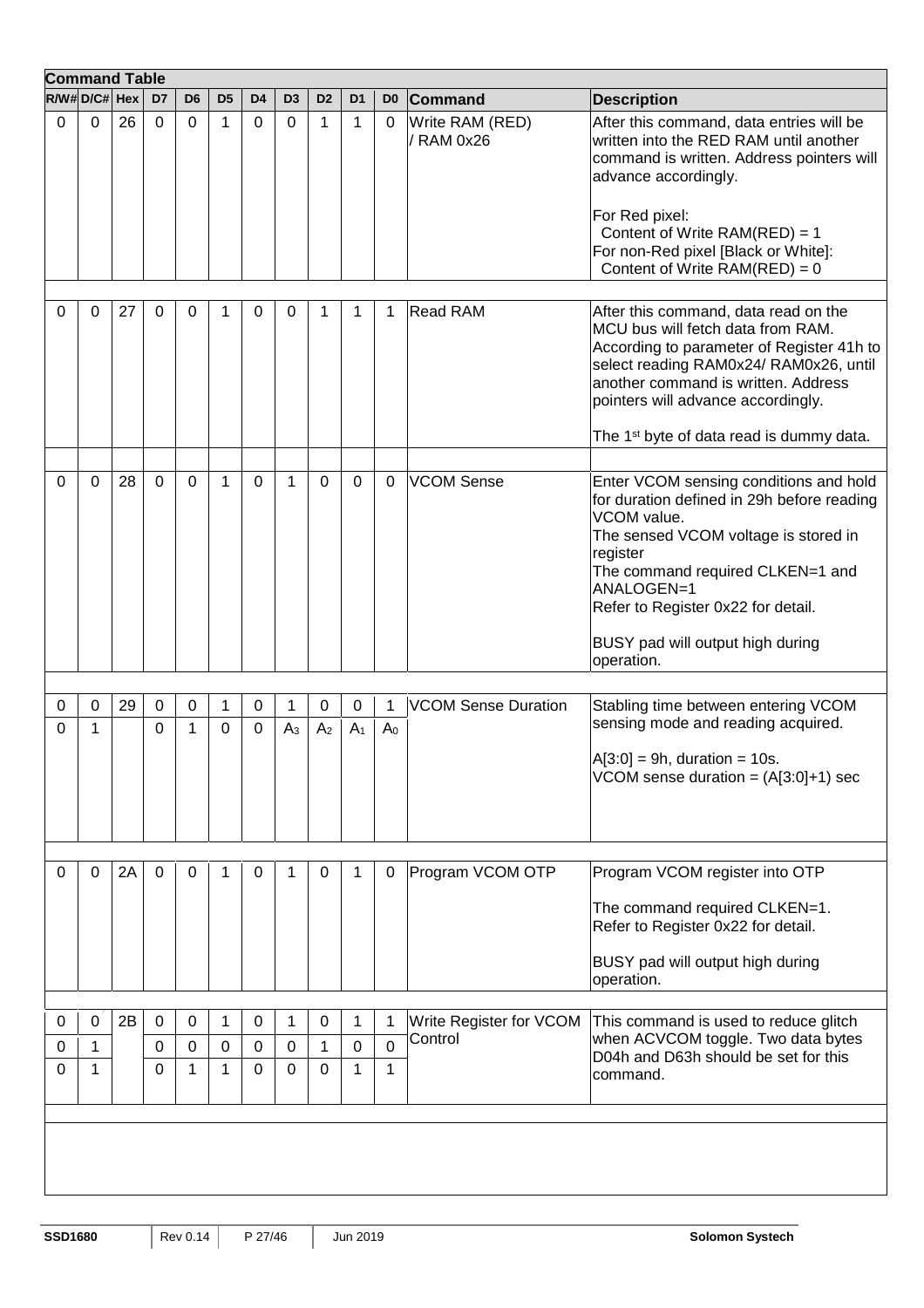| <b>Command Table</b> |                 |    |                |                  |                |                |                |                |                |                |                              |                    |                                     |        |                                         |
|----------------------|-----------------|----|----------------|------------------|----------------|----------------|----------------|----------------|----------------|----------------|------------------------------|--------------------|-------------------------------------|--------|-----------------------------------------|
|                      | $R/W#D/C# $ Hex |    | D7             | D <sub>6</sub>   | D <sub>5</sub> | D <sub>4</sub> | D <sub>3</sub> | D <sub>2</sub> | D <sub>1</sub> | D <sub>0</sub> | <b>Command</b>               | <b>Description</b> |                                     |        |                                         |
| $\pmb{0}$            | 0               | 2C | $\mathbf 0$    | 0                | 1              | 0              | 1              | 1              | $\pmb{0}$      | $\mathbf 0$    | Write VCOM register          |                    |                                     |        | Write VCOM register from MCU interface  |
| $\mathbf 0$          | 1               |    | A <sub>7</sub> | $A_6$            | A <sub>5</sub> | A <sub>4</sub> | $A_3$          | A <sub>2</sub> | A <sub>1</sub> | A <sub>0</sub> |                              |                    | $A[7:0] = 00h [POR]$                |        |                                         |
|                      |                 |    |                |                  |                |                |                |                |                |                |                              |                    |                                     |        |                                         |
|                      |                 |    |                |                  |                |                |                |                |                |                |                              | A[7:0]             | <b>VCOM</b>                         | A[7:0] | <b>VCOM</b>                             |
|                      |                 |    |                |                  |                |                |                |                |                |                |                              | 08h                | $-0.2$                              | 44h    | $-1.7$                                  |
|                      |                 |    |                |                  |                |                |                |                |                |                |                              | 0Ch                | $-0.3$                              | 48h    | $-1.8$                                  |
|                      |                 |    |                |                  |                |                |                |                |                |                |                              | 10h                | $-0.4$                              | 4Ch    | $-1.9$                                  |
|                      |                 |    |                |                  |                |                |                |                |                |                |                              | 14h                | $-0.5$                              | 50h    | $-2$                                    |
|                      |                 |    |                |                  |                |                |                |                |                |                |                              | 18h                | $-0.6$                              | 54h    | $-2.1$                                  |
|                      |                 |    |                |                  |                |                |                |                |                |                |                              | 1Ch                | $-0.7$                              | 58h    | $-2.2$                                  |
|                      |                 |    |                |                  |                |                |                |                |                |                |                              | 20h                | $-0.8$                              | 5Ch    | $-2.3$                                  |
|                      |                 |    |                |                  |                |                |                |                |                |                |                              | 24h                | $-0.9$                              | 60h    | $-2.4$                                  |
|                      |                 |    |                |                  |                |                |                |                |                |                |                              | 28h                | $-1$                                | 64h    | $-2.5$                                  |
|                      |                 |    |                |                  |                |                |                |                |                |                |                              | 2Ch                | $-1:1$                              | 68h    | $-2.6$                                  |
|                      |                 |    |                |                  |                |                |                |                |                |                |                              | 30h                | $-1.2$                              | 6Ch    | $-2.7$                                  |
|                      |                 |    |                |                  |                |                |                |                |                |                |                              | 34h                | $-1.3$                              | 70h    | $-2.8$                                  |
|                      |                 |    |                |                  |                |                |                |                |                |                |                              | 38h                | $-1.4$                              | 74h    | $-2.9$                                  |
|                      |                 |    |                |                  |                |                |                |                |                |                |                              | 3Ch                | $-1.5$                              | 78h    | $-3$                                    |
|                      |                 |    |                |                  |                |                |                |                |                |                |                              | 40h                | $-1.6$                              | Other  | <b>NA</b>                               |
|                      |                 |    |                |                  |                |                |                |                |                |                |                              |                    |                                     |        |                                         |
| 0                    | $\mathbf 0$     | 2D | $\mathbf 0$    | 0                | 1              | $\mathbf 0$    | 1              | 1              | $\mathbf 0$    | $\mathbf 1$    | <b>OTP Register Read for</b> |                    | Read Register for Display Option:   |        |                                         |
| 1                    | 1               |    | A <sub>7</sub> | A <sub>6</sub>   | A <sub>5</sub> | A <sub>4</sub> | A <sub>3</sub> | A <sub>2</sub> | A <sub>1</sub> | A <sub>0</sub> | <b>Display Option</b>        |                    |                                     |        |                                         |
|                      | 1               |    |                | $B_6$            |                |                |                |                |                |                |                              |                    | A[7:0]: VCOM OTP Selection          |        |                                         |
| 1                    |                 |    | B <sub>7</sub> |                  | B <sub>5</sub> | B <sub>4</sub> | B <sub>3</sub> | B <sub>2</sub> | $B_1$          | B <sub>0</sub> |                              |                    | (Command 0x37, Byte A)              |        |                                         |
| 1                    | 1               |    | C <sub>7</sub> | C <sub>6</sub>   | C <sub>5</sub> | C <sub>4</sub> | $C_3$          | C <sub>2</sub> | C <sub>1</sub> | C <sub>0</sub> |                              |                    |                                     |        |                                         |
| 1                    | 1               |    | D <sub>7</sub> | $D_6$            | $D_5$          | D <sub>4</sub> | $D_3$          | D <sub>2</sub> | $D_1$          | D <sub>0</sub> |                              |                    | B[7:0]: VCOM Register               |        |                                         |
| 1                    | 1               |    | E <sub>7</sub> | $E_6$            | E <sub>5</sub> | $E_4$          | $E_3$          | E <sub>2</sub> | $E_1$          | $E_0$          |                              |                    | (Command 0x2C)                      |        |                                         |
| 1                    | 1               |    | F <sub>7</sub> | F <sub>6</sub>   | F <sub>5</sub> | F <sub>4</sub> | $F_3$          | F <sub>2</sub> | F <sub>1</sub> | F <sub>0</sub> |                              |                    | C[7:0]~G[7:0]: Display Mode         |        |                                         |
| 1                    | 1               |    | G <sub>7</sub> | G <sub>6</sub>   | G <sub>5</sub> | G <sub>4</sub> | $G_3$          | G <sub>2</sub> | G <sub>1</sub> | G <sub>0</sub> |                              |                    | (Command 0x37, Byte B to Byte F)    |        |                                         |
| 1                    | 1               |    | H <sub>7</sub> | $H_6$            | H <sub>5</sub> | H <sub>4</sub> | $H_3$          | H <sub>2</sub> | $H_1$          | $H_0$          |                              | [5 bytes]          |                                     |        |                                         |
| 1                    | 1               |    |                |                  |                |                |                |                |                |                |                              |                    |                                     |        |                                         |
|                      |                 |    | I <sub>7</sub> | $\mathsf{I}_6$   | $\mathsf{I}_5$ | $\mathsf{I}_4$ | $\mathsf{I}_3$ | $\mathsf{I}_2$ | $\mathsf{I}_1$ | $I_0$          |                              |                    | H[7:0]~K[7:0]: Waveform Version     |        |                                         |
| $\mathbf 1$          | $\mathbf 1$     |    | J <sub>7</sub> | $J_6$            | $J_5$          | J <sub>4</sub> | $J_3$          | J <sub>2</sub> | $J_1$          | $J_0$          |                              |                    | (Command 0x37, Byte G to Byte J)    |        |                                         |
| 1                    | 1               |    | K <sub>7</sub> | $K_6$            | $K_5$          | $K_4$          | $K_3$          | $K_2$          | $K_1$          | $K_0$          |                              | [4 bytes]          |                                     |        |                                         |
|                      |                 |    |                |                  |                |                |                |                |                |                |                              |                    |                                     |        |                                         |
| $\mathbf 0$          | $\mathbf 0$     | 2E | $\mathbf 0$    | $\boldsymbol{0}$ | $\mathbf{1}$   | $\pmb{0}$      | $\mathbf 1$    | $\mathbf{1}$   | 1              | 0              | <b>User ID Read</b>          |                    | Read 10 Byte User ID stored in OTP: |        |                                         |
| 1                    | 1               |    | A <sub>7</sub> | A <sub>6</sub>   | A <sub>5</sub> | A <sub>4</sub> | A <sub>3</sub> | A <sub>2</sub> | A <sub>1</sub> | A <sub>0</sub> |                              |                    |                                     |        | A[7:0]]~J[7:0]: UserID (R38, Byte A and |
| 1                    | 1               |    | B <sub>7</sub> | $B_6$            | B <sub>5</sub> | B <sub>4</sub> | $B_3$          | B <sub>2</sub> | $B_1$          | $B_0$          |                              |                    | Byte J) [10 bytes]                  |        |                                         |
| 1                    | 1               |    | C <sub>7</sub> | C <sub>6</sub>   | C <sub>5</sub> | C <sub>4</sub> | C <sub>3</sub> | C <sub>2</sub> | C <sub>1</sub> | $C_0$          |                              |                    |                                     |        |                                         |
| 1                    | 1               |    | D <sub>7</sub> | $D_6$            | $D_5$          | $D_4$          | $D_3$          | D <sub>2</sub> | $D_1$          | $D_0$          |                              |                    |                                     |        |                                         |
| 1                    | 1               |    | E <sub>7</sub> | $E_6$            | $E_5$          | $E_4$          | $E_3$          | E <sub>2</sub> | $E_1$          | $E_0$          |                              |                    |                                     |        |                                         |
|                      |                 |    |                |                  |                |                |                |                |                |                |                              |                    |                                     |        |                                         |
| 1                    | 1               |    | F <sub>7</sub> | $F_6$            | F <sub>5</sub> | F <sub>4</sub> | $F_3$          | F <sub>2</sub> | F <sub>1</sub> | $F_0$          |                              |                    |                                     |        |                                         |
| 1                    | $\mathbf 1$     |    | G <sub>7</sub> | G <sub>6</sub>   | G <sub>5</sub> | G <sub>4</sub> | $G_3$          | G <sub>2</sub> | G <sub>1</sub> | G <sub>0</sub> |                              |                    |                                     |        |                                         |
| 1                    | 1               |    | H <sub>7</sub> | $H_6$            | H <sub>5</sub> | $H_4$          | $H_3$          | H <sub>2</sub> | $H_1$          | $H_0$          |                              |                    |                                     |        |                                         |
| 1                    | 1               |    | $\mathsf{I}_7$ | $\mathsf{I}_6$   | $\mathsf{I}_5$ | $\vert_4$      | $\mathsf{I}_3$ | $\mathsf{I}_2$ | $\mathbf{I}_1$ | $\mathsf{I}_0$ |                              |                    |                                     |        |                                         |
| 1                    | 1               |    | $J_7$          | $J_6$            | $J_5$          | $J_4$          | $J_3$          | J <sub>2</sub> | $J_1$          | $J_0$          |                              |                    |                                     |        |                                         |
|                      |                 |    |                |                  |                |                |                |                |                |                |                              |                    |                                     |        |                                         |
|                      |                 |    |                |                  |                |                |                |                |                |                |                              |                    |                                     |        |                                         |
|                      |                 |    |                |                  |                |                |                |                |                |                |                              |                    |                                     |        |                                         |
|                      |                 |    |                |                  |                |                |                |                |                |                |                              |                    |                                     |        |                                         |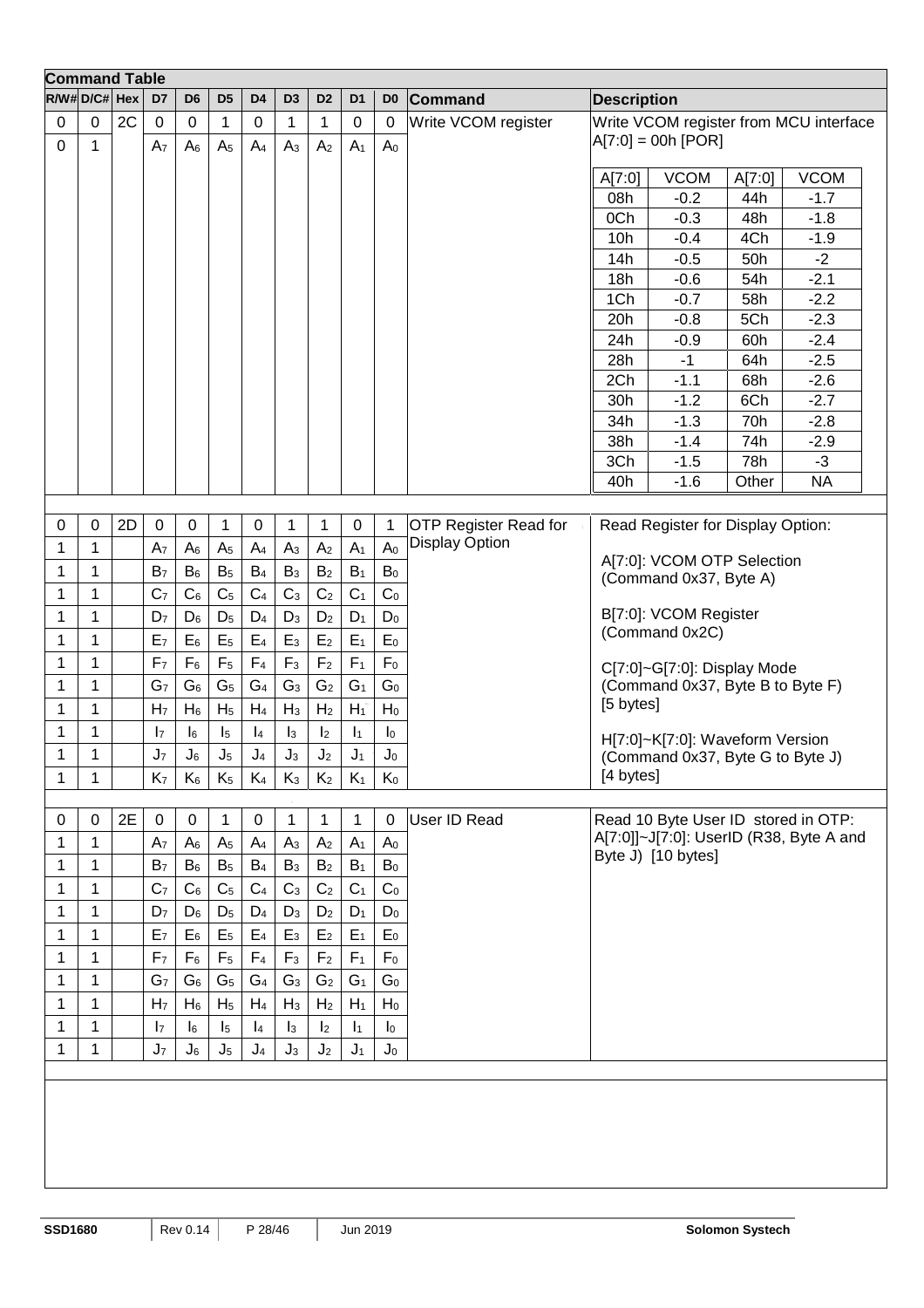| $R/W#D/C#$ Hex<br><b>Command</b><br>D <sub>7</sub><br>D <sub>6</sub><br>D <sub>5</sub><br>D <sub>2</sub><br>D <sub>0</sub><br>D <sub>4</sub><br>D3<br>D <sub>1</sub><br><b>Description</b><br>2F<br>1<br>1<br>Read IC status Bit [POR 0x01]<br>0<br>$\mathbf 0$<br>0<br>0<br>1<br>1<br>$\mathbf 1$<br><b>Status Bit Read</b><br>0<br>A[5]: HV Ready Detection flag [POR=0]<br>1<br>1<br>0<br>0<br>A <sub>5</sub><br>A <sub>4</sub><br>0<br>0<br>A <sub>1</sub><br>A <sub>0</sub><br>0: Ready<br>1: Not Ready<br>A[4]: VCI Detection flag [POR=0]<br>0: Normal<br>1: VCI lower than the Detect level<br>A[3]: [POR=0]<br>A[2]: Busy flag [POR=0]<br>0: Normal<br>1: BUSY<br>A[1:0]: Chip ID [POR=01]<br>Remark:<br>A[5] and A[4] status are not valid after<br>RESET, they need to be initiated by<br>command 0x14 and command 0x15<br>respectively.<br>30<br>Program WS OTP<br>Program OTP of Waveform Setting<br>0<br>0<br>0<br>0<br>$\mathbf{0}$<br>0<br>0<br>0<br>1<br>1<br>The contents should be written into RAM<br>before sending this command.<br>The command required CLKEN=1.<br>Refer to Register 0x22 for detail.<br>BUSY pad will output high during<br>operation.<br>31<br>Load WS OTP<br>Load OTP of Waveform Setting<br>0<br>0<br>0<br>1<br>0<br>0<br>0<br>0<br>1<br>1<br>The command required CLKEN=1.<br>Refer to Register 0x22 for detail.<br>BUSY pad will output high during<br>operation.<br>32<br>$\mathbf 0$<br>$\Omega$<br>0<br>1<br>1<br>0<br>1<br>$\mathbf 0$<br>Write LUT register<br>Write LUT register from MCU interface<br>0<br>0<br>[153 bytes], which contains the content of<br>A <sub>7</sub><br>A <sub>2</sub><br>0<br>1<br>$A_6$<br>A <sub>5</sub><br>$A_4$<br>$A_3$<br>A <sub>1</sub><br>A <sub>0</sub><br>VS[nX-LUTm], TP[nX], RP[n], SR[nXY],<br>$B_6$<br>B <sub>5</sub><br>$B_4$<br>$B_3$<br>B <sub>2</sub><br>$B_0$<br>0<br>1<br>B <sub>7</sub><br>$B_1$<br>FR[n] and XON[nXY]<br>0<br>1<br>Refer to Session 6.7 WAVEFORM<br><b>SETTING</b><br>0<br>$\mathbf{1}$<br>$\ddot{\phantom{1}}$<br>٠<br>34<br>0<br><b>CRC</b> calculation<br><b>CRC</b> calculation command<br>0<br>0<br>0<br>1<br>0<br>0<br>$\Omega$<br>1<br>1<br>For details, please refer to SSD1680<br>application note.<br>BUSY pad will output high during<br>operation.<br>35<br>$\mathbf 0$<br><b>CRC Status Read</b><br><b>CRC Status Read</b><br>0<br>$\mathbf 0$<br>1<br>1<br>0<br>$\mathbf 1$<br>0<br>0<br>1<br>A[15:0] is the CRC read out value<br>$A_{10}$<br>1<br>1<br>$A_{15}$<br>$A_{14}$<br>$A_{13}$<br>$A_{12}$<br>$A_{11}$<br>A <sub>9</sub><br>$A_8$<br>1<br>A <sub>0</sub><br>1<br>A <sub>7</sub><br>$A_6$<br>A <sub>5</sub><br>A <sub>3</sub><br>A <sub>2</sub><br>A <sub>1</sub><br>A <sub>4</sub> | <b>Command Table</b> |  |  |  |  |  |  |
|---------------------------------------------------------------------------------------------------------------------------------------------------------------------------------------------------------------------------------------------------------------------------------------------------------------------------------------------------------------------------------------------------------------------------------------------------------------------------------------------------------------------------------------------------------------------------------------------------------------------------------------------------------------------------------------------------------------------------------------------------------------------------------------------------------------------------------------------------------------------------------------------------------------------------------------------------------------------------------------------------------------------------------------------------------------------------------------------------------------------------------------------------------------------------------------------------------------------------------------------------------------------------------------------------------------------------------------------------------------------------------------------------------------------------------------------------------------------------------------------------------------------------------------------------------------------------------------------------------------------------------------------------------------------------------------------------------------------------------------------------------------------------------------------------------------------------------------------------------------------------------------------------------------------------------------------------------------------------------------------------------------------------------------------------------------------------------------------------------------------------------------------------------------------------------------------------------------------------------------------------------------------------------------------------------------------------------------------------------------------------------------------------------------------------------------------------------------------------------------------------------------------------------------------------------------------------------------------------------------------------------------------------------------------------------------------------------------------------------|----------------------|--|--|--|--|--|--|
|                                                                                                                                                                                                                                                                                                                                                                                                                                                                                                                                                                                                                                                                                                                                                                                                                                                                                                                                                                                                                                                                                                                                                                                                                                                                                                                                                                                                                                                                                                                                                                                                                                                                                                                                                                                                                                                                                                                                                                                                                                                                                                                                                                                                                                                                                                                                                                                                                                                                                                                                                                                                                                                                                                                                 |                      |  |  |  |  |  |  |
|                                                                                                                                                                                                                                                                                                                                                                                                                                                                                                                                                                                                                                                                                                                                                                                                                                                                                                                                                                                                                                                                                                                                                                                                                                                                                                                                                                                                                                                                                                                                                                                                                                                                                                                                                                                                                                                                                                                                                                                                                                                                                                                                                                                                                                                                                                                                                                                                                                                                                                                                                                                                                                                                                                                                 |                      |  |  |  |  |  |  |
|                                                                                                                                                                                                                                                                                                                                                                                                                                                                                                                                                                                                                                                                                                                                                                                                                                                                                                                                                                                                                                                                                                                                                                                                                                                                                                                                                                                                                                                                                                                                                                                                                                                                                                                                                                                                                                                                                                                                                                                                                                                                                                                                                                                                                                                                                                                                                                                                                                                                                                                                                                                                                                                                                                                                 |                      |  |  |  |  |  |  |
|                                                                                                                                                                                                                                                                                                                                                                                                                                                                                                                                                                                                                                                                                                                                                                                                                                                                                                                                                                                                                                                                                                                                                                                                                                                                                                                                                                                                                                                                                                                                                                                                                                                                                                                                                                                                                                                                                                                                                                                                                                                                                                                                                                                                                                                                                                                                                                                                                                                                                                                                                                                                                                                                                                                                 |                      |  |  |  |  |  |  |
|                                                                                                                                                                                                                                                                                                                                                                                                                                                                                                                                                                                                                                                                                                                                                                                                                                                                                                                                                                                                                                                                                                                                                                                                                                                                                                                                                                                                                                                                                                                                                                                                                                                                                                                                                                                                                                                                                                                                                                                                                                                                                                                                                                                                                                                                                                                                                                                                                                                                                                                                                                                                                                                                                                                                 |                      |  |  |  |  |  |  |
|                                                                                                                                                                                                                                                                                                                                                                                                                                                                                                                                                                                                                                                                                                                                                                                                                                                                                                                                                                                                                                                                                                                                                                                                                                                                                                                                                                                                                                                                                                                                                                                                                                                                                                                                                                                                                                                                                                                                                                                                                                                                                                                                                                                                                                                                                                                                                                                                                                                                                                                                                                                                                                                                                                                                 |                      |  |  |  |  |  |  |
|                                                                                                                                                                                                                                                                                                                                                                                                                                                                                                                                                                                                                                                                                                                                                                                                                                                                                                                                                                                                                                                                                                                                                                                                                                                                                                                                                                                                                                                                                                                                                                                                                                                                                                                                                                                                                                                                                                                                                                                                                                                                                                                                                                                                                                                                                                                                                                                                                                                                                                                                                                                                                                                                                                                                 |                      |  |  |  |  |  |  |
|                                                                                                                                                                                                                                                                                                                                                                                                                                                                                                                                                                                                                                                                                                                                                                                                                                                                                                                                                                                                                                                                                                                                                                                                                                                                                                                                                                                                                                                                                                                                                                                                                                                                                                                                                                                                                                                                                                                                                                                                                                                                                                                                                                                                                                                                                                                                                                                                                                                                                                                                                                                                                                                                                                                                 |                      |  |  |  |  |  |  |
|                                                                                                                                                                                                                                                                                                                                                                                                                                                                                                                                                                                                                                                                                                                                                                                                                                                                                                                                                                                                                                                                                                                                                                                                                                                                                                                                                                                                                                                                                                                                                                                                                                                                                                                                                                                                                                                                                                                                                                                                                                                                                                                                                                                                                                                                                                                                                                                                                                                                                                                                                                                                                                                                                                                                 |                      |  |  |  |  |  |  |
|                                                                                                                                                                                                                                                                                                                                                                                                                                                                                                                                                                                                                                                                                                                                                                                                                                                                                                                                                                                                                                                                                                                                                                                                                                                                                                                                                                                                                                                                                                                                                                                                                                                                                                                                                                                                                                                                                                                                                                                                                                                                                                                                                                                                                                                                                                                                                                                                                                                                                                                                                                                                                                                                                                                                 |                      |  |  |  |  |  |  |
|                                                                                                                                                                                                                                                                                                                                                                                                                                                                                                                                                                                                                                                                                                                                                                                                                                                                                                                                                                                                                                                                                                                                                                                                                                                                                                                                                                                                                                                                                                                                                                                                                                                                                                                                                                                                                                                                                                                                                                                                                                                                                                                                                                                                                                                                                                                                                                                                                                                                                                                                                                                                                                                                                                                                 |                      |  |  |  |  |  |  |
|                                                                                                                                                                                                                                                                                                                                                                                                                                                                                                                                                                                                                                                                                                                                                                                                                                                                                                                                                                                                                                                                                                                                                                                                                                                                                                                                                                                                                                                                                                                                                                                                                                                                                                                                                                                                                                                                                                                                                                                                                                                                                                                                                                                                                                                                                                                                                                                                                                                                                                                                                                                                                                                                                                                                 |                      |  |  |  |  |  |  |
|                                                                                                                                                                                                                                                                                                                                                                                                                                                                                                                                                                                                                                                                                                                                                                                                                                                                                                                                                                                                                                                                                                                                                                                                                                                                                                                                                                                                                                                                                                                                                                                                                                                                                                                                                                                                                                                                                                                                                                                                                                                                                                                                                                                                                                                                                                                                                                                                                                                                                                                                                                                                                                                                                                                                 |                      |  |  |  |  |  |  |
|                                                                                                                                                                                                                                                                                                                                                                                                                                                                                                                                                                                                                                                                                                                                                                                                                                                                                                                                                                                                                                                                                                                                                                                                                                                                                                                                                                                                                                                                                                                                                                                                                                                                                                                                                                                                                                                                                                                                                                                                                                                                                                                                                                                                                                                                                                                                                                                                                                                                                                                                                                                                                                                                                                                                 |                      |  |  |  |  |  |  |
|                                                                                                                                                                                                                                                                                                                                                                                                                                                                                                                                                                                                                                                                                                                                                                                                                                                                                                                                                                                                                                                                                                                                                                                                                                                                                                                                                                                                                                                                                                                                                                                                                                                                                                                                                                                                                                                                                                                                                                                                                                                                                                                                                                                                                                                                                                                                                                                                                                                                                                                                                                                                                                                                                                                                 |                      |  |  |  |  |  |  |
|                                                                                                                                                                                                                                                                                                                                                                                                                                                                                                                                                                                                                                                                                                                                                                                                                                                                                                                                                                                                                                                                                                                                                                                                                                                                                                                                                                                                                                                                                                                                                                                                                                                                                                                                                                                                                                                                                                                                                                                                                                                                                                                                                                                                                                                                                                                                                                                                                                                                                                                                                                                                                                                                                                                                 |                      |  |  |  |  |  |  |
|                                                                                                                                                                                                                                                                                                                                                                                                                                                                                                                                                                                                                                                                                                                                                                                                                                                                                                                                                                                                                                                                                                                                                                                                                                                                                                                                                                                                                                                                                                                                                                                                                                                                                                                                                                                                                                                                                                                                                                                                                                                                                                                                                                                                                                                                                                                                                                                                                                                                                                                                                                                                                                                                                                                                 |                      |  |  |  |  |  |  |
|                                                                                                                                                                                                                                                                                                                                                                                                                                                                                                                                                                                                                                                                                                                                                                                                                                                                                                                                                                                                                                                                                                                                                                                                                                                                                                                                                                                                                                                                                                                                                                                                                                                                                                                                                                                                                                                                                                                                                                                                                                                                                                                                                                                                                                                                                                                                                                                                                                                                                                                                                                                                                                                                                                                                 |                      |  |  |  |  |  |  |
|                                                                                                                                                                                                                                                                                                                                                                                                                                                                                                                                                                                                                                                                                                                                                                                                                                                                                                                                                                                                                                                                                                                                                                                                                                                                                                                                                                                                                                                                                                                                                                                                                                                                                                                                                                                                                                                                                                                                                                                                                                                                                                                                                                                                                                                                                                                                                                                                                                                                                                                                                                                                                                                                                                                                 |                      |  |  |  |  |  |  |
|                                                                                                                                                                                                                                                                                                                                                                                                                                                                                                                                                                                                                                                                                                                                                                                                                                                                                                                                                                                                                                                                                                                                                                                                                                                                                                                                                                                                                                                                                                                                                                                                                                                                                                                                                                                                                                                                                                                                                                                                                                                                                                                                                                                                                                                                                                                                                                                                                                                                                                                                                                                                                                                                                                                                 |                      |  |  |  |  |  |  |
|                                                                                                                                                                                                                                                                                                                                                                                                                                                                                                                                                                                                                                                                                                                                                                                                                                                                                                                                                                                                                                                                                                                                                                                                                                                                                                                                                                                                                                                                                                                                                                                                                                                                                                                                                                                                                                                                                                                                                                                                                                                                                                                                                                                                                                                                                                                                                                                                                                                                                                                                                                                                                                                                                                                                 |                      |  |  |  |  |  |  |
|                                                                                                                                                                                                                                                                                                                                                                                                                                                                                                                                                                                                                                                                                                                                                                                                                                                                                                                                                                                                                                                                                                                                                                                                                                                                                                                                                                                                                                                                                                                                                                                                                                                                                                                                                                                                                                                                                                                                                                                                                                                                                                                                                                                                                                                                                                                                                                                                                                                                                                                                                                                                                                                                                                                                 |                      |  |  |  |  |  |  |
|                                                                                                                                                                                                                                                                                                                                                                                                                                                                                                                                                                                                                                                                                                                                                                                                                                                                                                                                                                                                                                                                                                                                                                                                                                                                                                                                                                                                                                                                                                                                                                                                                                                                                                                                                                                                                                                                                                                                                                                                                                                                                                                                                                                                                                                                                                                                                                                                                                                                                                                                                                                                                                                                                                                                 |                      |  |  |  |  |  |  |
|                                                                                                                                                                                                                                                                                                                                                                                                                                                                                                                                                                                                                                                                                                                                                                                                                                                                                                                                                                                                                                                                                                                                                                                                                                                                                                                                                                                                                                                                                                                                                                                                                                                                                                                                                                                                                                                                                                                                                                                                                                                                                                                                                                                                                                                                                                                                                                                                                                                                                                                                                                                                                                                                                                                                 |                      |  |  |  |  |  |  |
|                                                                                                                                                                                                                                                                                                                                                                                                                                                                                                                                                                                                                                                                                                                                                                                                                                                                                                                                                                                                                                                                                                                                                                                                                                                                                                                                                                                                                                                                                                                                                                                                                                                                                                                                                                                                                                                                                                                                                                                                                                                                                                                                                                                                                                                                                                                                                                                                                                                                                                                                                                                                                                                                                                                                 |                      |  |  |  |  |  |  |
|                                                                                                                                                                                                                                                                                                                                                                                                                                                                                                                                                                                                                                                                                                                                                                                                                                                                                                                                                                                                                                                                                                                                                                                                                                                                                                                                                                                                                                                                                                                                                                                                                                                                                                                                                                                                                                                                                                                                                                                                                                                                                                                                                                                                                                                                                                                                                                                                                                                                                                                                                                                                                                                                                                                                 |                      |  |  |  |  |  |  |
|                                                                                                                                                                                                                                                                                                                                                                                                                                                                                                                                                                                                                                                                                                                                                                                                                                                                                                                                                                                                                                                                                                                                                                                                                                                                                                                                                                                                                                                                                                                                                                                                                                                                                                                                                                                                                                                                                                                                                                                                                                                                                                                                                                                                                                                                                                                                                                                                                                                                                                                                                                                                                                                                                                                                 |                      |  |  |  |  |  |  |
|                                                                                                                                                                                                                                                                                                                                                                                                                                                                                                                                                                                                                                                                                                                                                                                                                                                                                                                                                                                                                                                                                                                                                                                                                                                                                                                                                                                                                                                                                                                                                                                                                                                                                                                                                                                                                                                                                                                                                                                                                                                                                                                                                                                                                                                                                                                                                                                                                                                                                                                                                                                                                                                                                                                                 |                      |  |  |  |  |  |  |
|                                                                                                                                                                                                                                                                                                                                                                                                                                                                                                                                                                                                                                                                                                                                                                                                                                                                                                                                                                                                                                                                                                                                                                                                                                                                                                                                                                                                                                                                                                                                                                                                                                                                                                                                                                                                                                                                                                                                                                                                                                                                                                                                                                                                                                                                                                                                                                                                                                                                                                                                                                                                                                                                                                                                 |                      |  |  |  |  |  |  |
|                                                                                                                                                                                                                                                                                                                                                                                                                                                                                                                                                                                                                                                                                                                                                                                                                                                                                                                                                                                                                                                                                                                                                                                                                                                                                                                                                                                                                                                                                                                                                                                                                                                                                                                                                                                                                                                                                                                                                                                                                                                                                                                                                                                                                                                                                                                                                                                                                                                                                                                                                                                                                                                                                                                                 |                      |  |  |  |  |  |  |
|                                                                                                                                                                                                                                                                                                                                                                                                                                                                                                                                                                                                                                                                                                                                                                                                                                                                                                                                                                                                                                                                                                                                                                                                                                                                                                                                                                                                                                                                                                                                                                                                                                                                                                                                                                                                                                                                                                                                                                                                                                                                                                                                                                                                                                                                                                                                                                                                                                                                                                                                                                                                                                                                                                                                 |                      |  |  |  |  |  |  |
|                                                                                                                                                                                                                                                                                                                                                                                                                                                                                                                                                                                                                                                                                                                                                                                                                                                                                                                                                                                                                                                                                                                                                                                                                                                                                                                                                                                                                                                                                                                                                                                                                                                                                                                                                                                                                                                                                                                                                                                                                                                                                                                                                                                                                                                                                                                                                                                                                                                                                                                                                                                                                                                                                                                                 |                      |  |  |  |  |  |  |
|                                                                                                                                                                                                                                                                                                                                                                                                                                                                                                                                                                                                                                                                                                                                                                                                                                                                                                                                                                                                                                                                                                                                                                                                                                                                                                                                                                                                                                                                                                                                                                                                                                                                                                                                                                                                                                                                                                                                                                                                                                                                                                                                                                                                                                                                                                                                                                                                                                                                                                                                                                                                                                                                                                                                 |                      |  |  |  |  |  |  |
|                                                                                                                                                                                                                                                                                                                                                                                                                                                                                                                                                                                                                                                                                                                                                                                                                                                                                                                                                                                                                                                                                                                                                                                                                                                                                                                                                                                                                                                                                                                                                                                                                                                                                                                                                                                                                                                                                                                                                                                                                                                                                                                                                                                                                                                                                                                                                                                                                                                                                                                                                                                                                                                                                                                                 |                      |  |  |  |  |  |  |
|                                                                                                                                                                                                                                                                                                                                                                                                                                                                                                                                                                                                                                                                                                                                                                                                                                                                                                                                                                                                                                                                                                                                                                                                                                                                                                                                                                                                                                                                                                                                                                                                                                                                                                                                                                                                                                                                                                                                                                                                                                                                                                                                                                                                                                                                                                                                                                                                                                                                                                                                                                                                                                                                                                                                 |                      |  |  |  |  |  |  |
|                                                                                                                                                                                                                                                                                                                                                                                                                                                                                                                                                                                                                                                                                                                                                                                                                                                                                                                                                                                                                                                                                                                                                                                                                                                                                                                                                                                                                                                                                                                                                                                                                                                                                                                                                                                                                                                                                                                                                                                                                                                                                                                                                                                                                                                                                                                                                                                                                                                                                                                                                                                                                                                                                                                                 |                      |  |  |  |  |  |  |
|                                                                                                                                                                                                                                                                                                                                                                                                                                                                                                                                                                                                                                                                                                                                                                                                                                                                                                                                                                                                                                                                                                                                                                                                                                                                                                                                                                                                                                                                                                                                                                                                                                                                                                                                                                                                                                                                                                                                                                                                                                                                                                                                                                                                                                                                                                                                                                                                                                                                                                                                                                                                                                                                                                                                 |                      |  |  |  |  |  |  |
|                                                                                                                                                                                                                                                                                                                                                                                                                                                                                                                                                                                                                                                                                                                                                                                                                                                                                                                                                                                                                                                                                                                                                                                                                                                                                                                                                                                                                                                                                                                                                                                                                                                                                                                                                                                                                                                                                                                                                                                                                                                                                                                                                                                                                                                                                                                                                                                                                                                                                                                                                                                                                                                                                                                                 |                      |  |  |  |  |  |  |
|                                                                                                                                                                                                                                                                                                                                                                                                                                                                                                                                                                                                                                                                                                                                                                                                                                                                                                                                                                                                                                                                                                                                                                                                                                                                                                                                                                                                                                                                                                                                                                                                                                                                                                                                                                                                                                                                                                                                                                                                                                                                                                                                                                                                                                                                                                                                                                                                                                                                                                                                                                                                                                                                                                                                 |                      |  |  |  |  |  |  |
|                                                                                                                                                                                                                                                                                                                                                                                                                                                                                                                                                                                                                                                                                                                                                                                                                                                                                                                                                                                                                                                                                                                                                                                                                                                                                                                                                                                                                                                                                                                                                                                                                                                                                                                                                                                                                                                                                                                                                                                                                                                                                                                                                                                                                                                                                                                                                                                                                                                                                                                                                                                                                                                                                                                                 |                      |  |  |  |  |  |  |
|                                                                                                                                                                                                                                                                                                                                                                                                                                                                                                                                                                                                                                                                                                                                                                                                                                                                                                                                                                                                                                                                                                                                                                                                                                                                                                                                                                                                                                                                                                                                                                                                                                                                                                                                                                                                                                                                                                                                                                                                                                                                                                                                                                                                                                                                                                                                                                                                                                                                                                                                                                                                                                                                                                                                 |                      |  |  |  |  |  |  |
|                                                                                                                                                                                                                                                                                                                                                                                                                                                                                                                                                                                                                                                                                                                                                                                                                                                                                                                                                                                                                                                                                                                                                                                                                                                                                                                                                                                                                                                                                                                                                                                                                                                                                                                                                                                                                                                                                                                                                                                                                                                                                                                                                                                                                                                                                                                                                                                                                                                                                                                                                                                                                                                                                                                                 |                      |  |  |  |  |  |  |
|                                                                                                                                                                                                                                                                                                                                                                                                                                                                                                                                                                                                                                                                                                                                                                                                                                                                                                                                                                                                                                                                                                                                                                                                                                                                                                                                                                                                                                                                                                                                                                                                                                                                                                                                                                                                                                                                                                                                                                                                                                                                                                                                                                                                                                                                                                                                                                                                                                                                                                                                                                                                                                                                                                                                 |                      |  |  |  |  |  |  |
|                                                                                                                                                                                                                                                                                                                                                                                                                                                                                                                                                                                                                                                                                                                                                                                                                                                                                                                                                                                                                                                                                                                                                                                                                                                                                                                                                                                                                                                                                                                                                                                                                                                                                                                                                                                                                                                                                                                                                                                                                                                                                                                                                                                                                                                                                                                                                                                                                                                                                                                                                                                                                                                                                                                                 |                      |  |  |  |  |  |  |
|                                                                                                                                                                                                                                                                                                                                                                                                                                                                                                                                                                                                                                                                                                                                                                                                                                                                                                                                                                                                                                                                                                                                                                                                                                                                                                                                                                                                                                                                                                                                                                                                                                                                                                                                                                                                                                                                                                                                                                                                                                                                                                                                                                                                                                                                                                                                                                                                                                                                                                                                                                                                                                                                                                                                 |                      |  |  |  |  |  |  |
|                                                                                                                                                                                                                                                                                                                                                                                                                                                                                                                                                                                                                                                                                                                                                                                                                                                                                                                                                                                                                                                                                                                                                                                                                                                                                                                                                                                                                                                                                                                                                                                                                                                                                                                                                                                                                                                                                                                                                                                                                                                                                                                                                                                                                                                                                                                                                                                                                                                                                                                                                                                                                                                                                                                                 |                      |  |  |  |  |  |  |
|                                                                                                                                                                                                                                                                                                                                                                                                                                                                                                                                                                                                                                                                                                                                                                                                                                                                                                                                                                                                                                                                                                                                                                                                                                                                                                                                                                                                                                                                                                                                                                                                                                                                                                                                                                                                                                                                                                                                                                                                                                                                                                                                                                                                                                                                                                                                                                                                                                                                                                                                                                                                                                                                                                                                 |                      |  |  |  |  |  |  |
|                                                                                                                                                                                                                                                                                                                                                                                                                                                                                                                                                                                                                                                                                                                                                                                                                                                                                                                                                                                                                                                                                                                                                                                                                                                                                                                                                                                                                                                                                                                                                                                                                                                                                                                                                                                                                                                                                                                                                                                                                                                                                                                                                                                                                                                                                                                                                                                                                                                                                                                                                                                                                                                                                                                                 |                      |  |  |  |  |  |  |
|                                                                                                                                                                                                                                                                                                                                                                                                                                                                                                                                                                                                                                                                                                                                                                                                                                                                                                                                                                                                                                                                                                                                                                                                                                                                                                                                                                                                                                                                                                                                                                                                                                                                                                                                                                                                                                                                                                                                                                                                                                                                                                                                                                                                                                                                                                                                                                                                                                                                                                                                                                                                                                                                                                                                 |                      |  |  |  |  |  |  |
|                                                                                                                                                                                                                                                                                                                                                                                                                                                                                                                                                                                                                                                                                                                                                                                                                                                                                                                                                                                                                                                                                                                                                                                                                                                                                                                                                                                                                                                                                                                                                                                                                                                                                                                                                                                                                                                                                                                                                                                                                                                                                                                                                                                                                                                                                                                                                                                                                                                                                                                                                                                                                                                                                                                                 |                      |  |  |  |  |  |  |
|                                                                                                                                                                                                                                                                                                                                                                                                                                                                                                                                                                                                                                                                                                                                                                                                                                                                                                                                                                                                                                                                                                                                                                                                                                                                                                                                                                                                                                                                                                                                                                                                                                                                                                                                                                                                                                                                                                                                                                                                                                                                                                                                                                                                                                                                                                                                                                                                                                                                                                                                                                                                                                                                                                                                 |                      |  |  |  |  |  |  |
|                                                                                                                                                                                                                                                                                                                                                                                                                                                                                                                                                                                                                                                                                                                                                                                                                                                                                                                                                                                                                                                                                                                                                                                                                                                                                                                                                                                                                                                                                                                                                                                                                                                                                                                                                                                                                                                                                                                                                                                                                                                                                                                                                                                                                                                                                                                                                                                                                                                                                                                                                                                                                                                                                                                                 |                      |  |  |  |  |  |  |
|                                                                                                                                                                                                                                                                                                                                                                                                                                                                                                                                                                                                                                                                                                                                                                                                                                                                                                                                                                                                                                                                                                                                                                                                                                                                                                                                                                                                                                                                                                                                                                                                                                                                                                                                                                                                                                                                                                                                                                                                                                                                                                                                                                                                                                                                                                                                                                                                                                                                                                                                                                                                                                                                                                                                 |                      |  |  |  |  |  |  |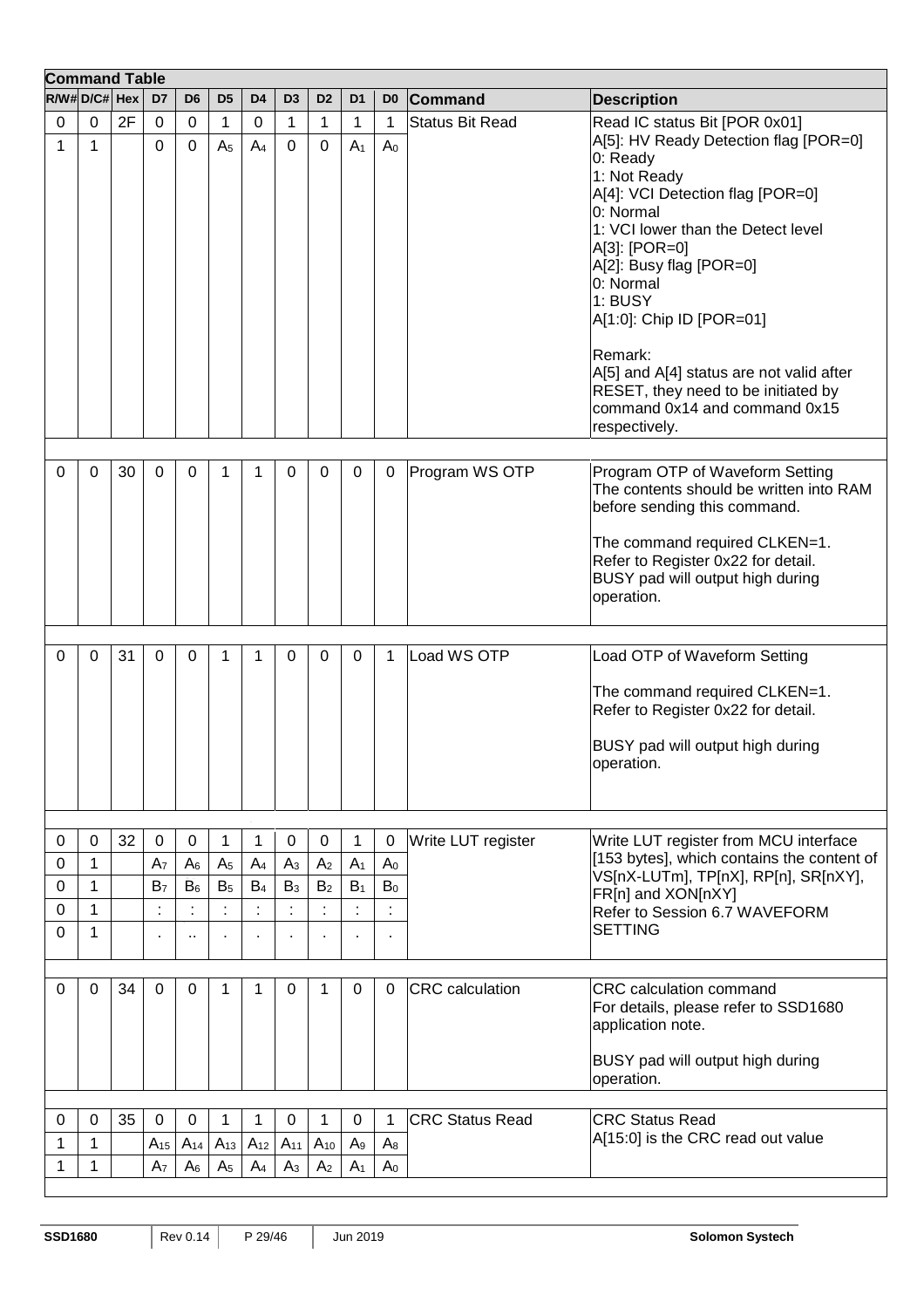|             | <b>Command Table</b> |    |                               |                |                  |                             |                |                |                |                  |                       |                                                                                               |
|-------------|----------------------|----|-------------------------------|----------------|------------------|-----------------------------|----------------|----------------|----------------|------------------|-----------------------|-----------------------------------------------------------------------------------------------|
|             | $R/W#D/C# $ Hex      |    | D7                            | D <sub>6</sub> | D <sub>5</sub>   | D4                          | D3             | D <sub>2</sub> | D <sub>1</sub> | D <sub>0</sub>   | <b>Command</b>        | <b>Description</b>                                                                            |
| $\Omega$    | $\Omega$             | 36 | $\Omega$                      | $\Omega$       | 1                | $\mathbf{1}$                | 0              | 1              | 1              | 0                | Program OTP selection | Program OTP Selection according to the<br>OTP Selection Control [R37h and R38h]               |
|             |                      |    |                               |                |                  |                             |                |                |                |                  |                       | The command required CLKEN=1.                                                                 |
|             |                      |    |                               |                |                  |                             |                |                |                |                  |                       | Refer to Register 0x22 for detail.<br>BUSY pad will output high during                        |
|             |                      |    |                               |                |                  |                             |                |                |                |                  |                       | operation.                                                                                    |
|             |                      |    |                               |                |                  |                             |                |                |                |                  |                       |                                                                                               |
| 0<br>0      | 0<br>1               | 37 | $\mathbf 0$<br>A <sub>7</sub> | 0<br>0         | $\mathbf 1$<br>0 | $\mathbf{1}$<br>$\mathbf 0$ | 0<br>0         | 1<br>0         | 1<br>0         | 1<br>$\mathbf 0$ | Option                | Write Register for Display Write Register for Display Option<br>A[7] Spare VCOM OTP selection |
| 0           | 1                    |    | B <sub>7</sub>                | $B_6$          | $B_5$            | $B_4$                       | $B_3$          | B <sub>2</sub> | $B_1$          | $B_0$            |                       | 0: Default [POR]                                                                              |
| 0           | 1                    |    | C <sub>7</sub>                | $C_6$          | C <sub>5</sub>   | C <sub>4</sub>              | C <sub>3</sub> | C <sub>2</sub> | C <sub>1</sub> | C <sub>0</sub>   |                       | 1: Spare                                                                                      |
| $\pmb{0}$   | 1                    |    | D <sub>7</sub>                | $D_6$          | $D_5$            | $D_4$                       | $D_3$          | D <sub>2</sub> | $D_1$          | $D_0$            |                       | Display Mode for WS[7:0]<br>B[7:0]                                                            |
| $\pmb{0}$   | 1                    |    | E <sub>7</sub>                | $E_6$          | E <sub>5</sub>   | $E_4$                       | $E_3$          | E <sub>2</sub> | $E_1$          | $E_0$            |                       | Display Mode for WS[15:8]<br>C[7:0]                                                           |
| 0           | 1                    |    | $\mathbf 0$                   | $F_6$          | $\pmb{0}$        | $\pmb{0}$                   | $F_3$          | F <sub>2</sub> | F <sub>1</sub> | $\mathsf{F}_0$   |                       | Display Mode for WS[23:16]<br>D[7:0]<br>Display Mode for WS[31:24]<br>E[7:0]                  |
| $\mathbf 0$ | 1                    |    | G <sub>7</sub>                | G <sub>6</sub> | G <sub>5</sub>   | G <sub>4</sub>              | G <sub>3</sub> | G <sub>2</sub> | G <sub>1</sub> | G <sub>0</sub>   |                       | Display Mode for WS[35:32]<br>F[3:0]                                                          |
| 0           | 1                    |    | H <sub>7</sub>                | $H_6$          | H <sub>5</sub>   | $H_4$                       | $H_3$          | H <sub>2</sub> | $H_1$          | $H_0$            |                       | 0: Display Mode 1                                                                             |
| 0           | $\mathbf{1}$         |    | $\mathsf{I}_7$                | $\mathsf{I}_6$ | $\mathsf{I}_5$   | $\vert_4$                   | $\mathsf{I}_3$ | $\mathsf{I}_2$ | $\vert_1$      | I <sub>0</sub>   |                       | 1: Display Mode 2                                                                             |
| 0           | 1                    |    | J <sub>7</sub>                | $J_6$          | $J_5$            | J <sub>4</sub>              | $J_3$          | J <sub>2</sub> | J <sub>1</sub> | J <sub>0</sub>   |                       | F[6]:<br>PingPong for Display Mode 2                                                          |
|             |                      |    |                               |                |                  |                             |                |                |                |                  |                       | 0: RAM Ping-Pong disable [POR]<br>1: RAM Ping-Pong enable                                     |
|             |                      |    |                               |                |                  |                             |                |                |                |                  |                       | G[7:0]~J[7:0] module ID /waveform                                                             |
|             |                      |    |                               |                |                  |                             |                |                |                |                  |                       | version.                                                                                      |
|             |                      |    |                               |                |                  |                             |                |                |                |                  |                       | Remarks:                                                                                      |
|             |                      |    |                               |                |                  |                             |                |                |                |                  |                       | 1) A[7:0]~J[7:0] can be stored in OTP<br>2) RAM Ping-Pong function is not support             |
|             |                      |    |                               |                |                  |                             |                |                |                |                  |                       | for Display Mode 1                                                                            |
| 0           | 0                    | 38 | $\mathbf 0$                   | 0              | 1                | 1                           | 1              | $\mathbf 0$    | 0              | 0                |                       | Write Register for User ID Write Register for User ID                                         |
| 0           | 1                    |    | A <sub>7</sub>                | $A_6$          | A <sub>5</sub>   | A <sub>4</sub>              | A <sub>3</sub> | A <sub>2</sub> | A <sub>1</sub> | A <sub>0</sub>   |                       | A[7:0]]~J[7:0]: UserID [10 bytes]                                                             |
| 0           | 1                    |    | B <sub>7</sub>                | $B_6$          | B <sub>5</sub>   | $B_4$                       | B <sub>3</sub> | B <sub>2</sub> | $B_1$          | $B_0$            |                       |                                                                                               |
| $\Omega$    | $\mathbf{1}$         |    | C <sub>7</sub>                | $C_6$          | C <sub>5</sub>   | C <sub>4</sub>              | C <sub>3</sub> | C <sub>2</sub> | C <sub>1</sub> | C <sub>0</sub>   |                       | Remarks: A[7:0]~J[7:0] can be stored in<br><b>OTP</b>                                         |
| 0           | 1                    |    | D <sub>7</sub>                | $D_6$          | $D_5$            | $D_4$                       | $D_3$          | D <sub>2</sub> | $D_1$          | $D_0$            |                       |                                                                                               |
| 0           | $\mathbf 1$          |    | E <sub>7</sub>                | $E_6$          | E <sub>5</sub>   | $E_4$                       | E <sub>3</sub> | E <sub>2</sub> | $E_1$          | $\mathsf{E}_0$   |                       |                                                                                               |
| 0           | 1                    |    | F <sub>7</sub>                | $F_6$          | F <sub>5</sub>   | F <sub>4</sub>              | $F_3$          | F <sub>2</sub> | F <sub>1</sub> | $F_0$            |                       |                                                                                               |
| $\mathbf 0$ | $\mathbf{1}$         |    | G <sub>7</sub>                | G <sub>6</sub> | G <sub>5</sub>   | G <sub>4</sub>              | G <sub>3</sub> | G <sub>2</sub> | G <sub>1</sub> | G <sub>0</sub>   |                       |                                                                                               |
| 0           | 1                    |    | H <sub>7</sub>                | $H_6$          | H <sub>5</sub>   | $H_4$                       | $H_3$          | H <sub>2</sub> | $H_1$          | $H_0$            |                       |                                                                                               |
| 0           | $\mathbf{1}$         |    | $\mathsf{I}_7$                | $\mathsf{I}_6$ | $\mathsf{I}_5$   | $\vert_4$                   | $\mathsf{I}_3$ | $\mathsf{I}_2$ | $\mathbf{I}_1$ | $\mathsf{I}_0$   |                       |                                                                                               |
| 0           | 1                    |    | J <sub>7</sub>                | $J_6$          | $J_5$            | J <sub>4</sub>              | $J_3$          | J <sub>2</sub> | J <sub>1</sub> | $J_0$            |                       |                                                                                               |
|             |                      |    |                               |                |                  |                             |                |                |                |                  |                       |                                                                                               |
| 0           | 0                    | 39 | $\boldsymbol{0}$              | $\mathbf 0$    | 1                | $\mathbf{1}$                | 1              | $\mathbf 0$    | 0              |                  | OTP program mode      | OTP program mode<br>$A[1:0] = 00$ : Normal Mode [POR]                                         |
| $\Omega$    | $\mathbf 1$          |    | 0                             | $\Omega$       | $\mathbf 0$      | $\mathbf 0$                 | 0              | $\mathbf 0$    | A <sub>1</sub> | A <sub>0</sub>   |                       | $A[1:0] = 11$ : Internal generated OTP<br>programming voltage                                 |
|             |                      |    |                               |                |                  |                             |                |                |                |                  |                       | Remark: User is required to EXACTLY                                                           |
|             |                      |    |                               |                |                  |                             |                |                |                |                  |                       | follow the reference code sequences                                                           |
|             |                      |    |                               |                |                  |                             |                |                |                |                  |                       |                                                                                               |
|             |                      |    |                               |                |                  |                             |                |                |                |                  |                       |                                                                                               |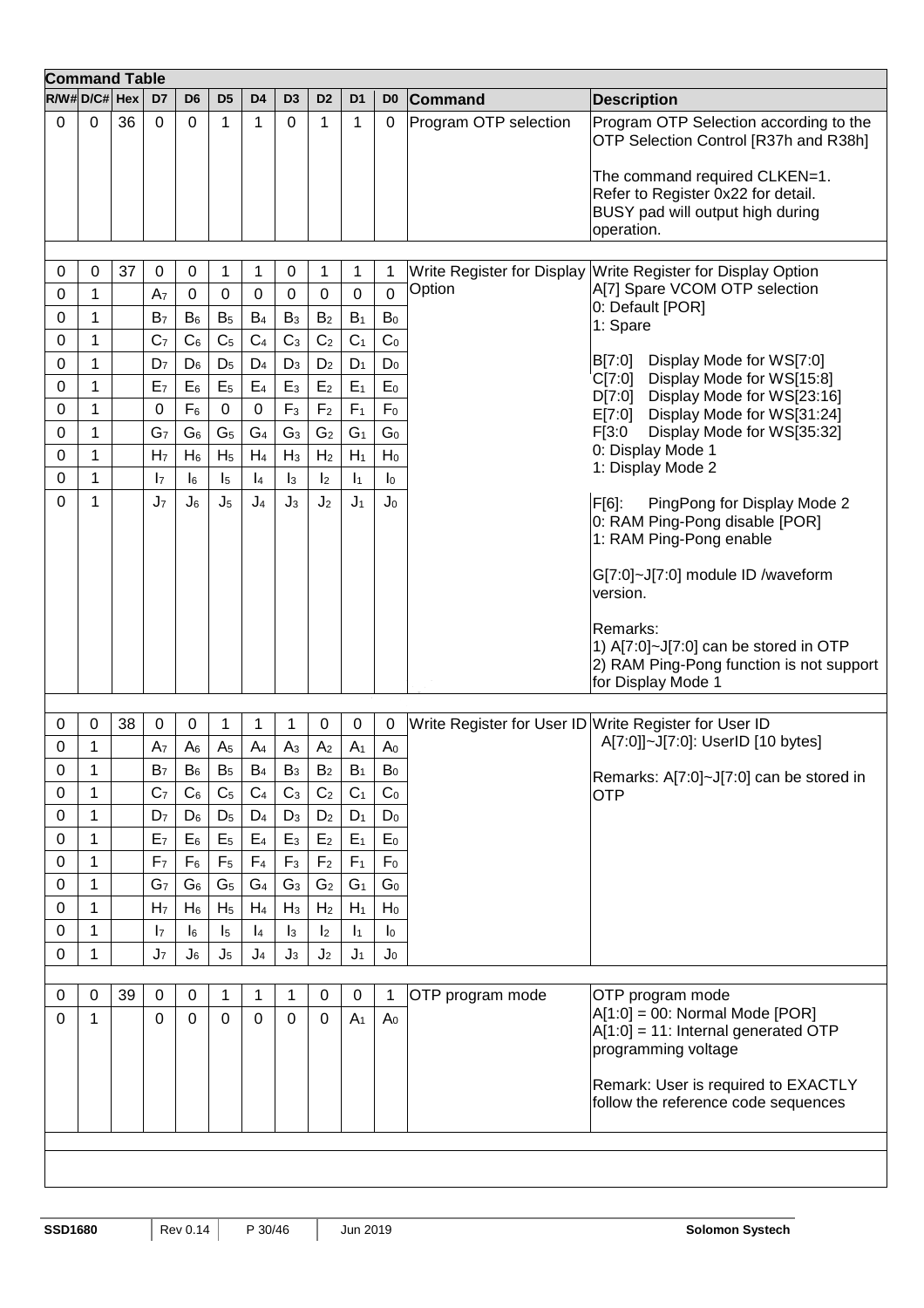|              | <b>Command Table</b> |    |                |                |                |                  |                  |                |                |                |                                                        |                      |                                                                            |
|--------------|----------------------|----|----------------|----------------|----------------|------------------|------------------|----------------|----------------|----------------|--------------------------------------------------------|----------------------|----------------------------------------------------------------------------|
| R/W#D/C# Hex |                      |    | D <sub>7</sub> | D <sub>6</sub> | D <sub>5</sub> | D <sub>4</sub>   | D <sub>3</sub>   | D <sub>2</sub> | D <sub>1</sub> | D <sub>0</sub> | <b>Command</b>                                         | <b>Description</b>   |                                                                            |
| 0            | $\mathbf 0$          | 3C | 0              | 0              | 1              | 1                | 1                | $\mathbf 1$    | $\pmb{0}$      | $\mathbf 0$    | Border Waveform Control Select border waveform for VBD |                      |                                                                            |
| $\mathbf 0$  | $\mathbf{1}$         |    | A <sub>7</sub> | A <sub>6</sub> | A <sub>5</sub> | $A_4$            | $\Omega$         | A <sub>2</sub> | A <sub>1</sub> | A <sub>0</sub> |                                                        |                      | A[7:0] = C0h [POR], set VBD as HIZ.                                        |
|              |                      |    |                |                |                |                  |                  |                |                |                |                                                        |                      | A [7:6] :Select VBD option                                                 |
|              |                      |    |                |                |                |                  |                  |                |                |                |                                                        | A[7:6]<br>00         | Select VBD as<br>GS Transition,                                            |
|              |                      |    |                |                |                |                  |                  |                |                |                |                                                        |                      | Defined in A[2] and                                                        |
|              |                      |    |                |                |                |                  |                  |                |                |                |                                                        |                      | A[1:0]                                                                     |
|              |                      |    |                |                |                |                  |                  |                |                |                |                                                        | 01                   | Fix Level,                                                                 |
|              |                      |    |                |                |                |                  |                  |                |                |                |                                                        |                      | Defined in A[5:4]                                                          |
|              |                      |    |                |                |                |                  |                  |                |                |                |                                                        | 10                   | <b>VCOM</b>                                                                |
|              |                      |    |                |                |                |                  |                  |                |                |                |                                                        | 11[POR]              | <b>HiZ</b>                                                                 |
|              |                      |    |                |                |                |                  |                  |                |                |                |                                                        |                      |                                                                            |
|              |                      |    |                |                |                |                  |                  |                |                |                |                                                        |                      | A [5:4] Fix Level Setting for VBD                                          |
|              |                      |    |                |                |                |                  |                  |                |                |                |                                                        | A[5:4]               | <b>VBD level</b>                                                           |
|              |                      |    |                |                |                |                  |                  |                |                |                |                                                        | 00<br>01             | <b>VSS</b><br>VSH1                                                         |
|              |                      |    |                |                |                |                  |                  |                |                |                |                                                        | 10                   | <b>VSL</b>                                                                 |
|              |                      |    |                |                |                |                  |                  |                |                |                |                                                        | 11                   | VSH <sub>2</sub>                                                           |
|              |                      |    |                |                |                |                  |                  |                |                |                |                                                        |                      |                                                                            |
|              |                      |    |                |                |                |                  |                  |                |                |                |                                                        |                      | A[2] GS Transition control                                                 |
|              |                      |    |                |                |                |                  |                  |                |                |                |                                                        | A[2]                 | <b>GS Transition control</b>                                               |
|              |                      |    |                |                |                |                  |                  |                |                |                |                                                        | 0                    | <b>Follow LUT</b>                                                          |
|              |                      |    |                |                |                |                  |                  |                |                |                |                                                        |                      | (Output VCOM @ RED)                                                        |
|              |                      |    |                |                |                |                  |                  |                |                |                |                                                        | 1                    | <b>Follow LUT</b>                                                          |
|              |                      |    |                |                |                |                  |                  |                |                |                |                                                        |                      | A [1:0] GS Transition setting for VBD                                      |
|              |                      |    |                |                |                |                  |                  |                |                |                |                                                        | A[1:0]               | <b>VBD Transition</b>                                                      |
|              |                      |    |                |                |                |                  |                  |                |                |                |                                                        | 00                   | LUT <sub>0</sub>                                                           |
|              |                      |    |                |                |                |                  |                  |                |                |                |                                                        | 01                   | LUT1                                                                       |
|              |                      |    |                |                |                |                  |                  |                |                |                |                                                        | 10                   | LUT <sub>2</sub>                                                           |
|              |                      |    |                |                |                |                  |                  |                |                |                |                                                        | 11                   | LUT3                                                                       |
|              |                      |    |                |                |                |                  |                  |                |                |                |                                                        |                      |                                                                            |
| 0            | 0                    | 3F | 0              | 0              | 1              | 1                | 1                | 1              | 1              | 1              | End Option (EOPT)                                      | Option for LUT end   |                                                                            |
| 0            | 1                    |    | A <sub>7</sub> | $A_6$          | A <sub>5</sub> | $A_4$            | $A_3$            | A <sub>2</sub> | A <sub>1</sub> | A <sub>0</sub> |                                                        | A[7:0]= 02h [POR]    |                                                                            |
|              |                      |    |                |                |                |                  |                  |                |                |                |                                                        | 22h<br>Normal.       |                                                                            |
|              |                      |    |                |                |                |                  |                  |                |                |                |                                                        | 07h                  | Source output level keep<br>previous output before power off               |
|              |                      |    |                |                |                |                  |                  |                |                |                |                                                        |                      |                                                                            |
| 0            | 0                    | 41 | $\mathbf 0$    | 1              | $\pmb{0}$      | $\mathbf 0$      | 0                | 0              | 0              | 1              | <b>Read RAM Option</b>                                 | Read RAM Option      |                                                                            |
| 0            | 1                    |    | 0              | $\mathbf 0$    | $\mathbf 0$    | $\overline{0}$   | $\overline{0}$   | $\mathbf 0$    | $\mathbf 0$    | A <sub>0</sub> |                                                        | $A[0] = 0$ [POR]     |                                                                            |
|              |                      |    |                |                |                |                  |                  |                |                |                |                                                        |                      | 0: Read RAM corresponding to RAM0x24                                       |
|              |                      |    |                |                |                |                  |                  |                |                |                |                                                        |                      | 1: Read RAM corresponding to RAM0x26                                       |
|              |                      |    |                |                |                |                  |                  |                |                |                |                                                        |                      |                                                                            |
|              |                      |    |                |                |                |                  |                  |                |                |                |                                                        |                      |                                                                            |
| 0            | $\Omega$             | 44 | 0              | 1              | $\pmb{0}$      | 0                | $\boldsymbol{0}$ | 1              | $\pmb{0}$      | 0              | Set RAM X - address                                    |                      | Specify the start/end positions of the                                     |
| 0            | $\mathbf{1}$         |    | 0              | $\mathbf 0$    | A <sub>5</sub> | A <sub>4</sub>   | A <sub>3</sub>   | A <sub>2</sub> | A <sub>1</sub> | A <sub>0</sub> | Start / End position                                   |                      | window address in the X direction by an                                    |
| 0            | 1                    |    | 0              | 0              | B <sub>5</sub> | B <sub>4</sub>   | $B_3$            | B <sub>2</sub> | $B_1$          | $B_0$          |                                                        | address unit for RAM |                                                                            |
|              |                      |    |                |                |                |                  |                  |                |                |                |                                                        |                      | A[5:0]: XSA[5:0], XStart, POR = 00h                                        |
|              |                      |    |                |                |                |                  |                  |                |                |                |                                                        |                      | $B[5:0]$ : XEA[5:0], XEnd, POR = 15h                                       |
|              |                      |    |                |                |                |                  |                  |                |                |                |                                                        |                      |                                                                            |
| 0            | 0                    | 45 | 0              | 1              | 0              | $\boldsymbol{0}$ | $\boldsymbol{0}$ | 1              | 0              | 1              | Set Ram Y- address                                     |                      | Specify the start/end positions of the                                     |
| 0            | 1                    |    | A <sub>7</sub> | $A_6$          | A <sub>5</sub> | A <sub>4</sub>   | A <sub>3</sub>   | A <sub>2</sub> | A <sub>1</sub> | A <sub>0</sub> | Start / End position                                   |                      | window address in the Y direction by an                                    |
| 0            | 1                    |    | 0              | $\mathbf 0$    | $\pmb{0}$      | $\mathbf 0$      | $\boldsymbol{0}$ | 0              | $\pmb{0}$      | $A_8$          |                                                        | address unit for RAM |                                                                            |
| 0            | 1                    |    | B <sub>7</sub> | $B_6$          | B <sub>5</sub> | B <sub>4</sub>   | B <sub>3</sub>   | B <sub>2</sub> | $B_1$          | $\mathsf{B}_0$ |                                                        |                      |                                                                            |
|              |                      |    |                |                |                |                  |                  |                |                |                |                                                        |                      | A[8:0]: YSA[8:0], YStart, POR = 000h<br>B[8:0]: YEA[8:0], YEnd, POR = 127h |
| 0            | 1                    |    | 0              | 0              | 0              | 0                | 0                | 0              | 0              | $B_8$          |                                                        |                      |                                                                            |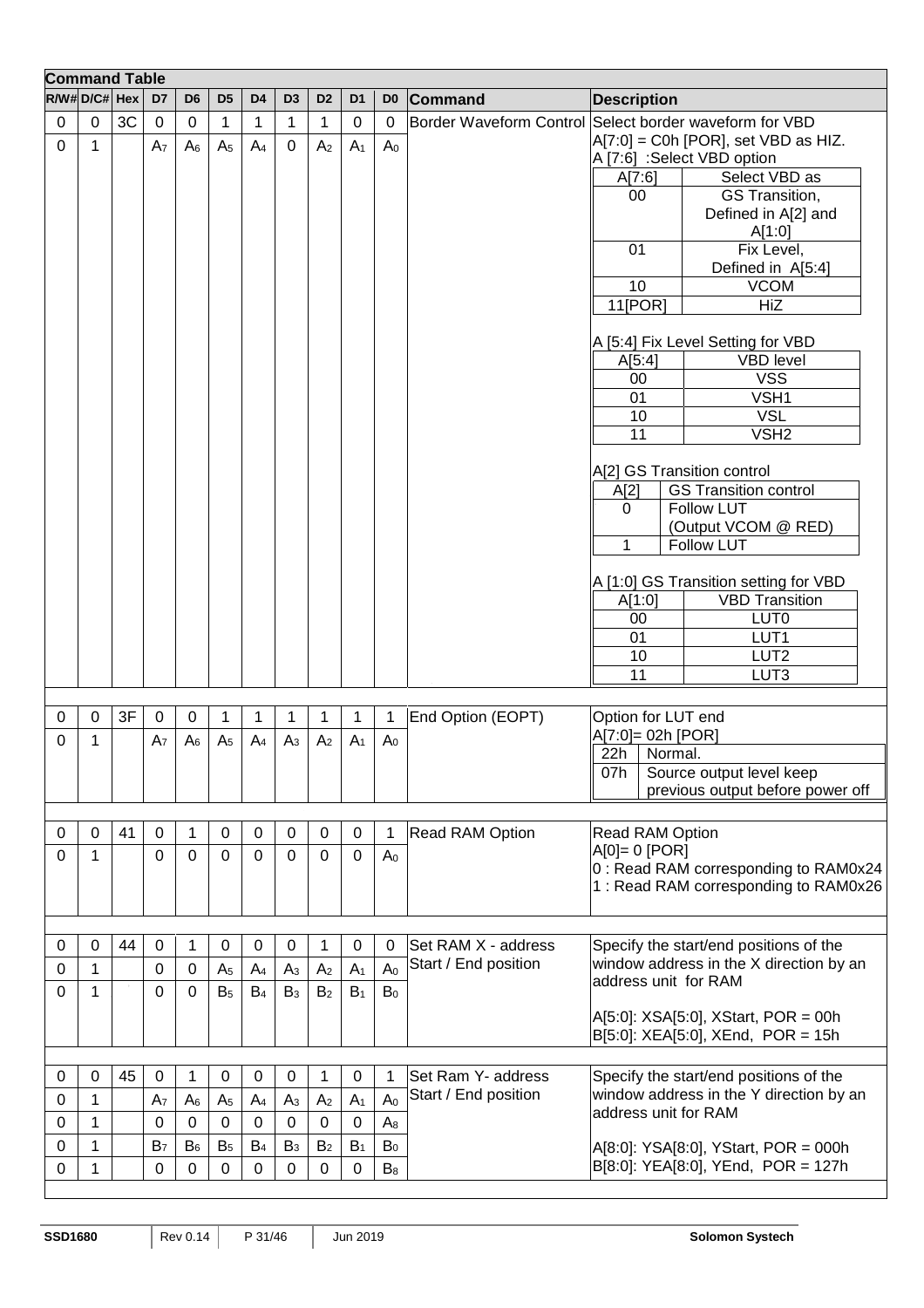|             | <b>Command Table</b> |    |                   |                     |                               |                               |                  |                     |                     |                     |                                           |                                                                                                                                    |                              |                                    |                                                                                             |
|-------------|----------------------|----|-------------------|---------------------|-------------------------------|-------------------------------|------------------|---------------------|---------------------|---------------------|-------------------------------------------|------------------------------------------------------------------------------------------------------------------------------------|------------------------------|------------------------------------|---------------------------------------------------------------------------------------------|
|             | $R/W#D/C# $ Hex      |    | D7                | D <sub>6</sub>      | D <sub>5</sub>                | D <sub>4</sub>                | D <sub>3</sub>   | D <sub>2</sub>      | D <sub>1</sub>      | D <sub>0</sub>      | <b>Command</b>                            | <b>Description</b>                                                                                                                 |                              |                                    |                                                                                             |
| $\mathbf 0$ | $\pmb{0}$            | 46 | $\pmb{0}$         | $\mathbf{1}$        | $\boldsymbol{0}$              | $\pmb{0}$                     | $\pmb{0}$        | $\mathbf 1$         | $\mathbf 1$         | $\mathbf 0$         | Auto Write RED RAM for                    |                                                                                                                                    |                              |                                    | Auto Write RED RAM for Regular Pattern                                                      |
| $\mathbf 0$ | 1                    |    | A <sub>7</sub>    | $A_6$               | A <sub>5</sub>                | A <sub>4</sub>                | $\mathbf 0$      | A <sub>2</sub>      | A <sub>1</sub>      | A <sub>0</sub>      | Regular Pattern                           | $A[7:0] = 00h [FOR]$                                                                                                               |                              |                                    |                                                                                             |
|             |                      |    |                   |                     |                               |                               |                  |                     |                     |                     |                                           | A[7]: The 1st step value, POR = $0$<br>A[6:4]: Step Height, POR= 000<br>to Gate                                                    |                              |                                    | Step of alter RAM in Y-direction according                                                  |
|             |                      |    |                   |                     |                               |                               |                  |                     |                     |                     |                                           | A[6:4]                                                                                                                             | Height                       | A[6:4]                             | Height                                                                                      |
|             |                      |    |                   |                     |                               |                               |                  |                     |                     |                     |                                           | 000                                                                                                                                | 8                            | 100                                | 128                                                                                         |
|             |                      |    |                   |                     |                               |                               |                  |                     |                     |                     |                                           | 001                                                                                                                                | 16                           | 101                                | 256                                                                                         |
|             |                      |    |                   |                     |                               |                               |                  |                     |                     |                     |                                           | 010                                                                                                                                | 32                           | 110                                | 296                                                                                         |
|             |                      |    |                   |                     |                               |                               |                  |                     |                     |                     |                                           | 011                                                                                                                                | 64                           | 111                                | <b>NA</b>                                                                                   |
|             |                      |    |                   |                     |                               |                               |                  |                     |                     |                     |                                           | $A[2:0]$ : Step Width, POR= 000<br>to Source                                                                                       |                              |                                    | Step of alter RAM in X-direction according                                                  |
|             |                      |    |                   |                     |                               |                               |                  |                     |                     |                     |                                           | A[2:0]                                                                                                                             | Width                        | A[2:0]                             | Width                                                                                       |
|             |                      |    |                   |                     |                               |                               |                  |                     |                     |                     |                                           | 000                                                                                                                                | 8                            | 100                                | 128                                                                                         |
|             |                      |    |                   |                     |                               |                               |                  |                     |                     |                     |                                           | 001                                                                                                                                | 16                           | 101                                | 176                                                                                         |
|             |                      |    |                   |                     |                               |                               |                  |                     |                     |                     |                                           | 010                                                                                                                                | 32                           | 110                                | <b>NA</b>                                                                                   |
|             |                      |    |                   |                     |                               |                               |                  |                     |                     |                     |                                           | 011                                                                                                                                | 64                           | 111                                | <b>NA</b>                                                                                   |
|             |                      |    |                   |                     |                               |                               |                  |                     |                     |                     |                                           | BUSY pad will output high during<br>operation.                                                                                     |                              |                                    |                                                                                             |
|             |                      |    |                   |                     |                               |                               |                  |                     |                     |                     |                                           |                                                                                                                                    |                              |                                    |                                                                                             |
| 0<br>0      | 0<br>1               | 47 | $\mathbf 0$<br>A7 | 1<br>A <sub>6</sub> | $\mathbf 0$<br>A <sub>5</sub> | $\mathbf 0$<br>A <sub>4</sub> | $\mathbf 0$<br>0 | 1<br>A <sub>2</sub> | 1<br>A <sub>1</sub> | 1<br>A <sub>0</sub> | Auto Write B/W RAM for<br>Regular Pattern | $A[7:0] = 00h [POR]$                                                                                                               |                              |                                    | Auto Write B/W RAM for Regular Pattern                                                      |
|             |                      |    |                   |                     |                               |                               |                  |                     |                     |                     |                                           | A[7]: The 1st step value, $POR = 0$<br>A[6:4]: Step Height, POR= 000<br>to Gate                                                    |                              |                                    | Step of alter RAM in Y-direction according                                                  |
|             |                      |    |                   |                     |                               |                               |                  |                     |                     |                     |                                           | A[6:4]                                                                                                                             | Height                       | A[6:4]                             | Height                                                                                      |
|             |                      |    |                   |                     |                               |                               |                  |                     |                     |                     |                                           | 000                                                                                                                                | 8                            | 100                                | 128                                                                                         |
|             |                      |    |                   |                     |                               |                               |                  |                     |                     |                     |                                           | 001                                                                                                                                | 16                           | 101                                | 256                                                                                         |
|             |                      |    |                   |                     |                               |                               |                  |                     |                     |                     |                                           | 010                                                                                                                                | 32                           | 110                                | 296                                                                                         |
|             |                      |    |                   |                     |                               |                               |                  |                     |                     |                     |                                           | 011                                                                                                                                | 64                           | 111                                | <b>NA</b>                                                                                   |
|             |                      |    |                   |                     |                               |                               |                  |                     |                     |                     |                                           | A[2:0]: Step Width, POR= 000<br>to Source<br>A[2:0]<br>000<br>001<br>010<br>011<br>During operation, BUSY pad will output<br>high. | Width<br>8<br>16<br>32<br>64 | A[2:0]<br>100<br>101<br>110<br>111 | Step of alter RAM in X-direction according<br>Width<br>128<br>176<br><b>NA</b><br><b>NA</b> |
|             |                      |    |                   |                     |                               |                               |                  |                     |                     |                     |                                           |                                                                                                                                    |                              |                                    |                                                                                             |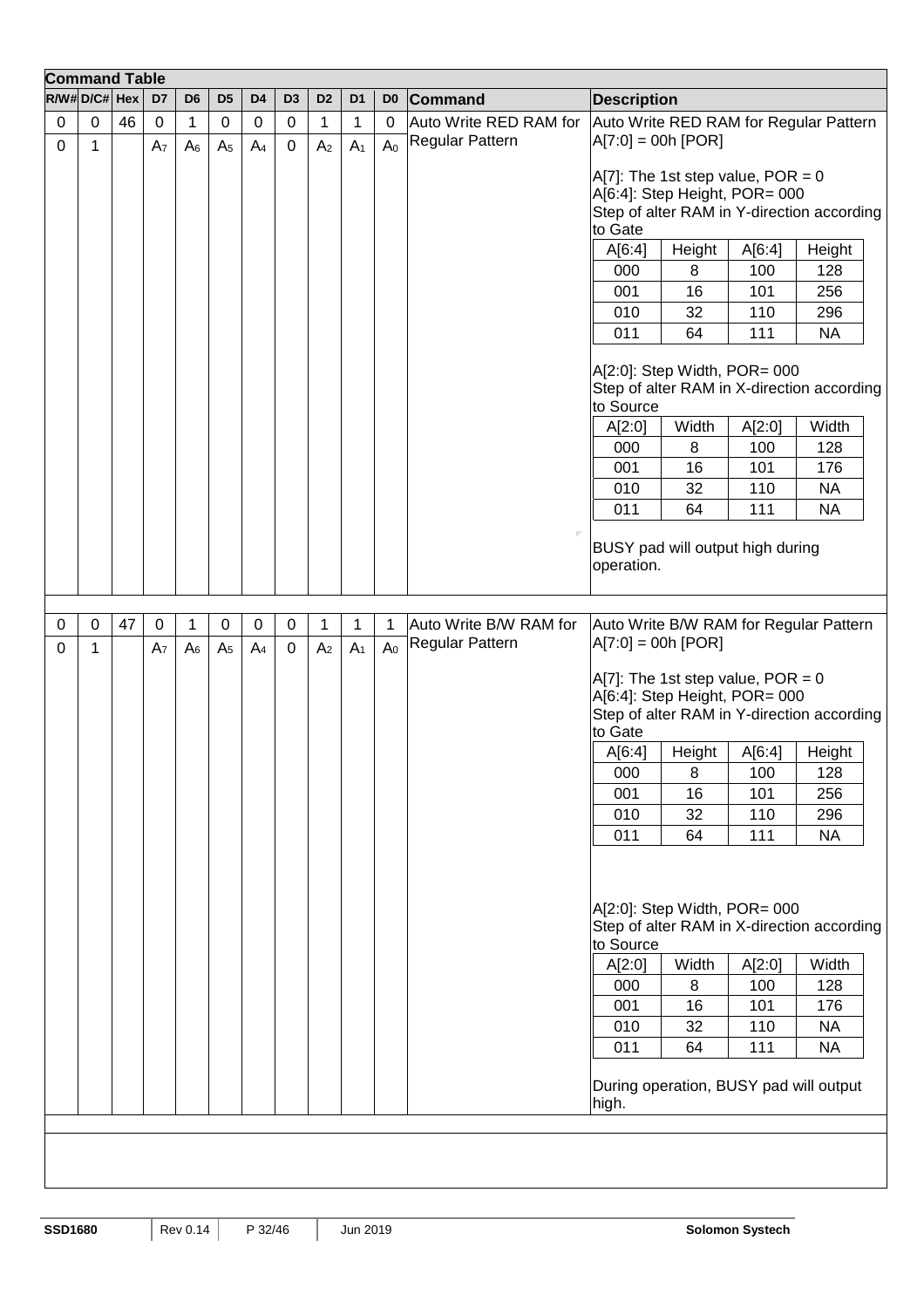|          | <b>Command Table</b> |    |                |                |                |                |                |                |                |                |                   |                                                                                                                                                                              |
|----------|----------------------|----|----------------|----------------|----------------|----------------|----------------|----------------|----------------|----------------|-------------------|------------------------------------------------------------------------------------------------------------------------------------------------------------------------------|
|          | $R/W#D/C# $ Hex $ $  |    | D <sub>7</sub> | D <sub>6</sub> | D <sub>5</sub> | D <sub>4</sub> | D <sub>3</sub> | D <sub>2</sub> | D <sub>1</sub> | D <sub>0</sub> | <b>Command</b>    | <b>Description</b>                                                                                                                                                           |
| $\Omega$ | $\Omega$             | 4E | $\Omega$       |                | 0              | 0              |                |                |                | $\Omega$       | Set RAM X address | Make initial settings for the RAM X                                                                                                                                          |
| 0        |                      |    | $\Omega$       | $\Omega$       | A <sub>5</sub> | A <sub>4</sub> | $A_3$          | A <sub>2</sub> | A <sub>1</sub> | $A_0$          | counter           | address in the address counter (AC)<br>A[5:0]: 00h [POR].                                                                                                                    |
|          |                      |    |                |                |                |                |                |                |                |                |                   |                                                                                                                                                                              |
| 0        | 0                    | 4F | $\Omega$       |                | 0              | 0              |                |                |                |                | Set RAM Y address | Make initial settings for the RAM Y                                                                                                                                          |
| 0        |                      |    | A <sub>7</sub> | A <sub>6</sub> | A <sub>5</sub> | A <sub>4</sub> | $A_3$          | A <sub>2</sub> | A <sub>1</sub> | A <sub>0</sub> | counter           | address in the address counter (AC)                                                                                                                                          |
| 0        |                      |    | $\Omega$       | 0              | 0              | 0              | $\Omega$       | $\Omega$       | $\Omega$       | $A_8$          |                   | A[8:0]: 000h [POR].                                                                                                                                                          |
|          |                      |    |                |                |                |                |                |                |                |                |                   |                                                                                                                                                                              |
| 0        | $\Omega$             | 7F | $\Omega$       |                |                |                |                |                |                | 1              | <b>NOP</b>        | This command is an empty command; it<br>does not have any effect on the display<br>module.<br>However it can be used to terminate<br>Frame Memory Write or Read<br>Commands. |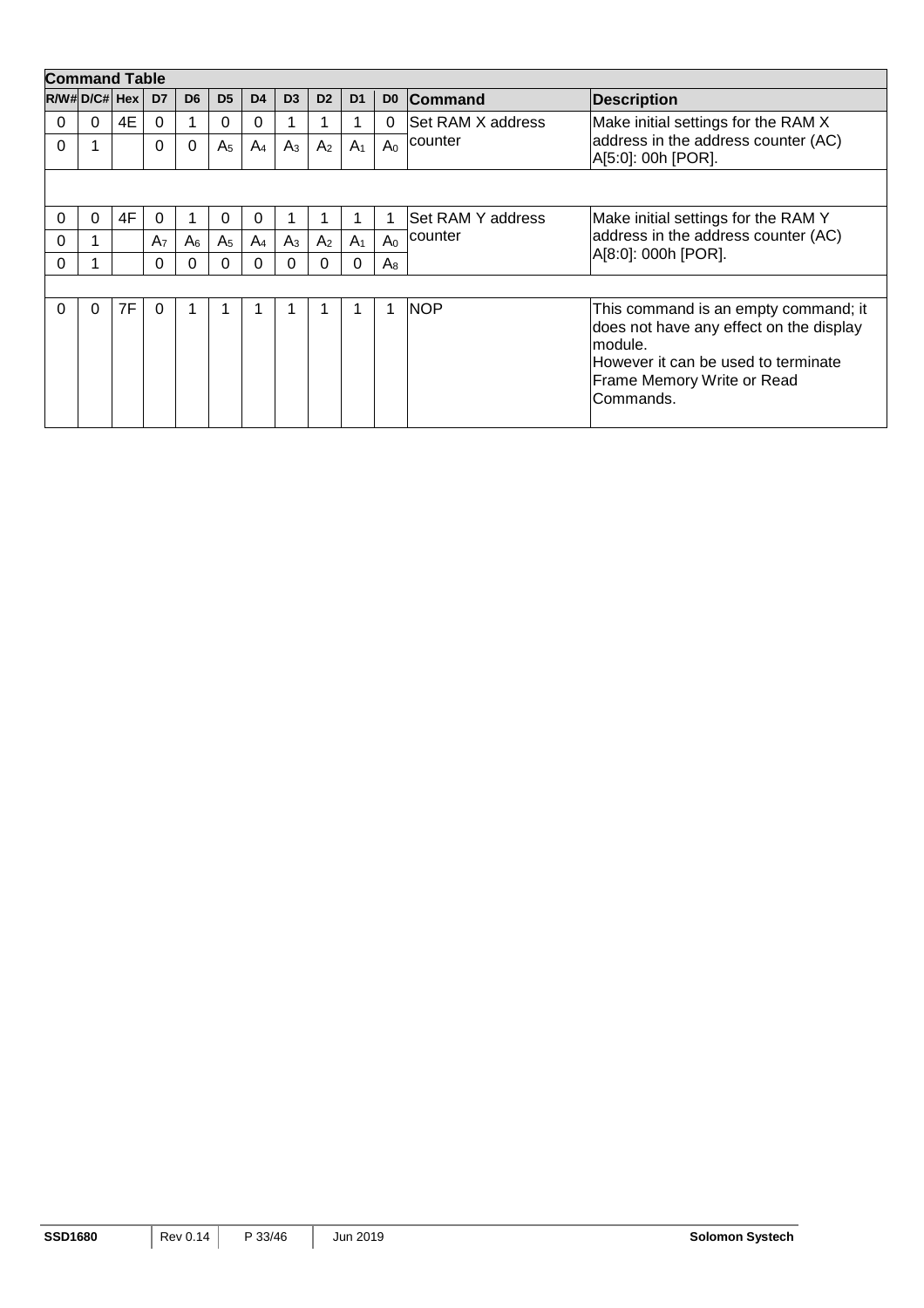## **8 COMMAND DESCRIPTION**

## **8.1 Driver Output Control (01h)**

This triple byte command has multiple configurations and each bit setting is described as follows:

| R/W        | DC. | IB7 | <b>IB6 IB5</b> | IB4 | IB3 | IB2 | IB1       | IB0                              |
|------------|-----|-----|----------------|-----|-----|-----|-----------|----------------------------------|
| W          |     |     |                |     |     |     |           | MUX7MUX6MUX5MUX4MUX3MUX2MUX1MUX0 |
| <b>POR</b> |     |     |                |     |     |     |           |                                  |
| W          |     |     |                |     |     |     |           | <b>MUX8</b>                      |
| <b>POR</b> |     |     |                |     |     |     |           |                                  |
| W          |     |     |                |     |     | GD  | <b>SM</b> | ΤВ                               |
| <b>POR</b> |     |     |                |     |     |     |           |                                  |

**MUX[8:0]:** Specify number of lines for the driver: MUX[8:0] + 1. Multiplex ratio (MUX ratio) from 16 MUX to 296MUX.

#### **GD:** Selects the 1st output Gate

This bit is made to match the GATE layout connection on the panel. It defines the first scanning line.

**SM:** Change scanning order of gate driver.

When SM is set to 0, left and right interlaced is performed.

When SM is set to 1, no splitting odd / even of the GATE signal is performed, Output pin assignment sequence is shown as below (for 296 MUX ratio):

|                | $SM=0$           | $SM=0$           | $SM=1$           | $SM=1$           |
|----------------|------------------|------------------|------------------|------------------|
| <b>Driver</b>  | $GD = 0$         | $GD=1$           | $GD=0$           | $GD=1$           |
| G0             | ROW <sub>0</sub> | ROW <sub>1</sub> | ROW <sub>0</sub> | ROW148           |
| G <sub>1</sub> | ROW <sub>1</sub> | ROW <sub>0</sub> | <b>ROW148</b>    | ROW <sub>0</sub> |
| G <sub>2</sub> | ROW <sub>2</sub> | ROW <sub>3</sub> | ROW <sub>1</sub> | <b>ROW149</b>    |
| G3             | ROW3             | ROW <sub>2</sub> | ROW149           | ROW <sub>1</sub> |
|                |                  |                  |                  |                  |
| G146           | <b>ROW146</b>    | <b>ROW147</b>    | ROW73            | ROW222           |
| G147           | <b>ROW147</b>    | <b>ROW146</b>    | <b>ROW222</b>    | ROW73            |
| G148           | <b>ROW148</b>    | <b>ROW149</b>    | ROW74            | ROW223           |
| G149           | ROW149           | <b>ROW148</b>    | ROW223           | ROW74            |
|                |                  |                  |                  |                  |
| G292           | ROW292           | ROW293           | <b>ROW146</b>    | ROW294           |
| G293           | ROW293           | ROW292           | <b>ROW294</b>    | <b>ROW146</b>    |
| G294           | <b>ROW294</b>    | <b>ROW295</b>    | <b>ROW147</b>    | <b>ROW295</b>    |
| G295           | <b>ROW295</b>    | <b>ROW294</b>    | <b>ROW295</b>    | <b>ROW147</b>    |

See "Scan Mode Setting" on next page.

**TB**: Change scanning direction of gate driver.

This bit defines the scanning direction of the gate for flexible layout of signals in module either from up to down (TB

 $= 0$ ) or from bottom to up (TB  $= 1$ ).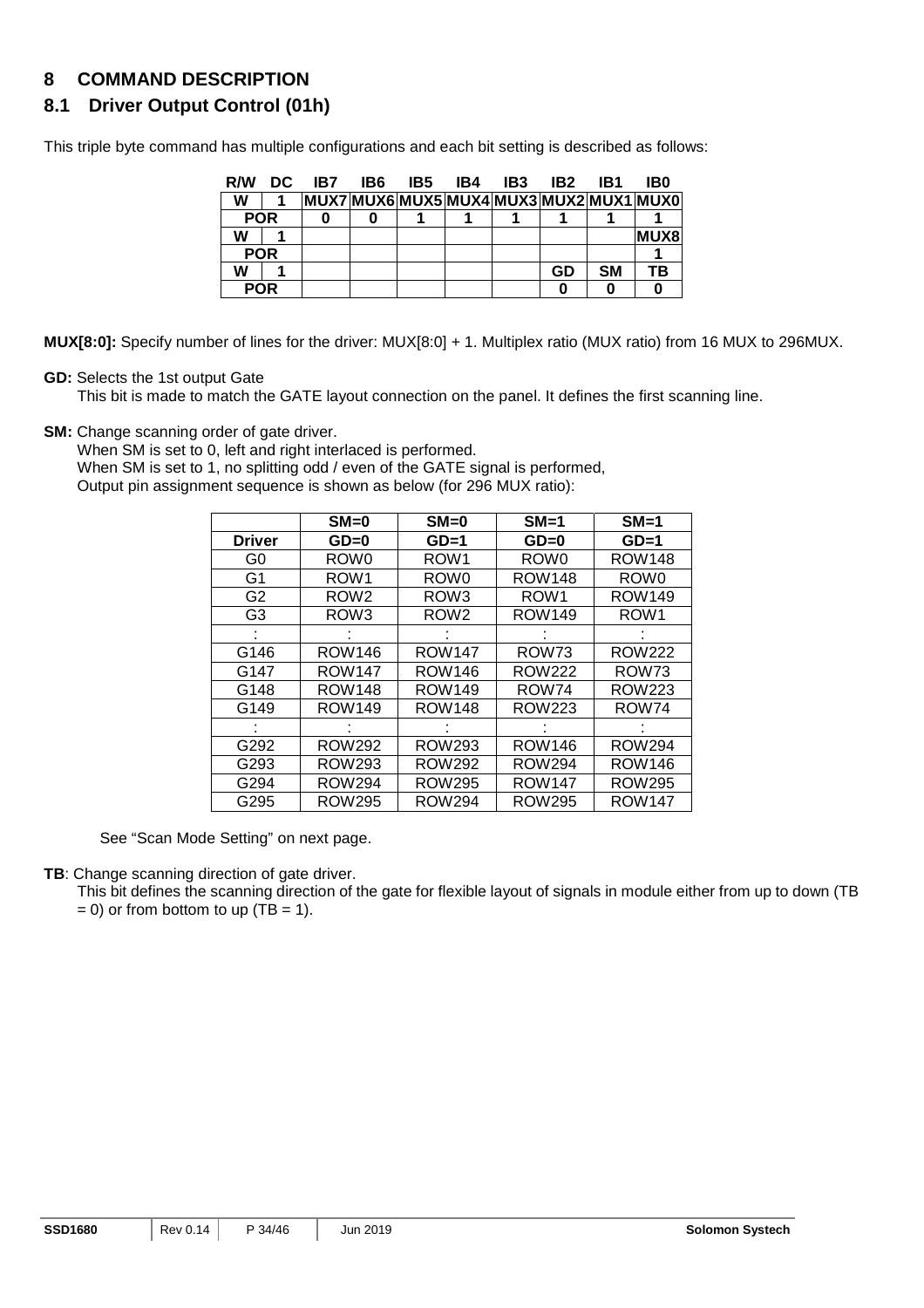

Figure 8-1: Output pin assignment on different Scan Mode Setting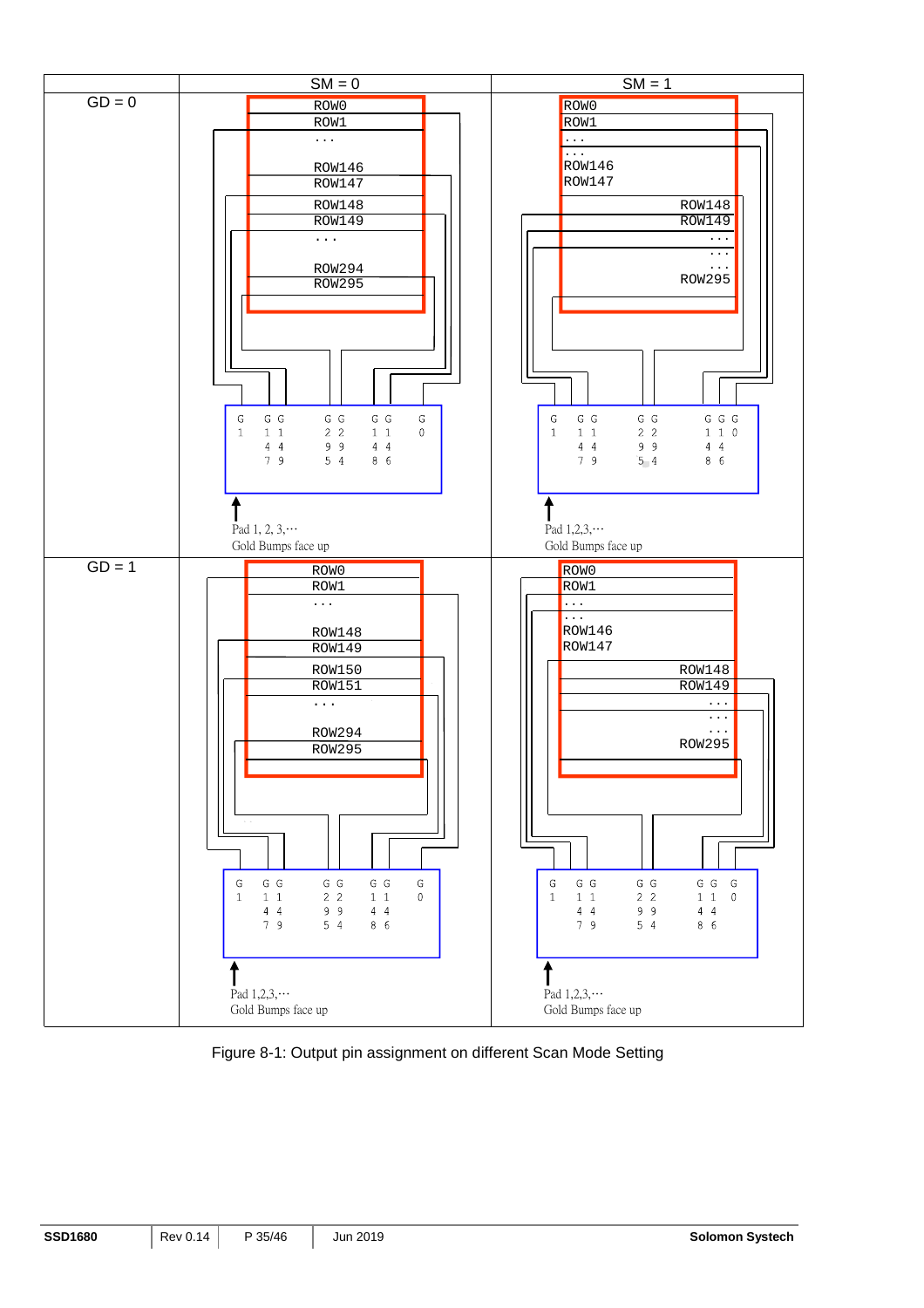## **8.2 Gate Scan Start Position (0Fh)**

| <b>RM</b> | DC         | IB7 | IB6 | IB5 | IB4 | IB3 | IB2                                             | IB1 | IB0          |
|-----------|------------|-----|-----|-----|-----|-----|-------------------------------------------------|-----|--------------|
| w         |            |     |     |     |     |     | ISCN7 ISCN6 ISCN5 ISCN4 ISCN3 ISCN2 ISCN1 ISCN0 |     |              |
|           | <b>POR</b> |     |     |     |     |     |                                                 |     |              |
| w         |            |     | 0   |     |     |     |                                                 |     | <b>ISCN8</b> |
|           | <b>POR</b> |     |     |     |     |     |                                                 |     |              |

This command is to set Gate Start Position for determining the starting gate of display RAM by selecting a value from 0 to 295. Figure 8-2 shows an example using this command of this command when MUX ratio= 295 and MUX ratio= 148. "ROW" means the graphic display data RAM row.

**Figure 8-2: Example of Set Display Start Line with no Remapping** 

|                 | MUX ratio $(01h) = 127h$         | MUX ratio $(01h) = 093h$     | MUX ratio $(01h) = 095h$  |
|-----------------|----------------------------------|------------------------------|---------------------------|
| <b>GATE Pin</b> | Gate Start Position (0Fh)        | Gate Start Position (0Fh)    | Gate Start Position (0Fh) |
|                 | $= 000h$                         | $= 000h$                     | $= 04Ah$                  |
| $\overline{G}$  | ROW <sub>0</sub>                 | ROW <sub>0</sub>             |                           |
| $\overline{G1}$ | ROW1                             | ROW1                         |                           |
| $\overline{G2}$ | ROW <sub>2</sub>                 | ROW <sub>2</sub>             |                           |
| G3              | ROW <sub>3</sub>                 | ROW <sub>3</sub>             |                           |
|                 |                                  |                              | ł.                        |
| $\ddot{\cdot}$  |                                  |                              |                           |
| G72             |                                  |                              | $\overline{\phantom{a}}$  |
| G73             |                                  |                              |                           |
| G74             |                                  |                              | ROW74                     |
| G75             |                                  |                              | ROW75                     |
|                 |                                  |                              |                           |
| ÷               |                                  |                              |                           |
| G146            | <b>ROW146</b>                    | <b>ROW146</b>                |                           |
| G147            | <b>ROW147</b>                    | <b>ROW147</b>                |                           |
| G148            | <b>ROW148</b>                    |                              |                           |
| G149            | <b>ROW149</b>                    |                              |                           |
| ÷               |                                  |                              |                           |
|                 |                                  |                              |                           |
| G220            |                                  |                              |                           |
| G221            |                                  |                              |                           |
| G222            |                                  |                              | <b>ROW222</b>             |
| G223            |                                  |                              | <b>ROW223</b>             |
|                 |                                  |                              |                           |
| $\ddot{\cdot}$  |                                  | ł                            |                           |
| G292            | <b>ROW292</b>                    | $\overline{\phantom{0}}$     |                           |
| G293            | <b>ROW293</b>                    | $\qquad \qquad \blacksquare$ | $\overline{\phantom{a}}$  |
| G294            | <b>ROW294</b>                    |                              |                           |
| G295            | <b>ROW295</b>                    | L.                           |                           |
| Display         |                                  |                              |                           |
| Example         | <b>SOLOMON</b><br><b>SYSTECH</b> |                              | <b>SOLOMON</b>            |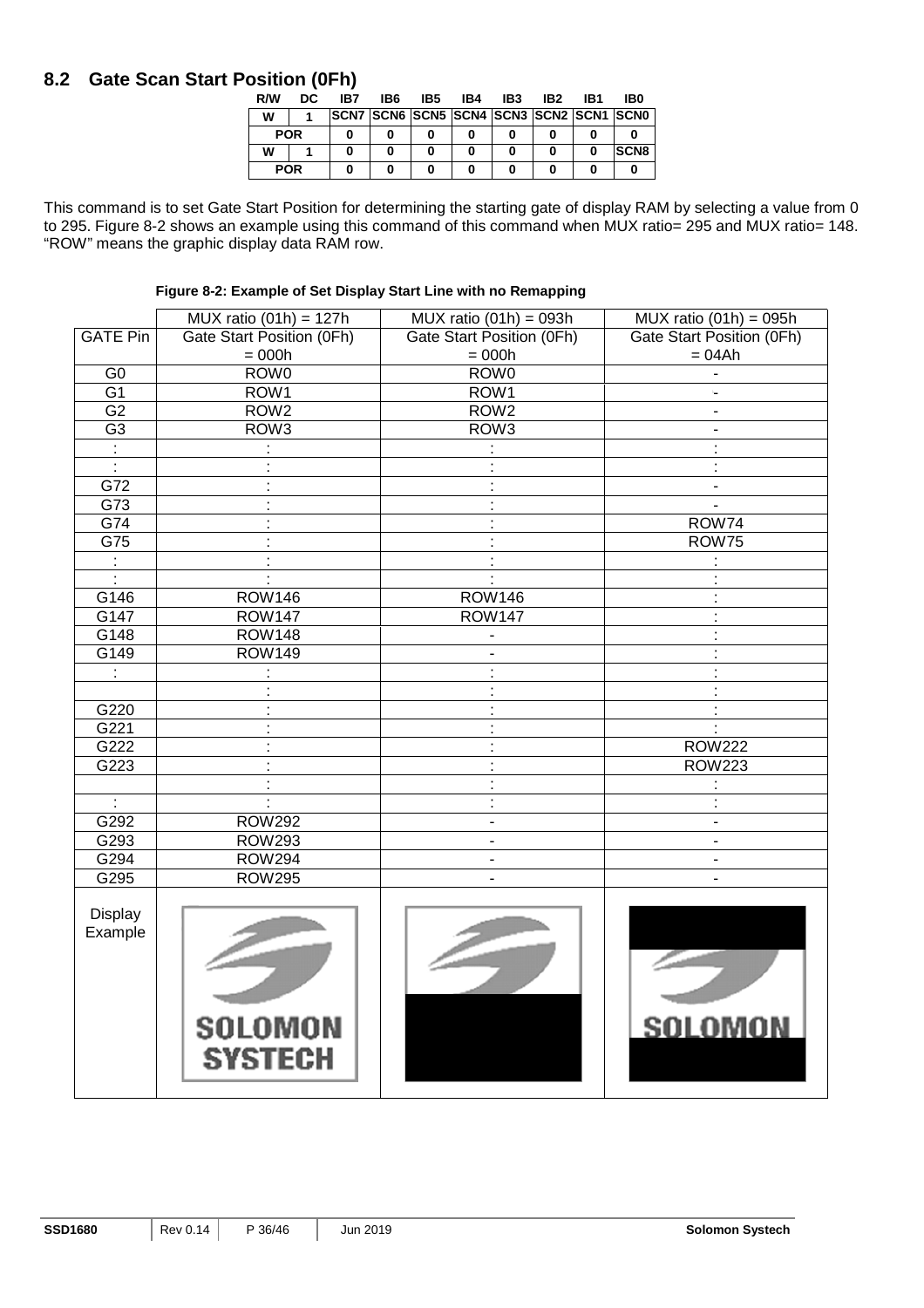#### **8.3 Data Entry Mode Setting (11h)**

This command has multiple configurations and each bit setting is described as follows:

| R/W | DC.        | IB7 | IB6 | IB <sub>5</sub> | IB4 | IB <sub>3</sub> | IB <sub>2</sub> | IB1             | IB <sub>0</sub> |
|-----|------------|-----|-----|-----------------|-----|-----------------|-----------------|-----------------|-----------------|
| W   |            |     |     |                 |     |                 | АΜ              | ID <sub>1</sub> | ID <sub>0</sub> |
|     | <b>POR</b> |     |     |                 |     |                 |                 |                 |                 |

**ID[1:0]:** The address counter is automatically incremented by 1, after data is written to the RAM when  $|D[1:0] = "01"$ . The address counter is automatically decremented by 1, after data is written to the RAM when ID[1:0] = "00". The setting of incrementing or decrementing of the address counter can be made independently in each upper and lower bit of the address. The direction of the address when data is written to the RAM is set by AM bits.

**AM:** Set the direction in which the address counter is updated automatically after data are written to the RAM. When AM = "0", the address counter is updated in the X direction. When AM = "1", the address counter is updated in the Y direction. When window addresses are selected, data are written to the RAM area specified by the window addresses in the manner specified with ID[1:0] and AM bits.



#### The pixel sequence is defined by the ID [0],

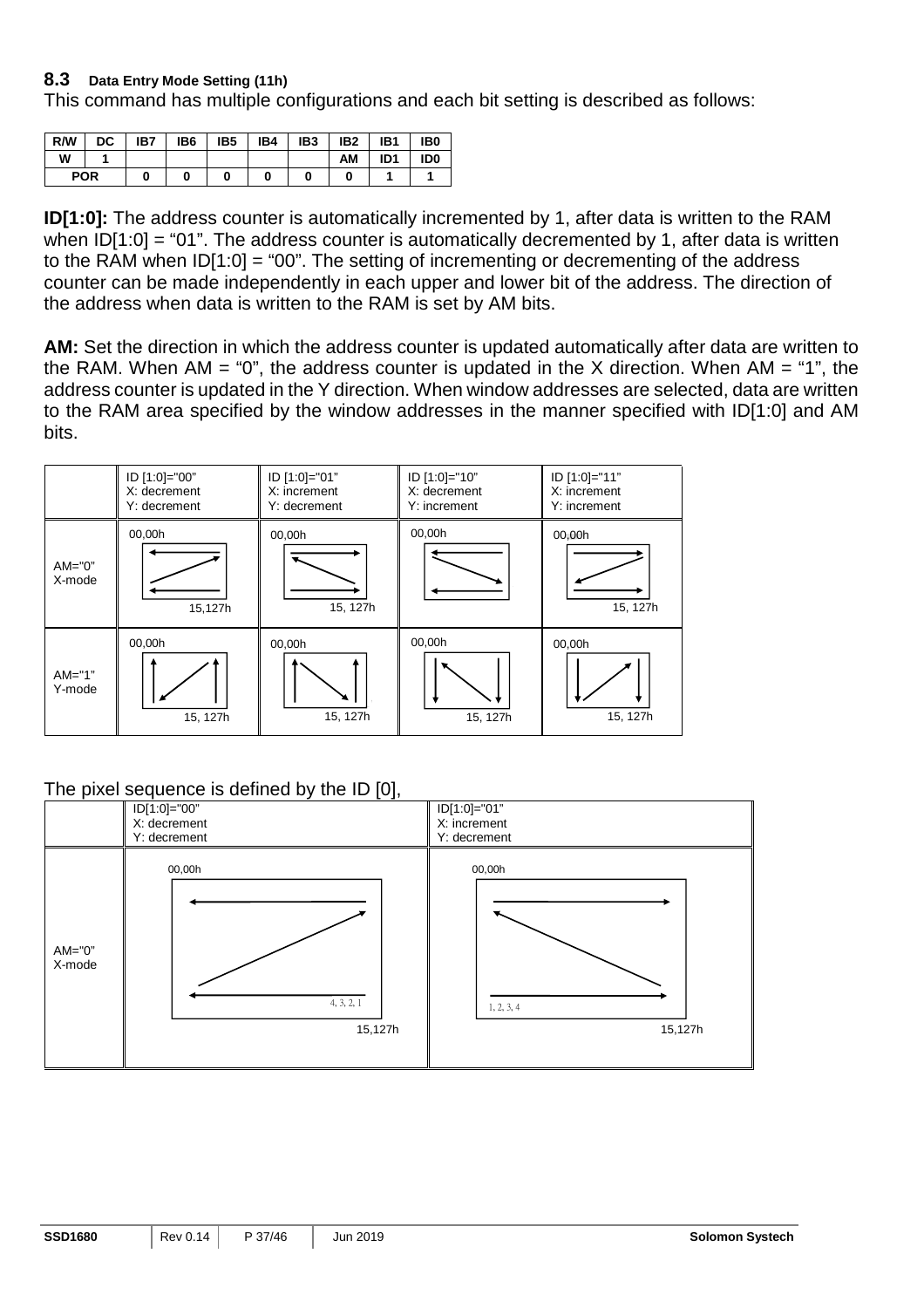## **8.4 Set RAM X - Address Start / End Position (44h)**

| R/W        | DC. | IB7 | IB6 | IB5 | IB4 | IB <sub>3</sub>                  | IB <sub>2</sub> | IB1 | IB <sub>0</sub> |
|------------|-----|-----|-----|-----|-----|----------------------------------|-----------------|-----|-----------------|
| w          |     |     |     |     |     | XSA4   XSA3   XSA2   XSA1   XSA0 |                 |     |                 |
| <b>POR</b> |     |     |     |     |     |                                  |                 |     |                 |
| w          |     |     |     |     |     | XEA4 XEA3 XEA2 XEA1 XEA0         |                 |     |                 |
| <b>POR</b> |     |     |     |     |     |                                  |                 |     |                 |

**XSA[4:0]/XEA[4:0]:** Specify the start/end positions of the window address in the X direction by 8 times address unit. Data is written to the RAM within the area determined by the addresses specified by XSA [4:0] and XEA [4:0]. These addresses must be set before the RAM write.

It allows on XEA [4:0] ≤ XSA [4:0]. The settings follow the condition on 00h ≤ XSA [4:0], XEA [4:0] ≤ 15h. The windows is followed by the control setting of Data Entry Setting (R11h)

## **8.5 Set RAM Y - Address Start / End Position (45h)**

| R/W        | DC. | IB7 | IB6 | IB5                                     | IB4 | IB <sub>3</sub> | IB <sub>2</sub> | IB1 | IB0  |
|------------|-----|-----|-----|-----------------------------------------|-----|-----------------|-----------------|-----|------|
| W          |     |     |     | YSA7 YSA6 YSA5 YSA4 YSA3 YSA2 YSA1 YSA0 |     |                 |                 |     |      |
| <b>POR</b> |     | 0   | 0   | 0                                       | 0   | 0               | 0               |     | o    |
| W          |     | 0   | 0   | 0                                       | 0   | 0               | 0               | 0   | YSA8 |
| <b>POR</b> |     | 0   | 0   | 0                                       | 0   | 0               | 0               |     | o    |
| w          |     |     |     | YEA7 YEA6 YEA5 YEA4 YEA3 YEA2 YEA1 YEA0 |     |                 |                 |     |      |
| <b>POR</b> |     | 0   | 0   |                                         | 0   | 0               |                 |     |      |
| W          |     | 0   | 0   | 0                                       | 0   | 0               | 0               | o   | YEA8 |
| <b>POR</b> |     | 0   | 0   | o                                       | ŋ   | ŋ               | n               |     |      |

**YSA[8:0]/YEA[8:0]:** Specify the start/end positions of the window address in the Y direction by an address unit. Data is written to the RAM within the area determined by the addresses specified by YSA [8:0] and YEA [8:0]. These addresses must be set before the RAM write.

It allows YEA [8:0] ≤ YSA [8:0]. The settings follow the condition on 00h ≤ YSA [8:0], YEA [8:0] ≤ 127h. The windows is followed by the control setting of Data Entry Setting (R11h)

## **8.6 Set RAM Address Counter (4Eh-4Fh)**

| Reg# | R/W DC     |  | IB7  | IB6  | IB <sub>5</sub>  | IB4 | IB3                              | IB2         | IB1 | IB0              |
|------|------------|--|------|------|------------------|-----|----------------------------------|-------------|-----|------------------|
| 4Eh  | w          |  |      |      |                  |     | XAD4   XAD3   XAD2   XAD1   XAD0 |             |     |                  |
|      | <b>POR</b> |  | 0    | 0    | 0                | 0   | 0                                | 0           | 0   | 0                |
|      | W          |  | YAD7 | YAD6 | YAD <sub>5</sub> |     | YAD4 YAD3                        | YAD2   YAD1 |     | YAD0             |
|      | <b>POR</b> |  | 0    | 0    | 0                | 0   | 0                                | 0           | 0   | 0                |
| 4Fh  | W          |  |      |      |                  |     |                                  |             |     | YAD <sub>8</sub> |
|      | <b>POR</b> |  |      |      |                  |     |                                  |             |     |                  |

**XAD[4:0]:** Make initial settings for the RAM X address in the address counter (AC). **YAD[8:0]:** Make initial settings for the RAM Y address in the address counter (AC).

After RAM data is written, the address counter is automatically updated according to the settings with AM, ID bits and setting for a new RAM address is not required in the address counter. Therefore, data is written consecutively without setting an address. The address counter is not automatically updated when data is read out from the RAM. RAM address setting cannot be made during the standby mode. The address setting should be made within the area designated with window addresses which is controlled by the Data Entry Setting (R11h) {AM, ID[1:0]} ; RAM Address XStart / XEnd Position (R44h) and RAM Address Ystart /Yend Position (R45h). Otherwise undesirable image will be displayed on the Panel.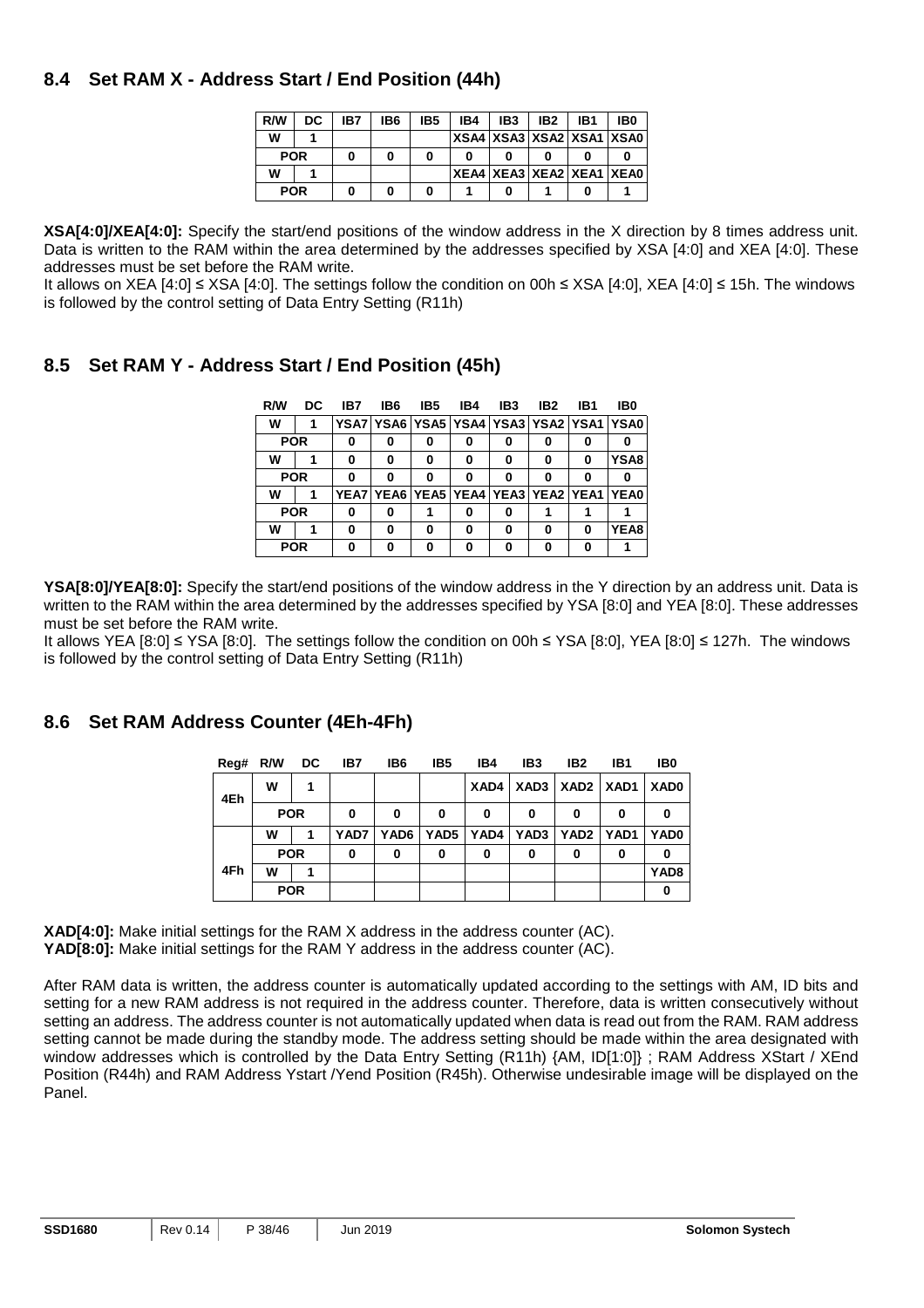## **9 Operation Flow and Code Sequence**

.

## **9.1 General operation flow to drive display panel**



**Figure 9-1: Operation flow to drive display panel**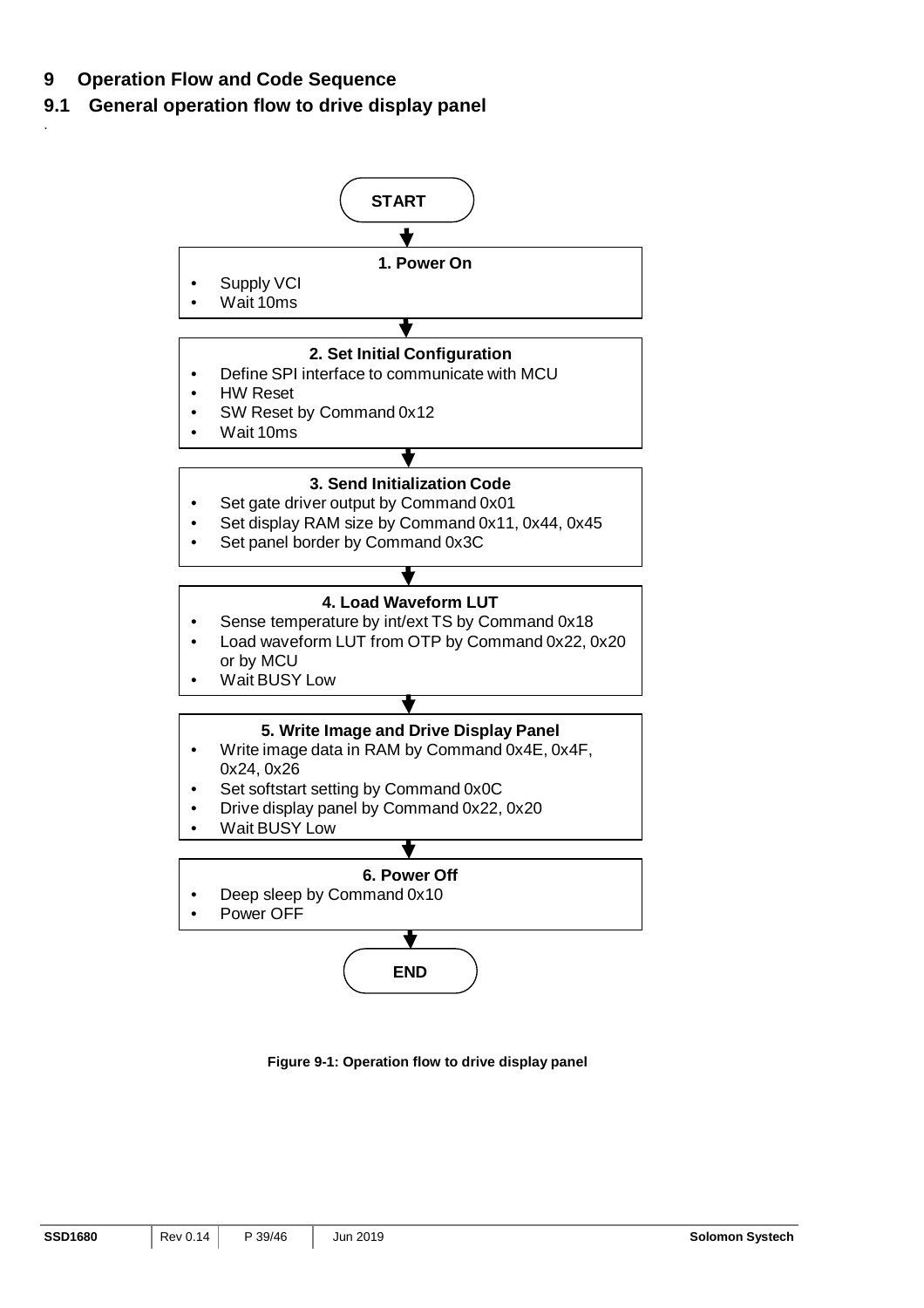## **10 Absolute Maximum Rating**

| <b>Symbol</b>           | <b>Parameter</b>            | Rating                   | Unit        |
|-------------------------|-----------------------------|--------------------------|-------------|
| $V_{\text{Cl}}$         | Logic supply voltage        | $-0.5$ to $+6.0$         |             |
| <b>V<sub>IN</sub></b>   | Logic Input voltage         | $-0.5$ to $V_{DDIO}+0.5$ |             |
| <b>Vout</b>             | Logic Output voltage        | $-0.5$ to $V_{DDIO}+0.5$ |             |
| TOPR                    | Operation temperature range | $-40$ to $+85$           | $^{\circ}C$ |
| <b>T</b> <sub>STG</sub> | Storage temperature range   | $-65$ to $+150$          | $^{\circ}C$ |

#### **Table 10-1 : Maximum Ratings**

Maximum ratings are those values beyond which damages to the device may occur. Functional operation should be restricted to the limits in the Electrical Characteristics tables or Pin Description section

This device contains circuitry to protect the inputs against damage due to high static voltages or electric fields; however, it is advised that normal precautions be taken to avoid application of any voltage higher than maximum rated voltages to this high impedance circuit. For proper operation it is recommended that  $V_{\text{Cl}}$  be constrained to the range  $V_{SS}$  <  $V_{CI}$ . Reliability of operation is enhanced if unused input is connected to an appropriate logic voltage level (e.g., either Vss or V<sub>DDIO</sub>). Unused outputs must be left open. This device may be light sensitive. Caution should be taken to avoid exposure of this device to any light source during normal operation. This device is not radiation protected.

#### **11 Electrical Characteristics**

The following specifications apply for: VSS=0V, VCI=3.0V, VDD=1.8V, T<sub>OPR</sub>=25°C.

| <b>Symbol</b>          | <b>Parameter</b>                         | Applicable pin                     | <b>Test Condition</b> | Min.                              | Typ.          | Max.                        | <b>Unit</b> |
|------------------------|------------------------------------------|------------------------------------|-----------------------|-----------------------------------|---------------|-----------------------------|-------------|
| Vci                    | VCI operation voltage                    | <b>VCI</b>                         |                       | 2.2                               | 3.0           | 3.7                         | $\vee$      |
| V <sub>DD</sub>        | VDD operation voltage                    | <b>VDD</b>                         |                       | 1.7                               | 1.8           | 1.9                         | V           |
| V <sub>COM</sub> DC    | VCOM_DC output<br>voltage                | <b>VCOM</b>                        |                       | $-3.0$                            |               | $-0.2$                      | $\vee$      |
| dVcom_pc               | VCOM_DC output<br>voltage deviation      | <b>VCOM</b>                        |                       | $-200$                            |               | 200                         | mV          |
| V <sub>COM</sub> AC    | VCOM AC output<br>voltage                | <b>VCOM</b>                        |                       | $V_{SL}$ +<br>V <sub>COM_DC</sub> | $V_{COM\_DC}$ | $V_{SH1}+$<br>$V_{COM\_DC}$ | $\vee$      |
| <b>V</b> GATE          | Gate output voltage                      | G0~G295                            |                       | $-20$                             |               | $+20$                       | $\vee$      |
| $V_{GATE(p-p)}$        | Gate output peak to<br>peak voltage      | G0~G295                            |                       |                                   |               | 40                          | V           |
| V <sub>SH1</sub>       | Positive Source output<br>voltage        | VSH <sub>1</sub>                   |                       | $+2.4$                            | $+15$         | $+17$                       | $\vee$      |
| dV <sub>SH1</sub>      | VSH1 output voltage                      | VSH <sub>1</sub>                   | From 2.4V to 8.8V     | $-100$                            |               | 100                         | mV          |
|                        | deviation                                |                                    | From 9.0V to 17V      | $-200$                            |               | 200                         | mV          |
| V <sub>SH2</sub>       | Positive Source output<br>voltage        | VSH <sub>2</sub>                   |                       | $+2.4$                            | $+5$          | $+17$                       | $\vee$      |
| dV <sub>SH2</sub>      | VSH2 output voltage                      | VSH <sub>2</sub>                   | From 2.4V to 8.8V     | $-100$                            |               | 100                         | mV          |
|                        | deviation                                |                                    | From 9.0V to 17V      | $-200$                            |               | 200                         | mV          |
| $V_{SL}$               | <b>Negative Source output</b><br>voltage | <b>VSL</b>                         |                       | $-17$                             | $-15$         | -9                          | V           |
| <b>dV<sub>SL</sub></b> | VSL output voltage<br>deviation          | <b>VSL</b>                         |                       | $-200$                            |               | 200                         | mV          |
| V <sub>IH</sub>        | High level input voltage                 | SDA, SCL, CS#,<br>D/C#, RES#, BS1, |                       | 0.8V <sub>DDIO</sub>              |               |                             | V           |
| $V_{IL}$               | Low level input voltage                  | M/S#, CL                           |                       |                                   |               | 0.2V <sub>DDIO</sub>        | V           |
| VOH                    | High level output voltage                | SDA, BUSY, CL                      | $IOH = -100uA$        | 0.9V <sub>DDIO</sub>              |               |                             | $\vee$      |
| V <sub>OL</sub>        | Low level output voltage                 |                                    | $IOL = 100uA$         |                                   |               | 0.1V <sub>DDIO</sub>        | V           |
| V <sub>PP</sub>        | OTP Program voltage                      | <b>VPP</b>                         |                       | 7.25                              | 7.5           | 7.75                        | $\vee$      |

#### **Table 11-1: DC Characteristics**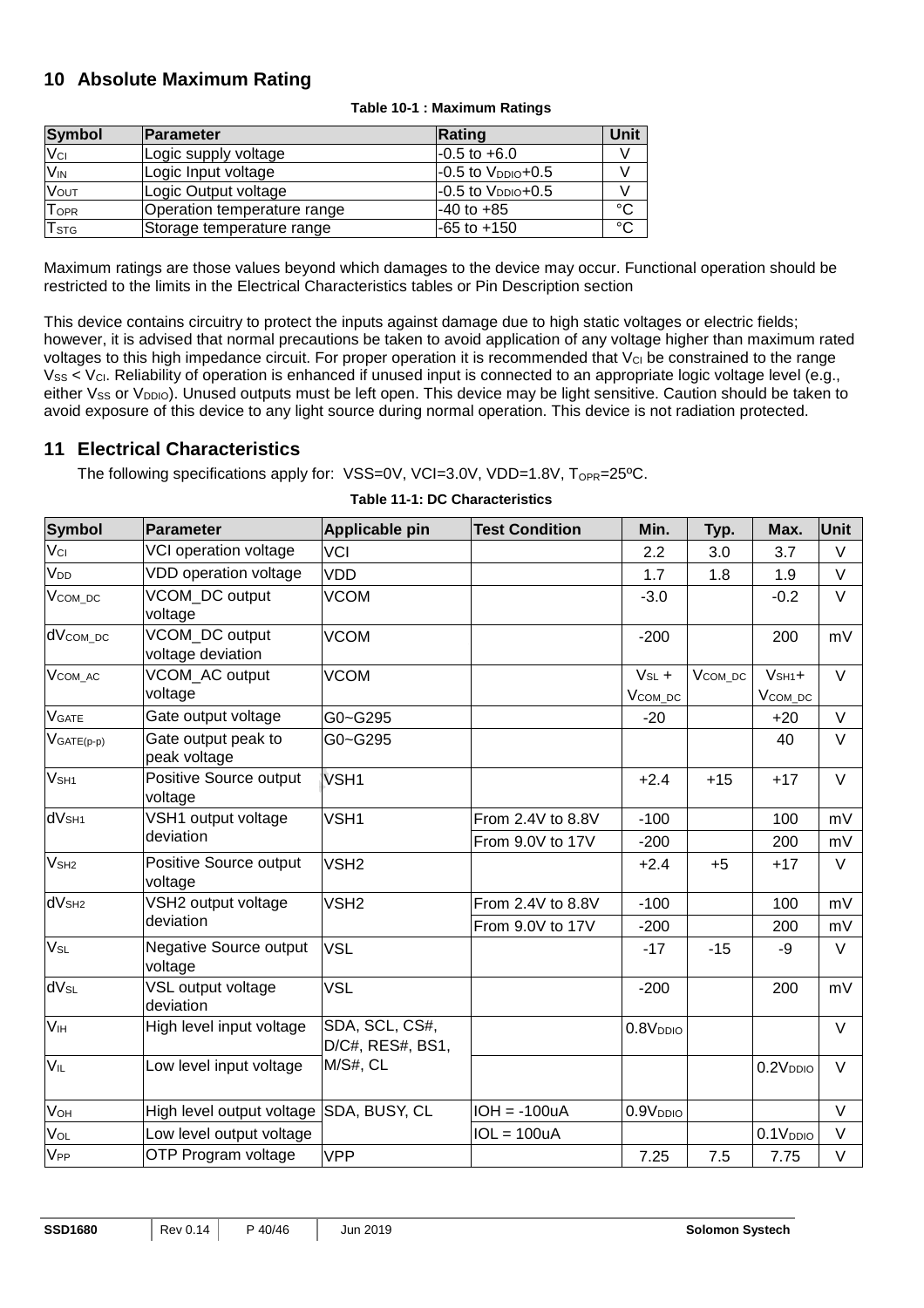| <b>Symbol</b>    | Parameter                               | <b>Applicable pin</b> | <b>Test Condition</b>                                                                                                          | Min.    | Typ.         | Max.    | Unit   |
|------------------|-----------------------------------------|-----------------------|--------------------------------------------------------------------------------------------------------------------------------|---------|--------------|---------|--------|
| Islp_VCI         | Sleep mode current                      | <b>VCI</b>            | DC/DC off<br>- No clock<br>- No output load<br>- MCU interface<br>access<br>- RAM data access                                  |         | 20           | 35      | uA     |
| Idslp_VCI1       | Current of deep sleep<br>mode 1         | <b>VCI</b>            | DC/DC off<br>- No clock<br>- No output load<br>No MCU interface<br>access<br>- Retain RAM data<br>but cannot access<br>the RAM |         | $\mathbf{1}$ | 3       | uA     |
| Idslp_VCI2       | Current of deep sleep<br>mode 2         | <b>VCI</b>            | DC/DC off<br>- No clock<br>- No output load<br>- No MCU interface<br>access<br>- Cannot retain RAM<br>data                     |         | 0.7          | 3       | uA     |
| lopr_VCI         | Operating Mode current                  | <b>VCI</b>            | $VCI=3.0V$                                                                                                                     |         | 1000         |         | uA     |
| $V_{GH}$         | <b>Operating Mode</b><br>Output Voltage | <b>VGH</b>            | Enable Clock and<br>Analog by Master                                                                                           | 19.5    | 20           | 20.5    | $\vee$ |
| V <sub>SH1</sub> |                                         | VSH <sub>1</sub>      | Activation Command<br>VGH=20V<br>VGL=-VGH                                                                                      | 14.8    | 15           | 15.2    | $\vee$ |
| V <sub>SH2</sub> |                                         | VSH <sub>2</sub>      | $VSH1=15V$<br>$VSH2=5V$                                                                                                        | 4.9     | 5            | 5.1     | $\vee$ |
| V <sub>SL</sub>  |                                         | <b>VSL</b>            | $VSL = -15V$<br>$VCOM = -2V$                                                                                                   | $-15.2$ | $-15$        | $-14.8$ | $\vee$ |
| <b>V</b> сом     |                                         | <b>VCOM</b>           | No waveform<br>transitions.<br>No loading.<br>No RAM read/write<br>No OTP read /write                                          | $-2.2$  | $-2$         | $-1.8$  | $\vee$ |

#### **Table 11-2: Regulators Characteristics**

| <b>Symbol</b> | <b>Parameter</b> | <b>Test Condition</b> | Applicable pin | Min. | Typ. | Max. | Unit |
|---------------|------------------|-----------------------|----------------|------|------|------|------|
| <b>IVSH</b>   | VSH1 current     | $VSH1 = +15V$         | VSH1           |      |      | 800  | uA   |
| IVSH1         | VSH2 current     | $VSH2 = +5V$          | VSH2           |      |      | 800  | uA   |
| <b>IVSL</b>   | VSL current      | $VSL = -15V$          | <b>VSL</b>     |      |      | 800  | uA   |
| <b>IVCOM</b>  | VCOM current     | $VCOM = -2V$          | <b>VCOM</b>    |      |      | 100  | uA   |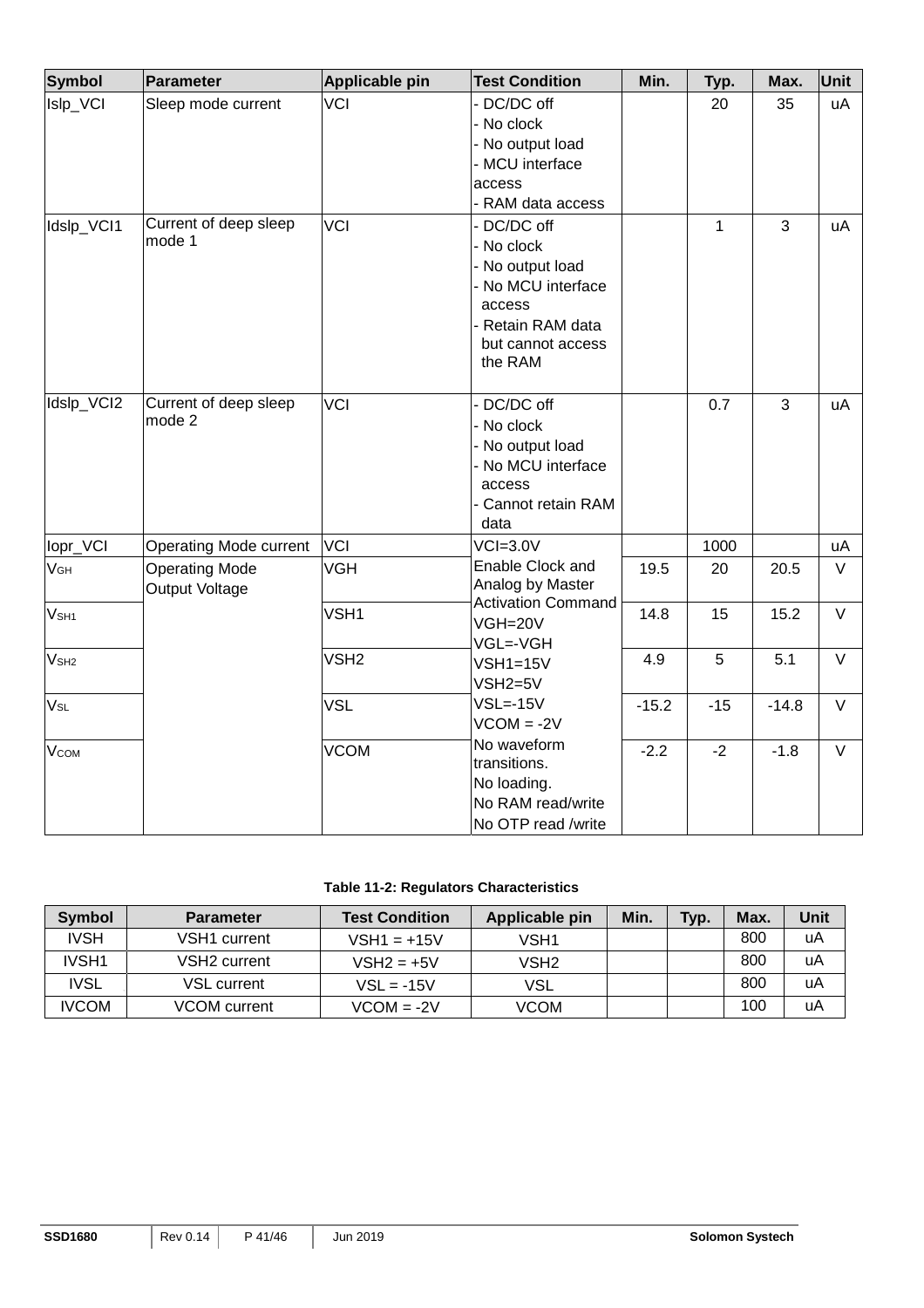## **12 AC Characteristics**

#### **12.1 Serial Peripheral Interface**

The following specifications apply for: VDDIO - VSS = 2.2V to 3.7V, T<sub>OPR</sub> = 25°C, CL=20pF

**Table 12-1 : Serial Peripheral Interface Timing Characteristics**

#### **Write mode**

| <b>Symbol</b>         | <b>Parameter</b>                                                             | <b>IMin</b> | <b>Typ</b> | lMax | <b>Unit</b> |
|-----------------------|------------------------------------------------------------------------------|-------------|------------|------|-------------|
| $f_{SCL}$             | SCL frequency (Write Mode)                                                   |             |            | 20   | <b>MHz</b>  |
| tcssu                 | Time CS# has to be low before the first rising edge of SCLK                  | 60          |            |      | ns          |
| tcsHLD                | Time CS# has to remain low after the last falling edge of SCLK               | 65          |            |      | ns          |
| tcshigh               | Time CS# has to remain high between two transfers                            | 100         |            |      | ns          |
| t <sub>sc</sub> LHIGH | Part of the clock period where SCL has to remain high                        | 25          |            |      | ns          |
| tscLLOW               | Part of the clock period where SCL has to remain low                         | 25          |            |      | ns          |
| tsisu                 | Time SI (SDA Write Mode) has to be stable before the next rising edge of SCL | 10          |            |      | ns          |
| t <sub>SIHLD</sub>    | Time SI (SDA Write Mode) has to remain stable after the rising edge of SCL   | 40          |            |      | ns          |
| Read mode             |                                                                              |             |            |      |             |

|                     | <b>Symbol Parameter</b>                                                  | lMin | Typ | lMax | <b>Unit</b> |  |
|---------------------|--------------------------------------------------------------------------|------|-----|------|-------------|--|
| $f_{\rm SCL}$       | SCL frequency (Read Mode)                                                |      |     | 2.5  | <b>MHz</b>  |  |
| tcssu               | Time CS# has to be low before the first rising edge of SCLK              | 100  |     |      | ns          |  |
| tcshld              | Time CS# has to remain low after the last falling edge of SCLK           | 50   |     |      | ns          |  |
| tcsніgн             | Time CS# has to remain high between two transfers                        | 250  |     |      | ns          |  |
| tsclhigh            | Part of the clock period where SCL has to remain high                    | 180  |     |      | ns          |  |
| tscLLOW             | Part of the clock period where SCL has to remain low                     | 180  |     |      | ns          |  |
| tsosu               | Time SO(SDA Read Mode) will be stable before the next rising edge of SCL |      | 50  |      | ns          |  |
| t <sub>sohl</sub> p | Time SO (SDA Read Mode) will remain stable after the falling edge of SCL |      | 0   |      | ns          |  |

Note: All timings are based on 20% to 80% of VDDIO-VSS

#### **Figure 12-1: SPI timing diagram**

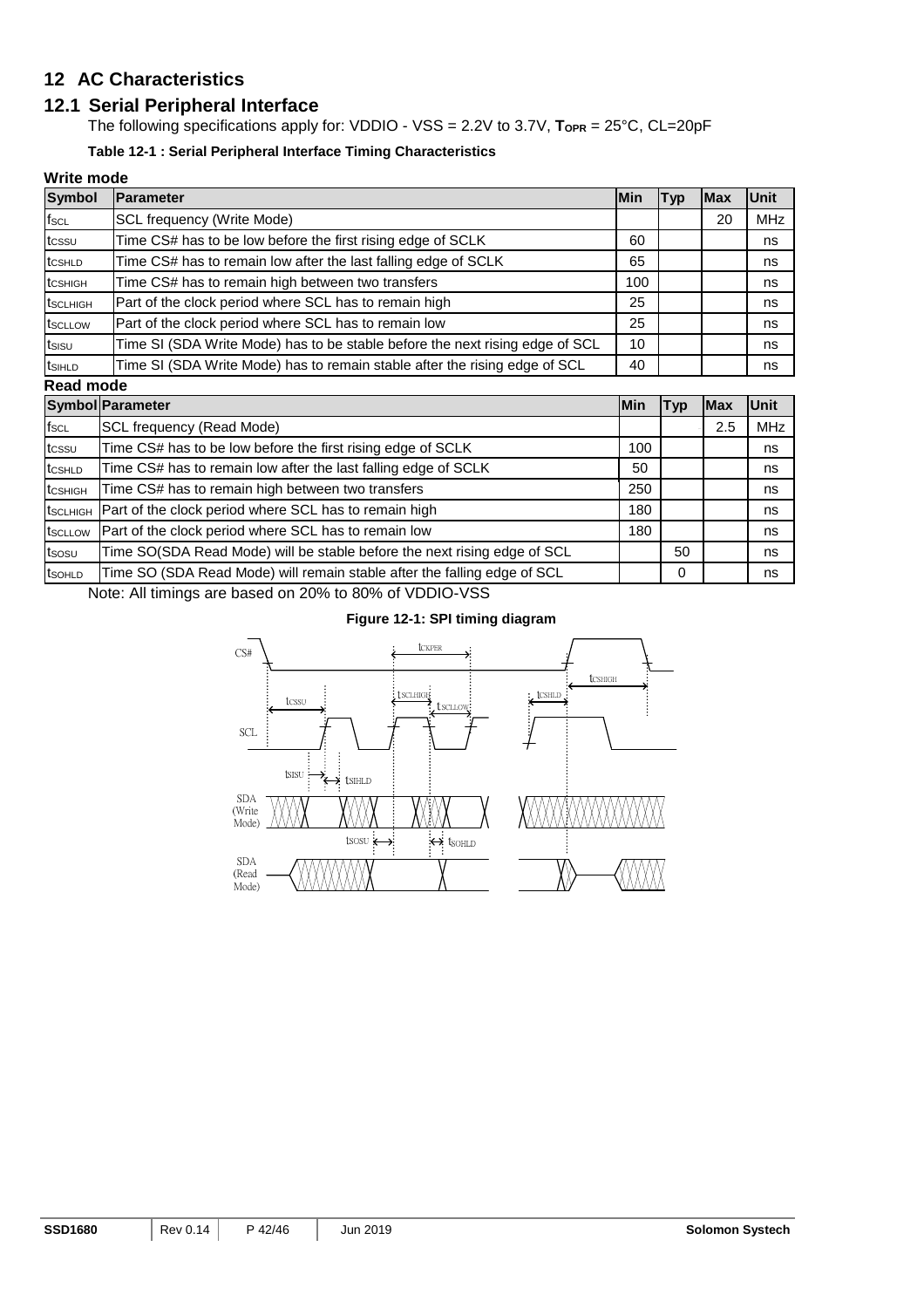## **13 Application Circuit**

#### **Figure 13-1: Schematic of SSD1680 application circuit**



**Table 13-1: Component list for SSD1680 application circuit** 

| Part Name                                                                                                                                                                                                  | Value                                                                                                                | Requirements/Reference Part                                                               |  |  |
|------------------------------------------------------------------------------------------------------------------------------------------------------------------------------------------------------------|----------------------------------------------------------------------------------------------------------------------|-------------------------------------------------------------------------------------------|--|--|
| $CO-C1$                                                                                                                                                                                                    | 1uF                                                                                                                  | X5R/X7R; Voltage Rating: 6V or 25V                                                        |  |  |
| $C2-C7$                                                                                                                                                                                                    | 1uF                                                                                                                  | 0402/0603/0805; X5R/X7R; Voltage Rating: 25V                                              |  |  |
| C <sub>8</sub>                                                                                                                                                                                             | 0.47uF, 1uF                                                                                                          | 0603/0805; X7R; Voltage Rating: 25V<br>Note: Effective capacitance > 0.25uF @ 18V DC bias |  |  |
| R <sub>1</sub>                                                                                                                                                                                             | $2.2$ ohm                                                                                                            | 0402, 0603, 0805; 1% variation, $\geq 0.05W$                                              |  |  |
| $D1-D3$                                                                                                                                                                                                    | <b>MBR0530</b><br>1) Reverse DC voltage $\geq 30V$<br>Diode<br>2) $lo \ge 500mA$<br>3) Forward voltage $\leq 430$ mV |                                                                                           |  |  |
| lSi1304BDL/NX3008NBK<br>Drain-Source breakdown voltage ≥ 30V<br>1)<br>Q1<br><b>NMOS</b><br>$Vgs(th) = 0.9V (Typ), 1.3V (Max)$<br>2)<br>3)<br>Rds on $\leq 2.1 \Omega \text{ } \textcircled{ } V$ gs = 2.5V |                                                                                                                      |                                                                                           |  |  |
| $\mathsf{L}$ 1                                                                                                                                                                                             | 47uH                                                                                                                 | CDRH2D18 / LDNP-470NC<br>$Io = 500mA$ (Max)                                               |  |  |
| U <sub>1</sub>                                                                                                                                                                                             | 0.5mm ZIF socket                                                                                                     | 24pins, 0.5mm pitch                                                                       |  |  |

#### **Remarks:**

- 1) The recommended component value and reference part in Table 13-1 is subject to change depending on panel loading.
- 2) Customer is required to review if the selected component value and part is suitable for their application.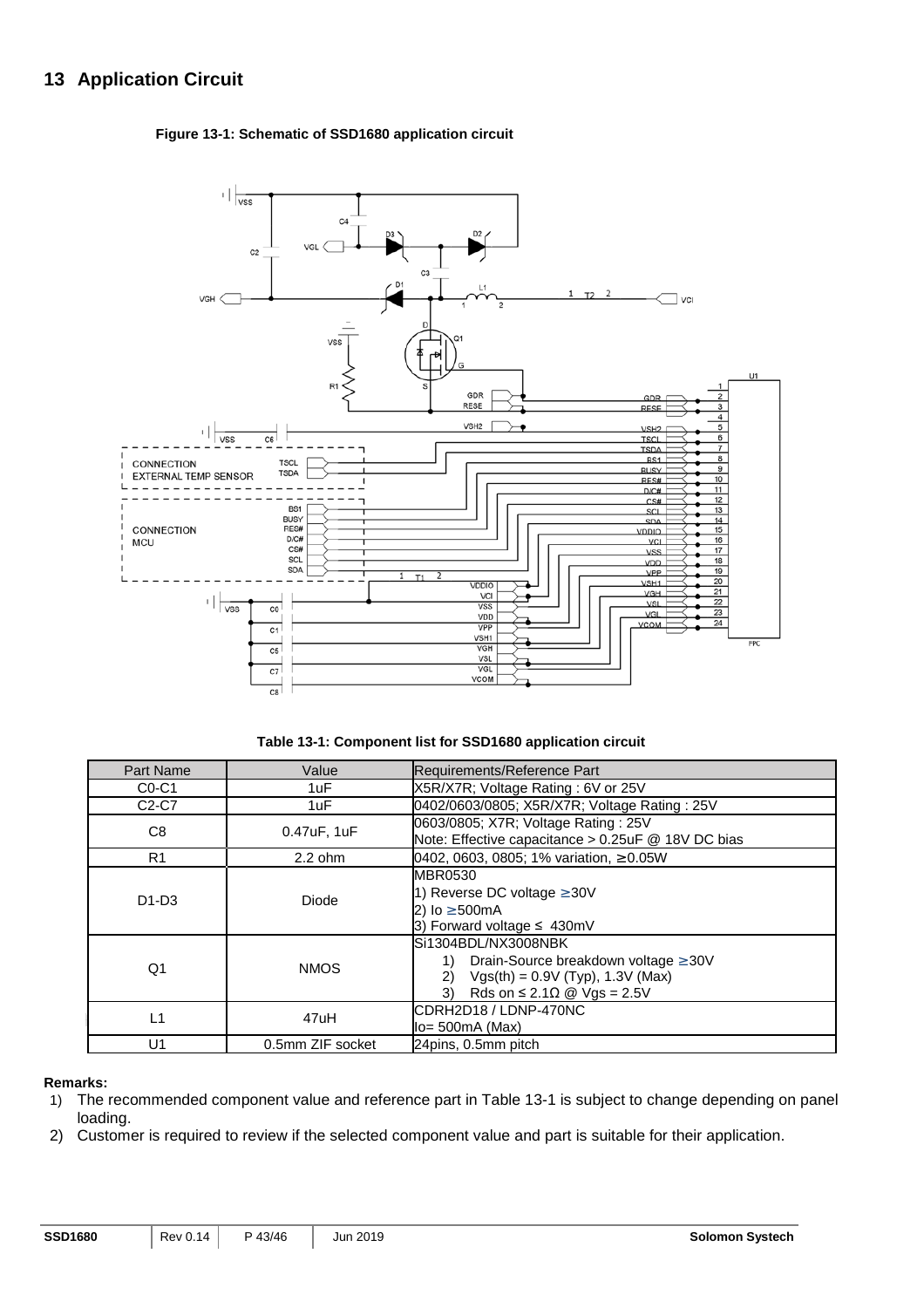## **14 Package Information**

## **14.1 Die Tray Dimensions for SSD1680Z**



#### **Figure 14-1 : SSD1680Z die tray information (unit: mm)**

| Symbol | Spec(mm)           |
|--------|--------------------|
| W1     | 101.60±0.10        |
| W2     | 91.55±0.10         |
| W3     | 91.85±0.10         |
| Н      | 4.55±0.10          |
| Dx     | 11.25±0.10         |
| TPx    | 79.10±0.10         |
| Dy     | 7.60±0.10          |
| TPy    | 86.40±0.10         |
| Рx     | 11.30±0.05         |
| Рy     | 2.70±0.05          |
| Χ      | 9.661±0.05         |
| Υ      | 1.125±0.05         |
| Z      | 0.40±0.05          |
| Ν      | 264(pocket number) |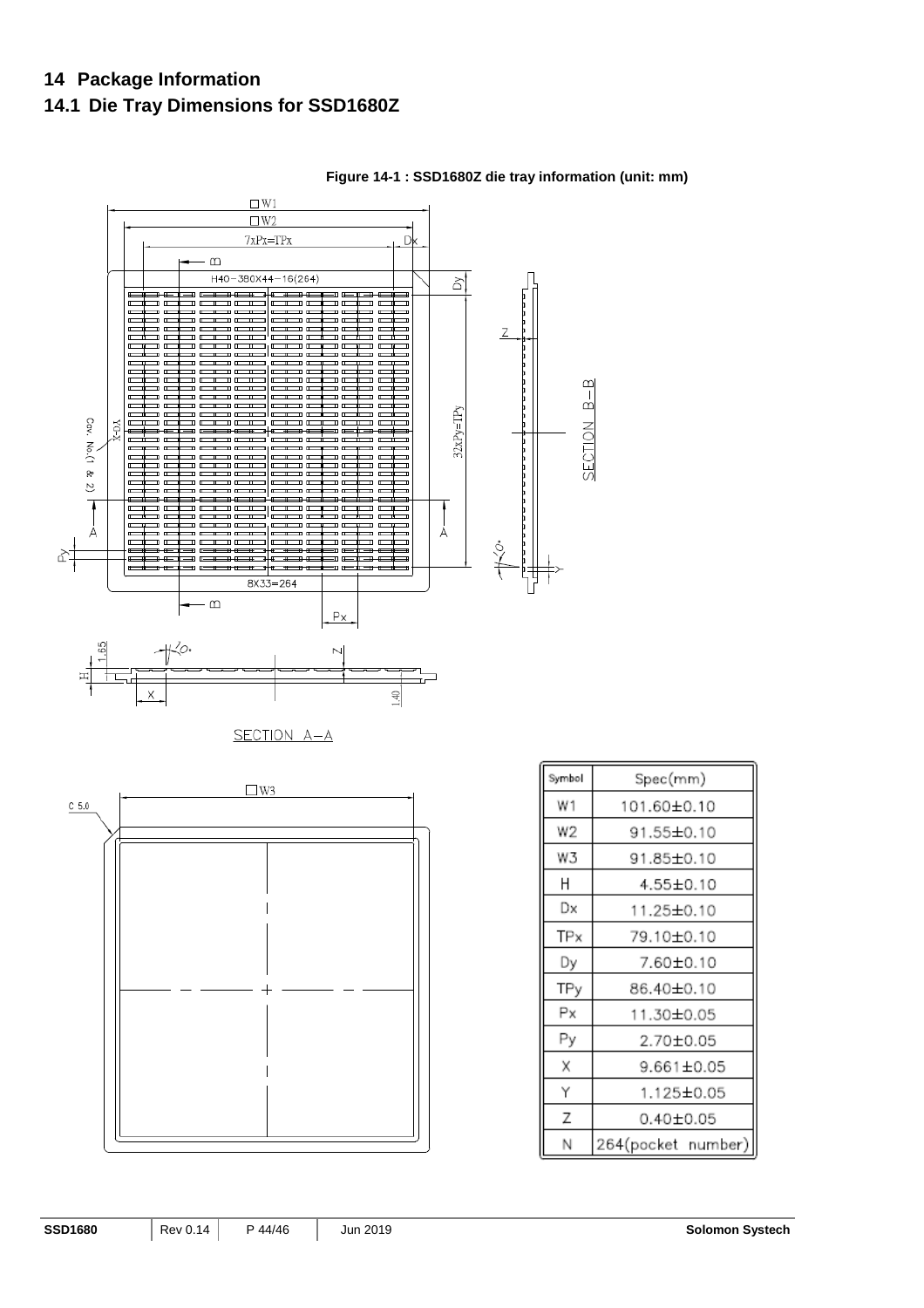

**Figure 14-2 : SSD1680Z8 die tray information (unit: mm)** 

| Symbol | Spec (mm)                |
|--------|--------------------------|
| W1     | 101.60±0.10              |
| W2     | 91.55±0.10               |
| W3     | 91.75±0.10               |
| Н      | $4.55\pm0.10$            |
| Px     | 11.20±0.05               |
| Рy     | 2.70±0.05                |
| Dx     | 11.60±0.05               |
| TPx    | 78.40±0.10               |
| Dy     | 7.60±0.05                |
| TPy    | 86.40±0.10               |
| X      | $9.661 \pm 0.05$         |
| Y      | 1.125±0.05               |
| Ζ      | $0.40 \pm 0.05$          |
| X1     | $9.661 \pm 0.05$         |
| Y1     | 1.125±0.05               |
| Z1     | $0.35 \pm 0.05$          |
| N      | 8x33=264 (pocket number) |